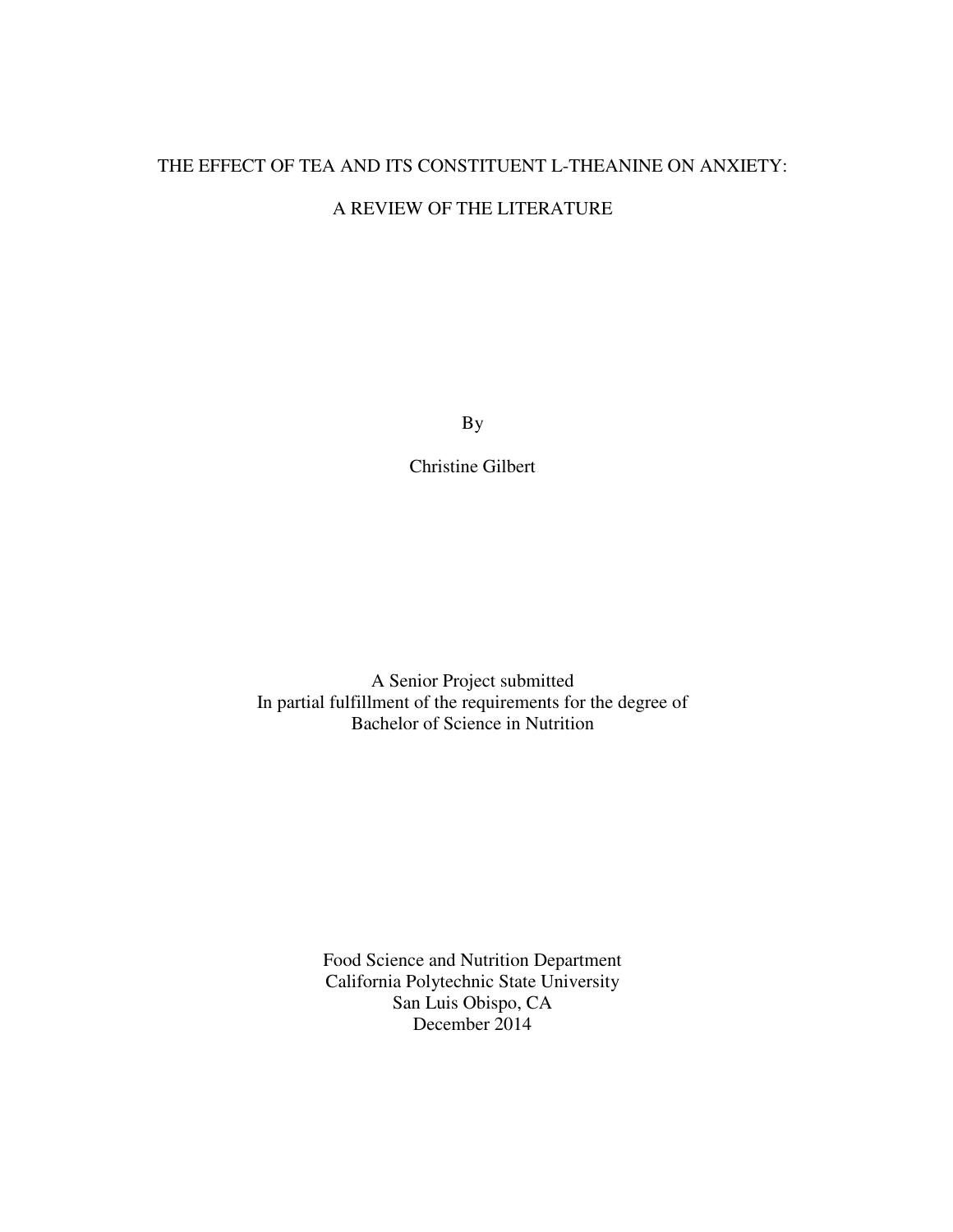# **ABSTRACT**

Mental health disorders are a universal issue and affect millions of individuals every day. Anxiety is the most common type of mental disorder, affecting social, physical, and cognitive health. Although clinicians usually suggest prescriptive medications, they carry side effects, are expensive, and only acutely alleviate symptoms. As a result, recent interest has been directed towards nonconventional dietary therapies, including tea and its constituent L-theanine, for anxiolytic effects. Tea is the most prevalent beverage consumed after water; it is historically and globally accepted. The purpose of this literature review is to explore whether tea and its constituent L-theanine carry anxiolytic effects. To identify research in human subjects, PubMed was searched for human studies from 1999 through 2014 of the relation between tea, its constituent L-theanine, and anxiety. Seven studies (2 cross-sectional, 5 clinical) were identified as relevant to measuring anxiety either subjectively or objectively. Three clinical studies showed an effect of tea and L-theanine on anxiety, however they lacked sufficient quality to give confidence of a cause-effect relationship. Stronger studies showed show an inconsistent relationship between tea and its constituent, L-theanine, on anxiety. Due to anxiety's high prevalence and health consequences, more clinical trials using systematic measurements for assessing exposures and outcomes in a large number of

\_\_\_\_\_\_\_\_\_\_\_\_\_\_\_\_\_\_\_\_\_\_\_\_\_\_\_\_\_\_\_\_\_\_\_\_\_\_\_\_\_\_\_\_\_\_\_\_\_\_\_\_\_\_\_\_\_\_\_\_\_\_\_\_\_\_\_\_\_\_

subjects need to be undertaken. One key research question that persists is whether Ltheanine in isolation is similar to L-theanine found in tea. More valid research is needed before definite conclusions can be made about the consumption of tea and its constituent, L-theanine, for anxiolytic properties.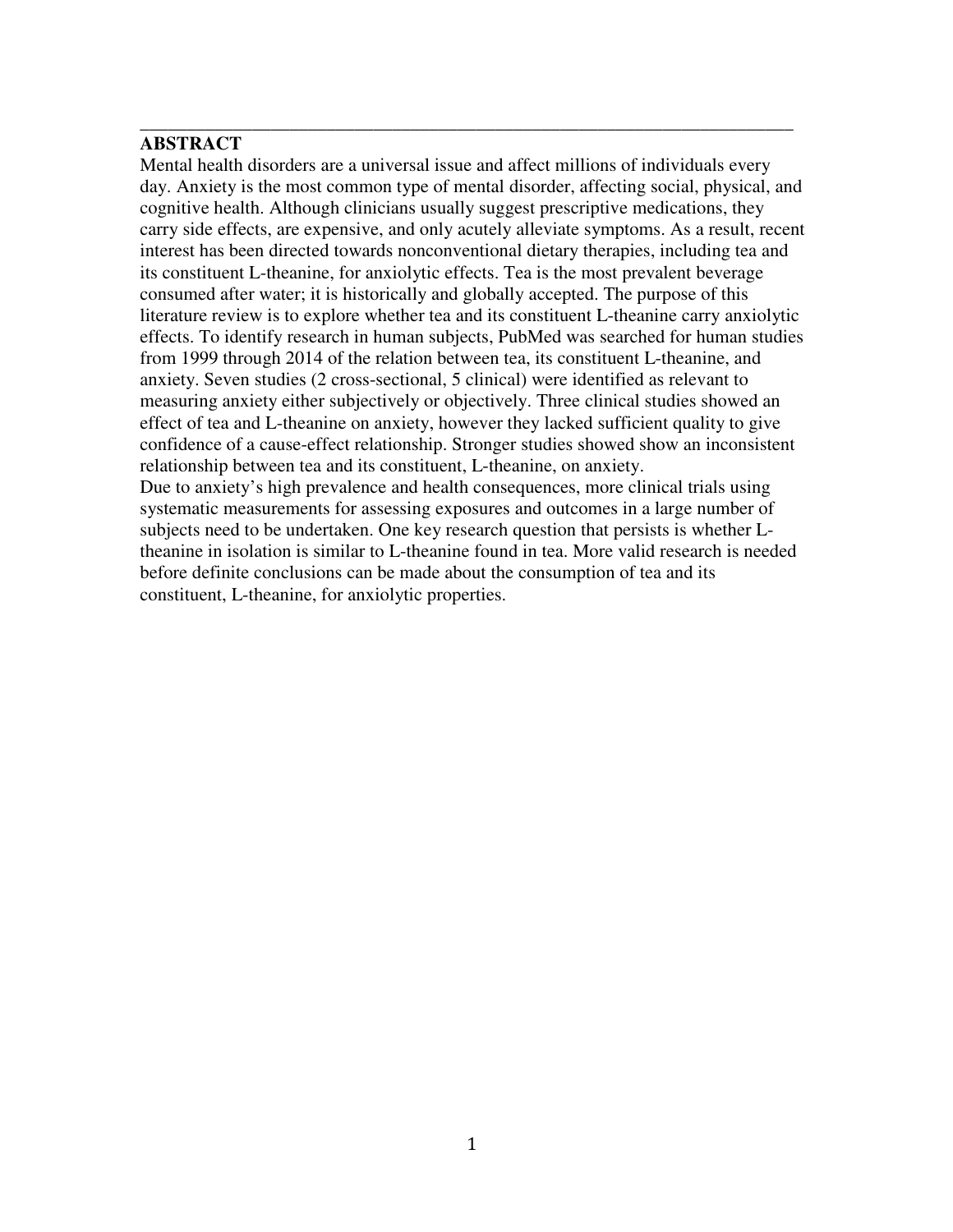## **Introduction**

Mental health disorders are a worldwide issue that affect 12% of individuals at some point during their lives (Kessler et al., 2009) and 7.3% of the global population at any given time (Baxter, Vos, Scott, Ferrari, & Whiteford, 2014). Mental disorders include anxiety, mood, impulse control, and substance abuse disorders. Disorders are specifically widespread in the United States and impact 30% of the adult population, with anxiety the most prevalent disorder at 18.1%. It is expected that anxiety will affect 28.8% of individuals in the United States for at least a 12-month span (Kessler, Chiu, Demler, Merikangas, & Walters, 2005). Some of the many detrimental consequences of anxiety include an overall lower quality of life, leading to impaired physical health, disturbed social relationships, and a decreased function at work (Olatunji, Cisler, & Tolin, 2007).

Current treatments for anxiety include cognitive, behavioral, and pharmacological approaches (Barlow, 2004). Non-traditional approaches include nutritional therapy and dietary supplements. A recently proposed dietary treatment for anxiety is tea and its constituent L-theanine (Kimura, Ozeki, Juneja, & Ohira, 2007). Recent research suggests that tea may have a positive effect on mental health and mood. Tea may also be beneficial to physical health since it contains bioactive compounds that may potentially reduce the risk of cardiovascular disease, cancer, and diabetes (Matthews, 2010). Besides water, tea is a traditional part of lifestyle and is the most frequently consumed beverage internationally (Matthews, 2010).

Historically, tea has been associated with comfort and relaxation. However, it has only recently been studied whether tea and its constituent L-theanine truly lowers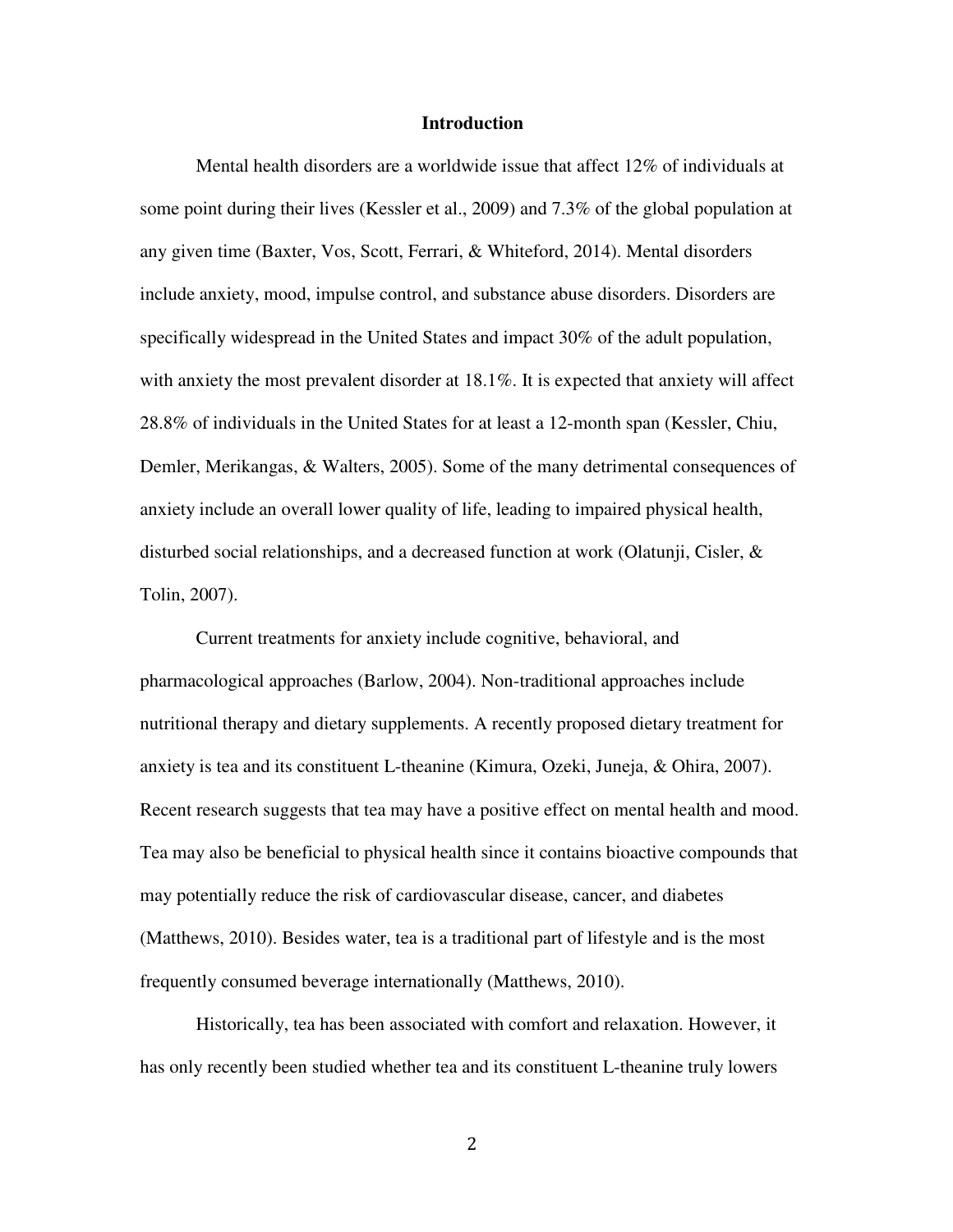psychological stress (Einöther & Martens, 2013). The purpose of this literature review is to investigate whether tea and its constituent L-theanine carry anxiolytic effects. The majority of this paper will explore human studies of the effects of tea and L-theanine on anxiety. First, however, an anxiety overview will be presented, including its definition, diagnosis, complications, and treatments. Tea varieties, consumption data, and health effects will also be described.

## **Anxiety Overview**

## Definition & Prevalence

 Anxiety is a mood state characterized by irrational anticipation and sensitivity towards futuristic threats (American Psychiatric Association [APA], 2013). Mild or brief anxiety may be considered as a normal response to stress. However, anxiety disorders are severely debilitating. They last at least 6 months and lead to a host of mental, physical, and social health issues (Craske et al., 2009). Anxiety disorders are separated into multiple subcategories including generalized anxiety, panic, post-traumatic stress, social anxiety, and obsessive-compulsive disorder (National Institute of Mental Health [NIMH], 2009).

Around 40 million, or 18%, of American adults are currently suffering with an anxiety disorder. The lifetime prevalence of having an anxiety disorder in the United States is 28.8%. Anxiety disorders currently affect nearly 8% of teenagers (NIMH, 2009). Figure 1 further specifies the percentages of various age groups that have an anxiety disorder in America. Evidently, it is most common for individuals ages 30-44 to have an anxiety disorder, and least common for those older than 60 to have an anxiety disorder.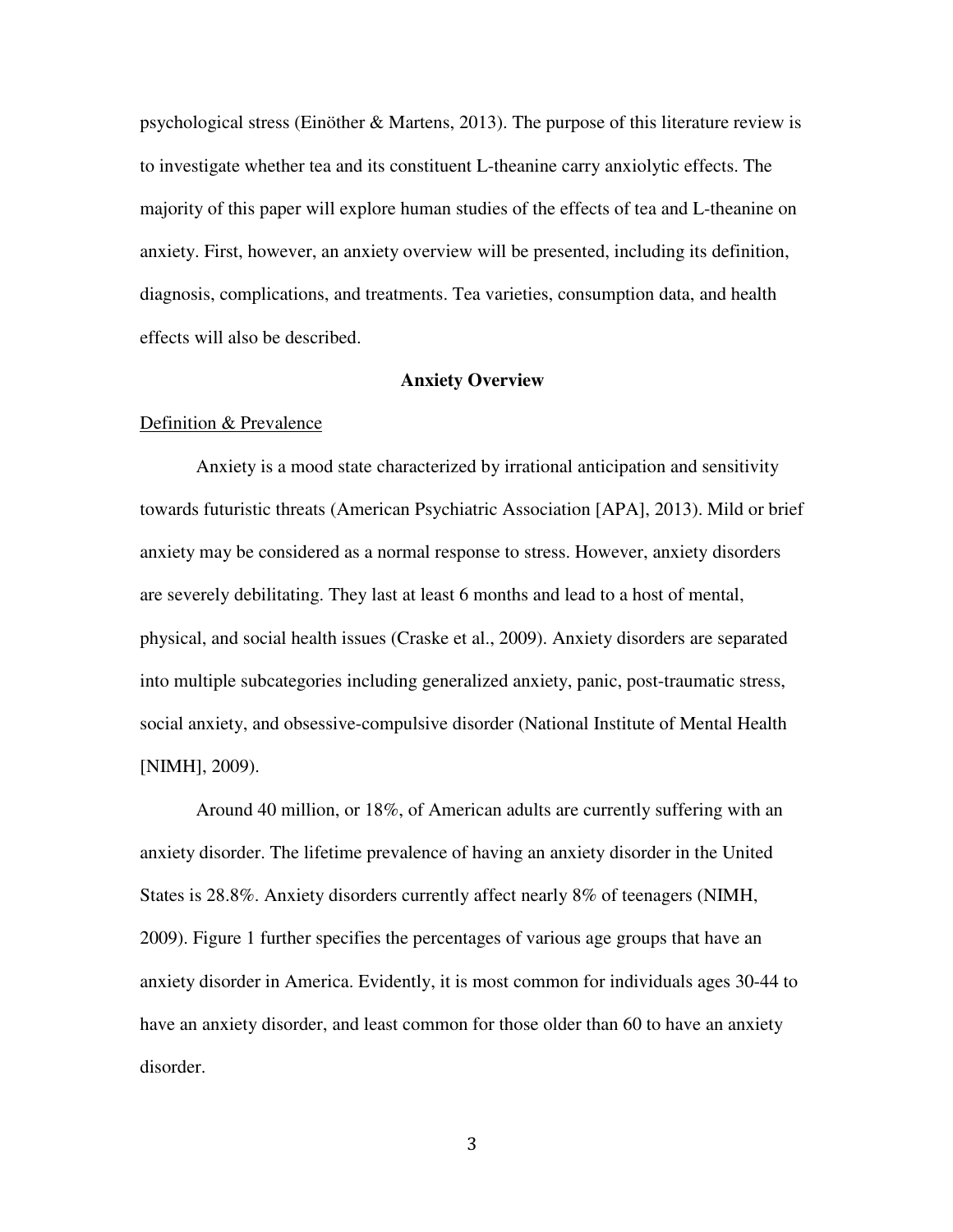

Figure 1. Adults by age group and their percentage lifetime prevalence of having an anxiety disorder. From National Institute of Mental Health, 2005. anxiety disorder. From National Institute of Mental Health, 2005.

Overall, 19 million Americans have a phobia, 15 million Americans are diagnosed with social anxiety disorder, almost eight million carry post-traumatic stress disorder, nearly seven million Americans are diagnosed with generalized anxiety disorder, six million are affected by panic disorder, and over two million have obsessive-compulsive disorder compulsive (Anxiety and Depression Association of America [ADAA], 2014a). About two thirds of these individuals do not receive any treatment and daily experience the many complications of anxiety (NIMH, 2009). y disorder, almost eight million carry post-traumatic<br>n Americans are diagnosed with generalized anxiety<br>cted by panic disorder, and over two million have (Anxiety and Depression Association of America<br>irds of these individuals do not receive any treatment and<br>plications of anxiety (NIMH, 2009).<br>l, environmental, developmental, and genetic components<br>(NIMH, 2009). Anxiety ma

## Etiology

Combinations of mental, environmental, developmental, and genetic components Combinations of mental, environmental, developmental, and genetic compon<br>are suggested to cause anxiety (NIMH, 2009). Anxiety mainly arises from brain regi called the amygdala and hippocampus. The amygdala responds to a threatening situation by generating fear. The hippocampus then encodes this fearful response into emotional memories. Stored memories of this negative event can trigger feelings of threat and anxiety. Chronic and excessive cases of anxiety are termed anxiety disorders 2009). tening situati<br>nto emotiona<br>threat and<br>lers (NIMH,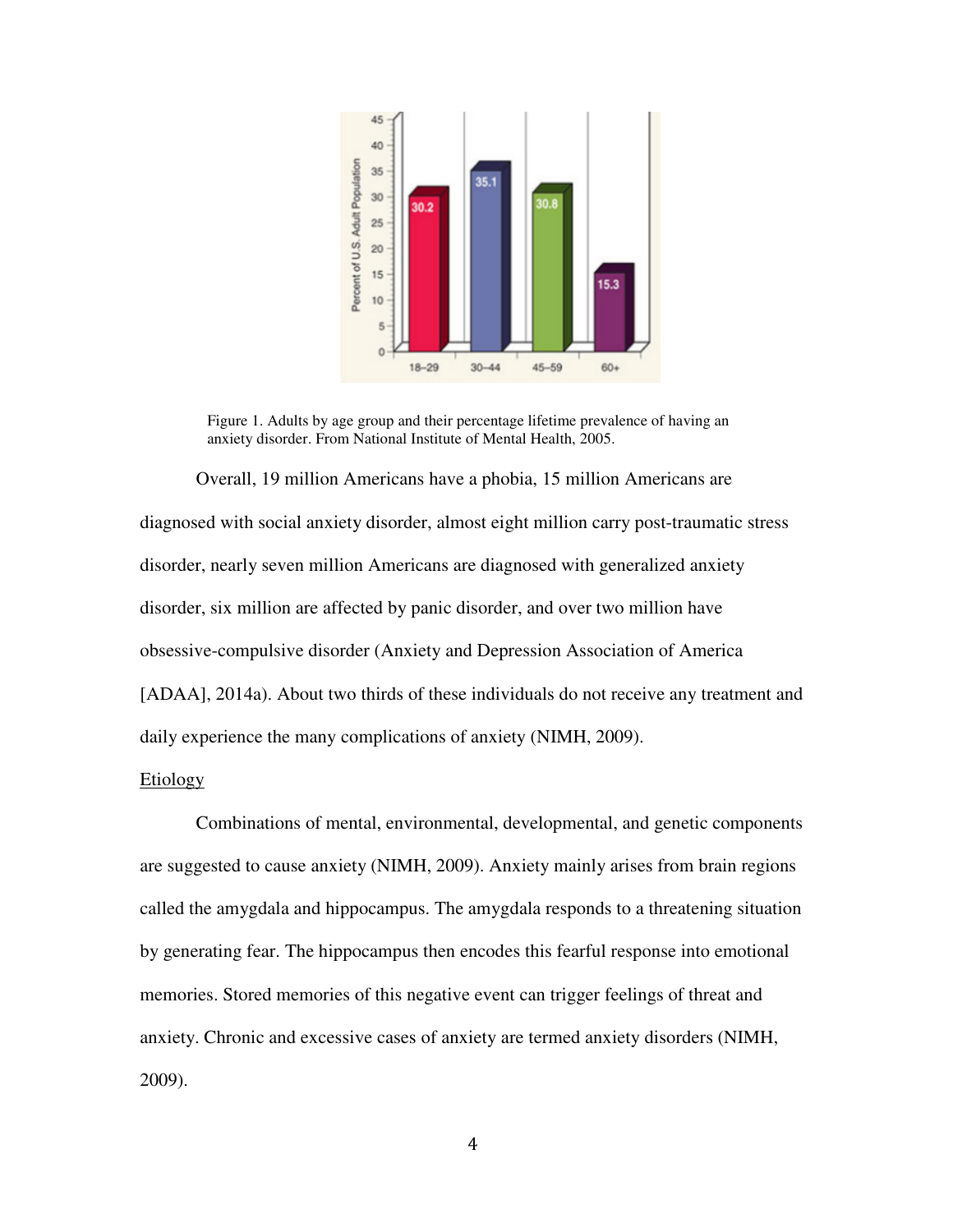#### Diagnosis

In order to determine whether an individual has an anxiety disorder, a skilled physician must carefully analyze and evaluate symptoms that an individual is experiencing (NIMH, 2009). Most physicians rely on the Diagnostic and Statistical Manual of Mental Disorders (DSM-5) to diagnose an anxiety disorder (Craske et al., 2009). Due to the separate diagnostic criteria for individual anxiety subtypes, the diagnosis of anxiety with the DSM criteria is complicated to summarize. However, example criteria for generalized anxiety disorder will be given. Criteria include difficulty in managing worry; an extreme apprehension about normal circumstances; worry that disturbs everyday functioning; anxiety that is not due to another medical or physiological occurrence; an issue is not more properly defined by another psychological disorder; and a state that exhibits at least three of the subsequent manifestations: restlessness, lethargy, problems with focusing, annoyance, muscular tension, and sleep issues (APA, 2013). Criteria common to all disorders are based on self-report and include panic, self-restraint, perspiration, nausea, cardiac palpitations, muscle tightness, and tremor (Craske et al., 2009). Although anxiety shares many comparable symptoms with other mental disorders like depression, physiological hyperarousal is a distinguishing characteristic that separates an anxiety disorder apart from other mental disorders (Craske et al., 2009).

Due to the complex features of anxiety disorders, psychological questionnaires can aid a physician in diagnosing a patient with an anxiety disorder (Craske et al., 2009). Disorder-specific scales are used in research settings and accurately indicate the severity of psychological distress (APA, 2013). Disorder-specific scales can also address any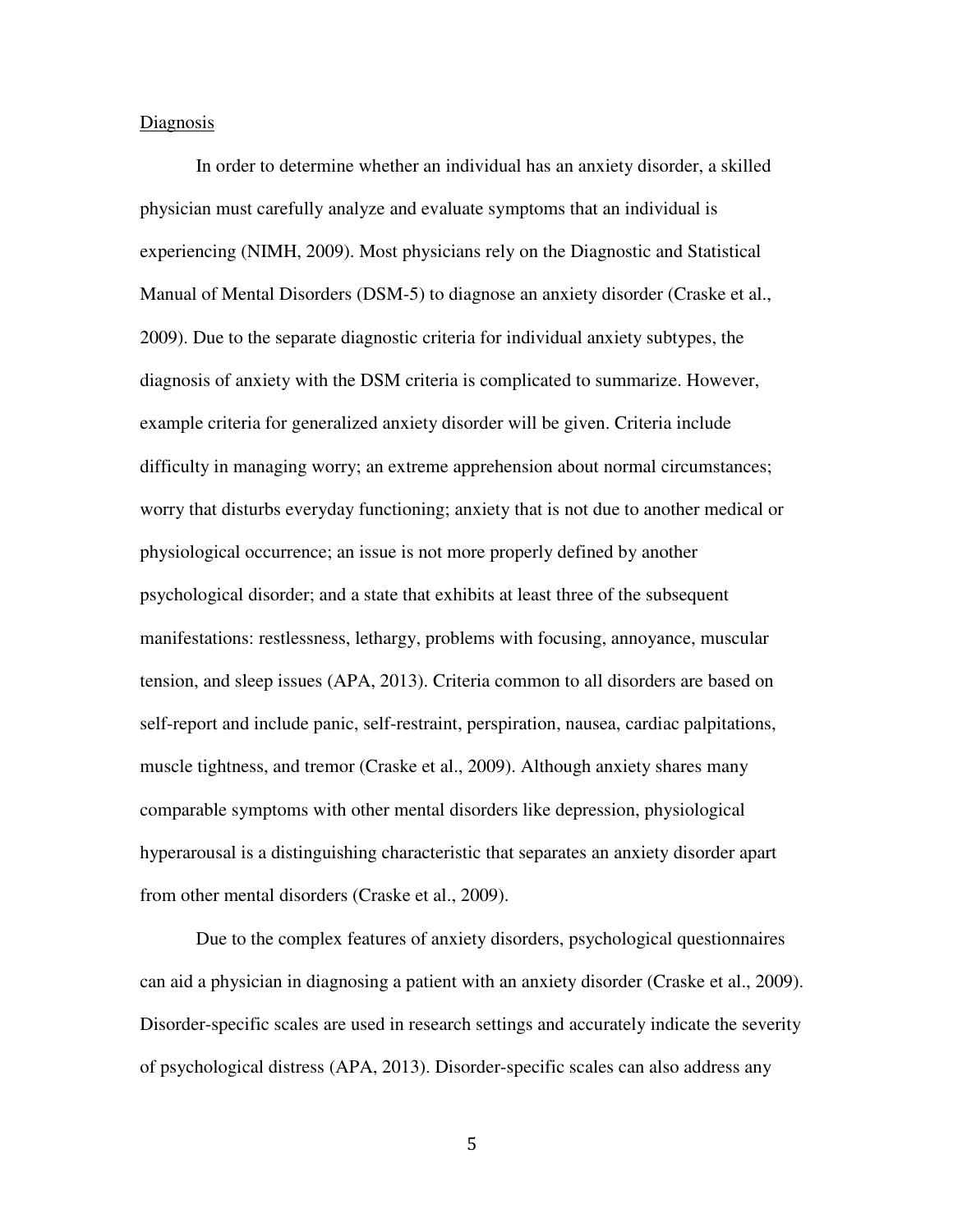changes in the severity of an anxiety disorder. Multiple scales have been created for different sets of focus, including the measurement of cognitive, behavioral, and physical symptoms (APA, 2013). Specific anxiety tests that are commonly used for research purposes will now be discussed.

*Questionnaire-based anxiety tests.* The State-Trait Anxiety Inventory Questionnaire (STAI) is a universal instrument that relies on two separate anxiety levels, state and trait anxiety, to measure the level of psychological distress. The STAI has two sections with twenty questions each, with answer options using a 4-point Likert scale. Scores range from 20 to 80 for each section (American Psychological Association, 2014). Subscores above 40 are suggested to indicate symptoms of anxiety, with higher numbers indicating more extreme anxiety disorder cases. Since this test is considered to be one of the most consistent, reliable, and valid, it is one of the most widely used instruments in research settings (Julian, 2011).

The Beck Anxiety Inventory (BAI) emphasizes the cognitive, subjective, and objective indications of anxiety (Beck & Steer, 1990). Using a 4-point Likert scale, the 21 multiple-choice questions ask about symptoms specific to anxiety and help distinguish anxiety from depression. Each question ranges from 0-3 points and contributes to the maximum score of 63. Summative scores of 21 or less illustrate minimal anxiety, scores ranging from 22-35 suggest moderate anxiety, and scores above 36 indicate that someone has severe anxiety. Like the STAI, the BAI is demonstrated to have sound consistency, validity, and reliability (Beck & Steer, 1990).

*Scale-based anxiety tests.* Another common means of measuring anxiety levels is the Visual Analogue Mood Scale (VAMS) by Robert Stern (Stern, Arruda, Hooper,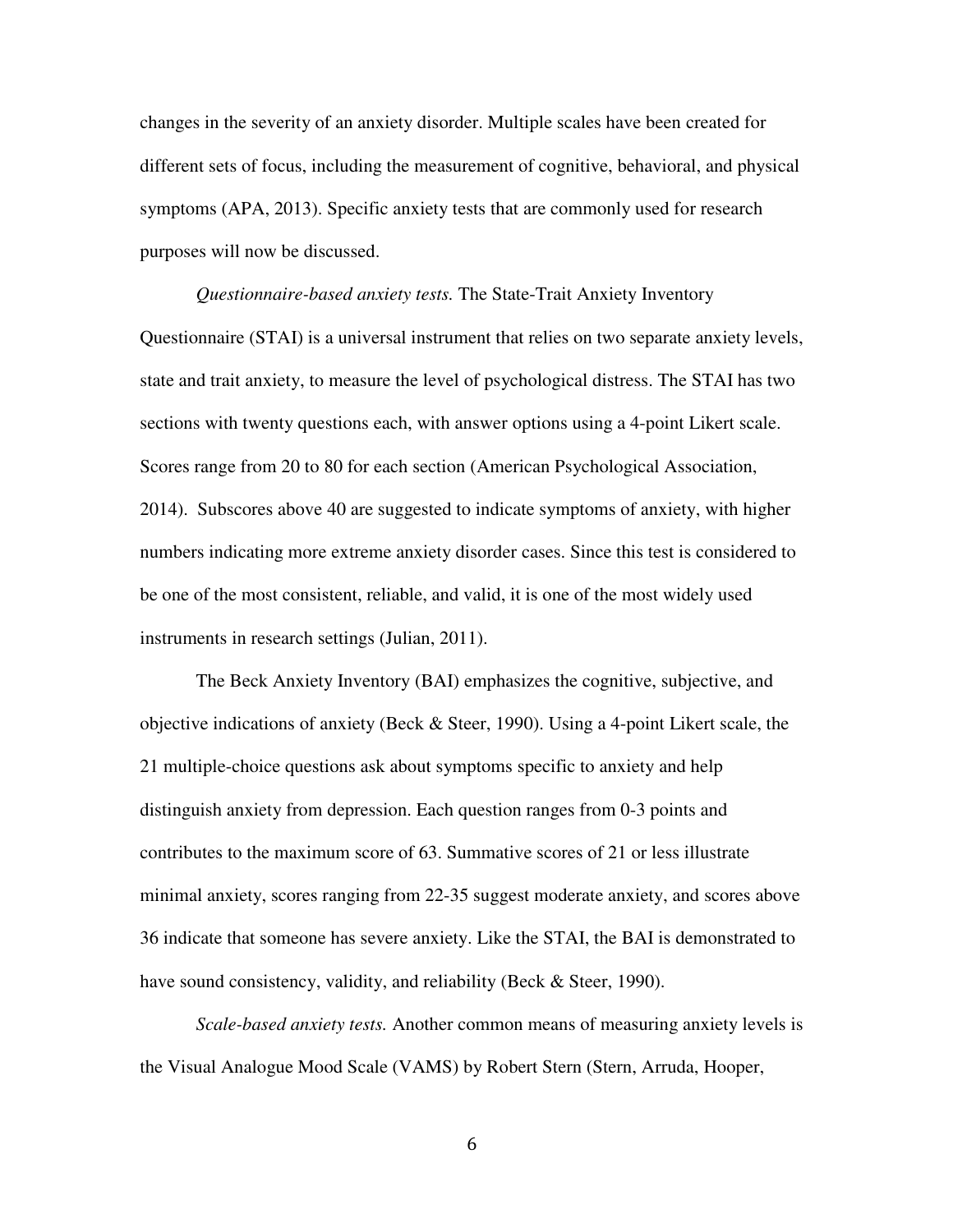Wolfner & Morey, 1997). In the VAMS, individuals describe how they feel by marking lines across various emotional statements or neutral symbolic faces. This scale has a greater variety of response options when compared to a multiple-choice questionnaire. Consequently, health experts may be more likely to recognize subtle changes in mood behavior (Stern et al., 1997). Eight specific mood states are analyzed and scored from 0- 100 by measuring the distance with a ruler on the marked line. Scores are adjusted into gender- and age-specific T-scores. If the measure of the fear scale is above 60T-70T, an individual is suggested to have an anxiety disorder (McCallum, 2003). This method is rapid, easy to administer, and simple to fill out (Stern et al., 1997).

A test similar to the VAMS is the Bond-Lader scale. The Bond-Lader scale is a self-reported questionnaire that measures subjective feelings with a series of 16 visual analogue scales (VAS) (Bond  $& Lader$ , 1974). This scale measures current anxious feelings and physiological functioning through measures of alertness, calmness, and contentedness. Subjects mark along a 100 mm scale that is juxtaposed with moodrelated adjectives. Scales are measured with a ruler and compared with the mean score in the given manual (Bond & Lader, 1974). Scoring below the average for calmness and contentedness and above the average for alertness may indicate that an anxiety disorder is present. When compared to conventional scales, the Bond-Lader scale offers a wider variety of categorical responses and is therefore suggested to carry greater accuracy (Bond & Lader, 1974).

The Kessler Psychological Distress Scale (KPDS) is a quick, easy, and validated questionnaire measuring level of psychological distress (Kessler et al., 2003). It is based on contemporary psychometric theory and can include a various amount of questions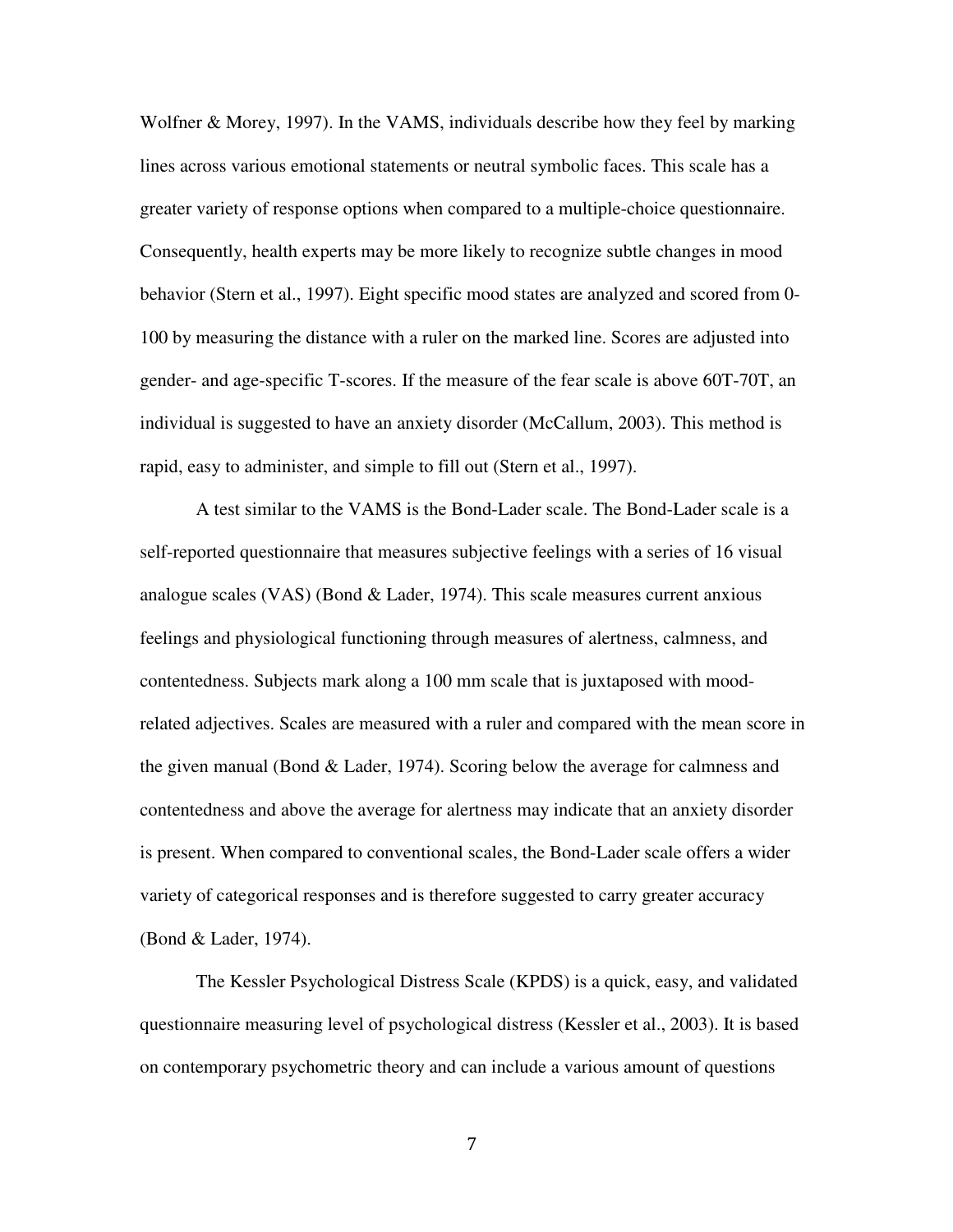(Hozawa et al., 2009). In the 6-item scale test (K-6), an individual answers six questions on whether they feel a certain way "all of the time" (4 points) to "none of the time" (0 points). Out of the total 24 points, individuals with 13 points or higher are suggested to have psychological distress (Hozawa et al., 2009). In the 10-question scale test (K-10), the patient answers 10 questions scored on a scale from 1-5 and selects if they feel a certain way none, a little, some, most, or all of the time. If the patient scores 20 or above, he or she is suggested to carry a mild mental disorder, with higher scores associated with severity of psychological distress (Kessler et al., 2003).

#### Risk Factors

Certain populations are at a higher risk for developing an anxiety disorder (NIMH, 2009). Non-modifiable risk factors, such genetics, race, and gender, play an important role in determining the development of an anxiety disorder. Hispanics have a 30% lower risk and African Americans carry a 20% lower risk of developing the disorder compared with Caucasians (NIMH, 2009). Compared to males, females have a 60% increased likelihood of developing any kind of anxiety disorder (NIMH, 2009) and are twice as likely to develop phobias, generalized anxiety disorder, and panic disorder (ADAA, 2014a).

Additionally, individuals who have another psychiatric disorder, physical illness, or suffer with substance abuse are more likely to carry an anxiety disorder (NIMH, 2009). Specifically, depression is commonly associated with anxiety disorder: almost half of individuals with depression also have an anxiety disorder (ADAA, 2014a). Individuals who experience highly traumatic events, such as child sexual abuse, are also more likely to develop an anxiety disorder. For instance, 65% of men and almost 50% of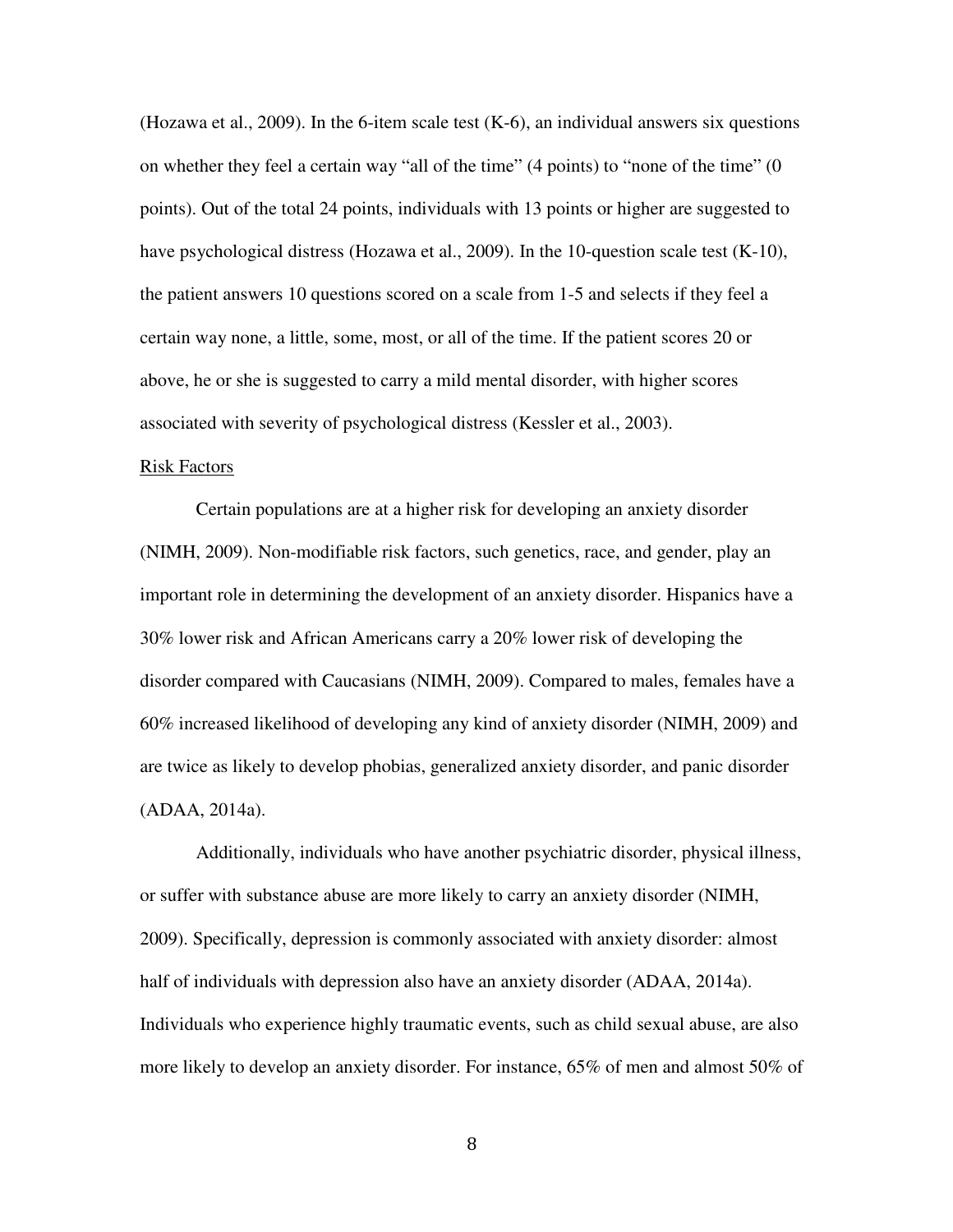women who are sexually assaulted develop post-traumatic stress disorder (ADAA, 2014a). Additionally, individuals who are divorced or have been diagnosed with severe medical conditions are at a higher risk of developing an anxiety disorder (National Institutes of Health, 2014).

#### Consequences and Complications of the Disorder

At nearly one third of America's mental health bill, anxiety disorders annually cost the country \$42 billion (ADAA, 2014a). Anxiety is a comorbid condition and individuals diagnosed with an anxiety disorder have a 3-5 times higher likelihood of seeking medical care for various health complications. Physiological complications include lightheadedness, fainting, and gastrointestinal distress (ADAA, 2014a). Chronic pain disorders, like arthritis and migraines, are also very common in individuals with anxiety disorder (ADAA, 2014b). Clinical illnesses including respiratory disease, cardiovascular disease, and gastrointestinal disorders are attributed to anxiety disorders (Harvard Medical School, 2008). In particular, anxiety disorders have been shown to be highly associated with cardiovascular disease. Women with the highest anxiety have been shown to be 59% more likely to experience and 31% more likely to die from a myocardial infarction than women with the lowest anxiety (Albert, Chae, Rexrode, Manson, & Kawachi, 2005).

Additional complications can result from anxiety triggering other psychological disorders. One example of a mental disorder is somatoform disorder, which is when an individual has unexplainable physical symptoms that are suggested to solely arise from mental illness. Common somatoform disorders include hypochondriasis, conversion disorder, and body dysmorphia (Harvard Medical School, 2008). Body dysmorphia can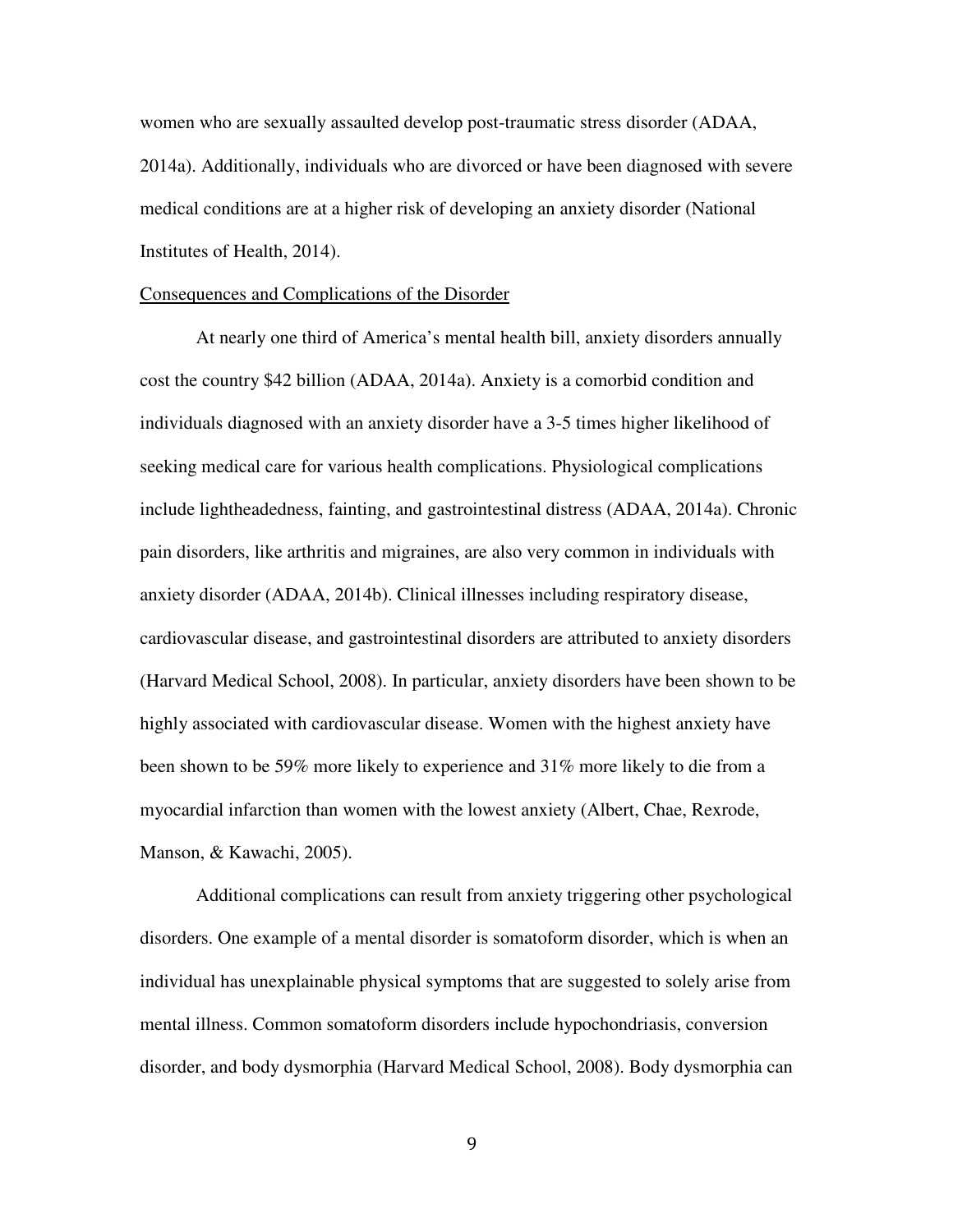lead to disturbances with eating, where almost half of individuals have history of an anxiety disorder prior to the onset of their eating disorder (ADAA, 2014b). Other mental disorders that can arise from anxiety include bipolar disorder, sleep disorder, attention deficit hyperactive disorder, and depression (ADAA, 2014a).

#### Treatments for Anxiety

 Anxiety disorders are most commonly treated with psychotherapy, prescription drugs, or a combination of the both. For most individuals, combining psychotherapy with medication is considered to be the best treatment (NIMH, 2009). Psychotherapy, commonly known as counseling, is the practice of therapeutic interaction with a mental health professional. Psychotherapy usually involves cognitive-behavioral therapy, an approach that helps individuals change the way they think and react in fearful situations (NIMH, 2009). Other common therapies include acceptance and commitment therapy, exposure therapy, and dialectical behavioral therapy (ADAA, 2014c).

Prescriptions drugs are also used to treat, but not cure, anxiety disorders (NIMH, 2009). The medications alleviate major symptoms of psychological and physiological distress. Benzodiazepines are the most common psychoactive drugs for anxiety disorder (NIMH, 2009). Benzodiazepines include the medications alonazepam, iorazepam, and alprazolam. Clinicians also prescribe antidepressants and beta-blockers for the treatment of anxiety disorder (NIMH, 2009). However, these treatments do not alleviate symptoms with all individuals. The medications may produce adverse side effects that include fatigue, sexual malfunction, gastrointestinal issues, hypotension, and fluctuations in weight. Further issues involve tolerance, dependence, and a high expense for doctors visits and prescriptions (NIMH, 2009).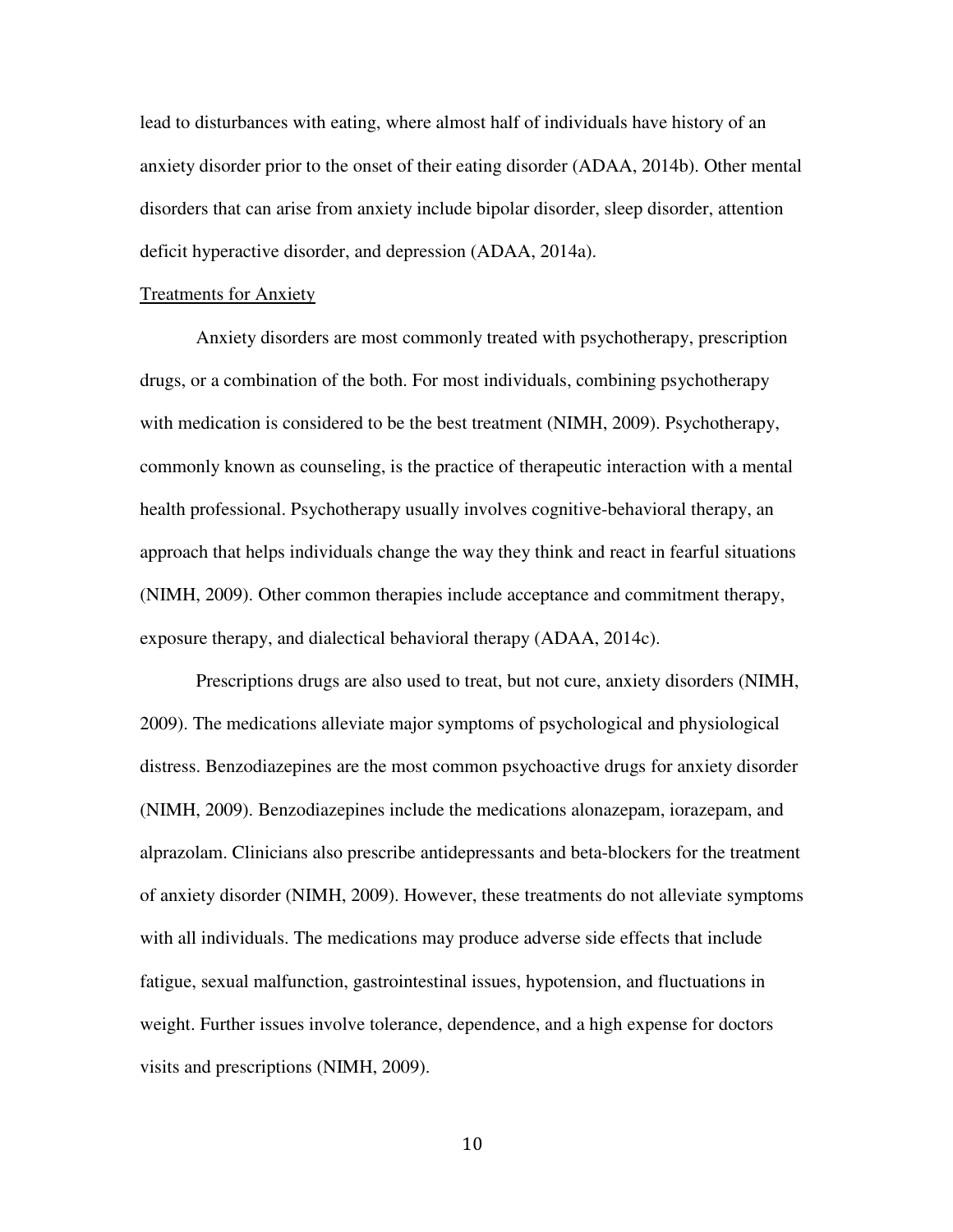Due to the high expense of prescription medication and its unwanted side effects, nonconventional therapies are receiving increasing universal interest (Lakhan & Vieira, 2010). Acupuncture, aromatherapy, and mindfulness-based medication are more familiar types of complementary and alternative medicine for treating anxiety (Van der Watt, Laugharne, & Janca, 2008). Nontraditional approaches also involve dietary practices and supplements (Lakhan & Vieira, 2010). Common supplements include kava, passionflower, L-lysine, and L-arginine. Although some scientific evidence supports the use of these supplements for the reduction of anxiety disorder symptoms, these treatments are not a proven therapy (Lakhan & Vieira, 2010). Additionally, treatments like kava may cause harmful side effects, such as severe liver damage (National Center for Complementary and Alternative Medicine, 2012). Amidst these findings, recent attention has been drawn to the use of tea and its amino acid L-theanine for the enhancement of relaxation (Vuong, Bowyer, & Roach, 2011). The rest of this review will examine tea composition and consumption, as well as human studies of its effect on anxiety.

## **Tea Varieties, Consumption, and Health Impacts**

Since 1700 BC, tea has been perceived as a necessary substance for the maintenance of health (Heiss & Heiss, 2007). Deemed the "elixir of life," tea has universally played a role in cultural, religious, social, and medicinal situations. Today, tea is still recognized for its herbal-healing traditions and continues to thrive as one of the world's favorite beverages (Heiss & Heiss, 2007).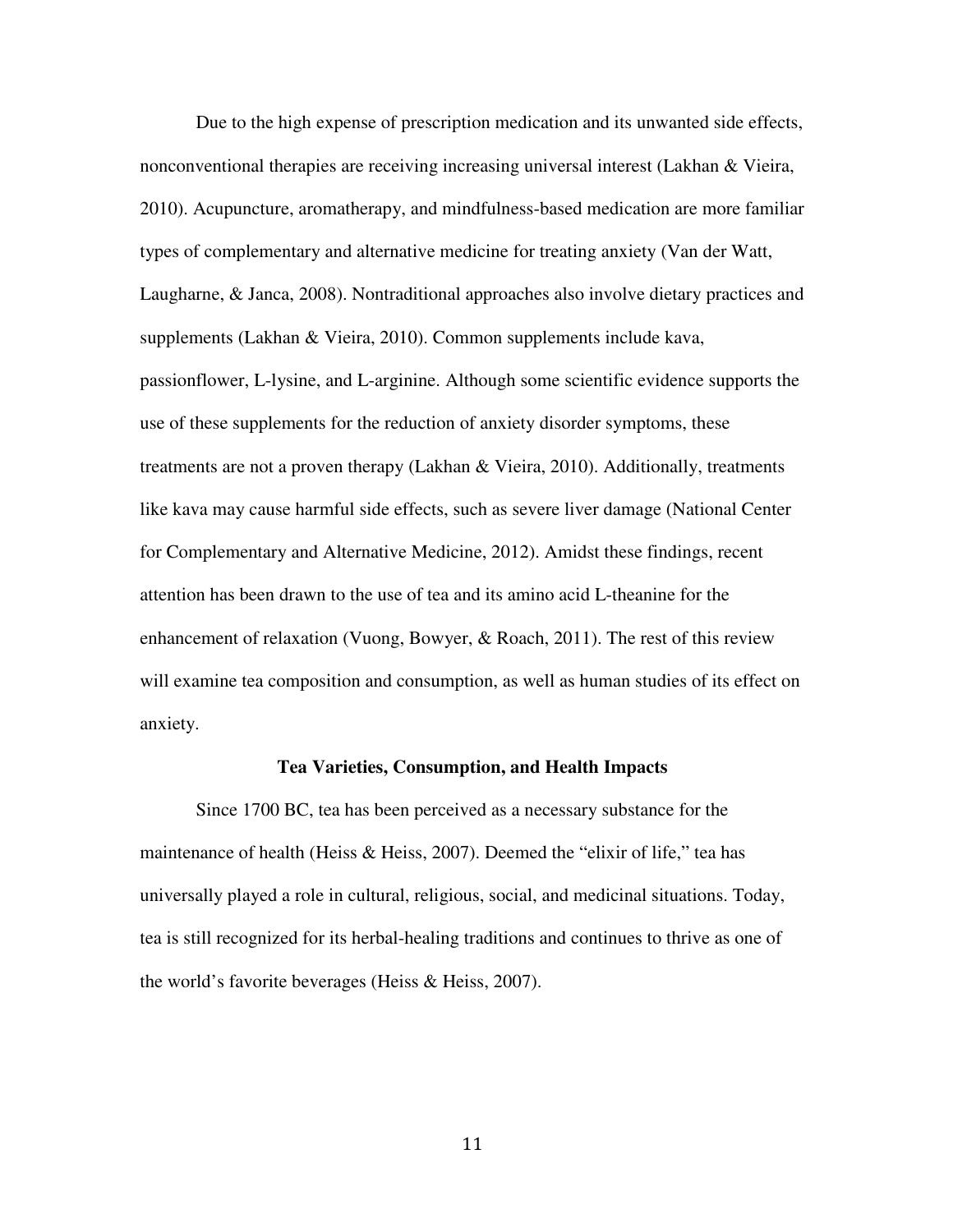#### Tea Varieties

All teas originate from the *Camellia sinensis* plant (Matthews, 2010). Differences in processing methods produce the independent varieties of tea (Carlson, Bauer, Vincent, Limburg, & Wilson, 2007). The four predominant types include green, white, black and oolong (Matthews, 2010). In order to make green tea, bush leaves are immediately steamed and dried after picking, which prevents oxidation and produces larger amounts of catechins. Although green tea is recognized as having a simpler flavor, thousands of varieties and flavors exist (Matthews, 2010). Similar to green tea, white tea is unfermented. It is restricted from the sun in order to maintain its white hue and pure taste (Alcázar et al., 2007).

Unlike green and white tea, black and oolong teas are fermented. In black tea bush leaves are picked, withered, and crushed to promote oxidization (Heiss  $\&$  Heiss, 2007). The high amounts of theaflavins and thearubigins found in black tea produce its dark, rich color and flavor (Yang, Chen, & Wu, 2014). Oolong teas are much more difficult to create since the leaves have specific size and sunlight requirements (Carlson et al., 2007). After its leaves are prematurely plucked, they are crushed and semioxidized. Consequently, they have a chemical combination like green and black teas (Carlson et al., 2007) and produce a variety of rich and fruity aromas (Heiss  $\&$ Heiss, 2007).

## Consumption Data and Consumer Trends

*Worldwide.* Every year, individuals consume an average of 40 liters of tea (Alcázar et al., 2007), contributing to the annual worldwide production of almost 4.7 million tons (Statista, 2014). As one of the top consumers in tea, China is responsible for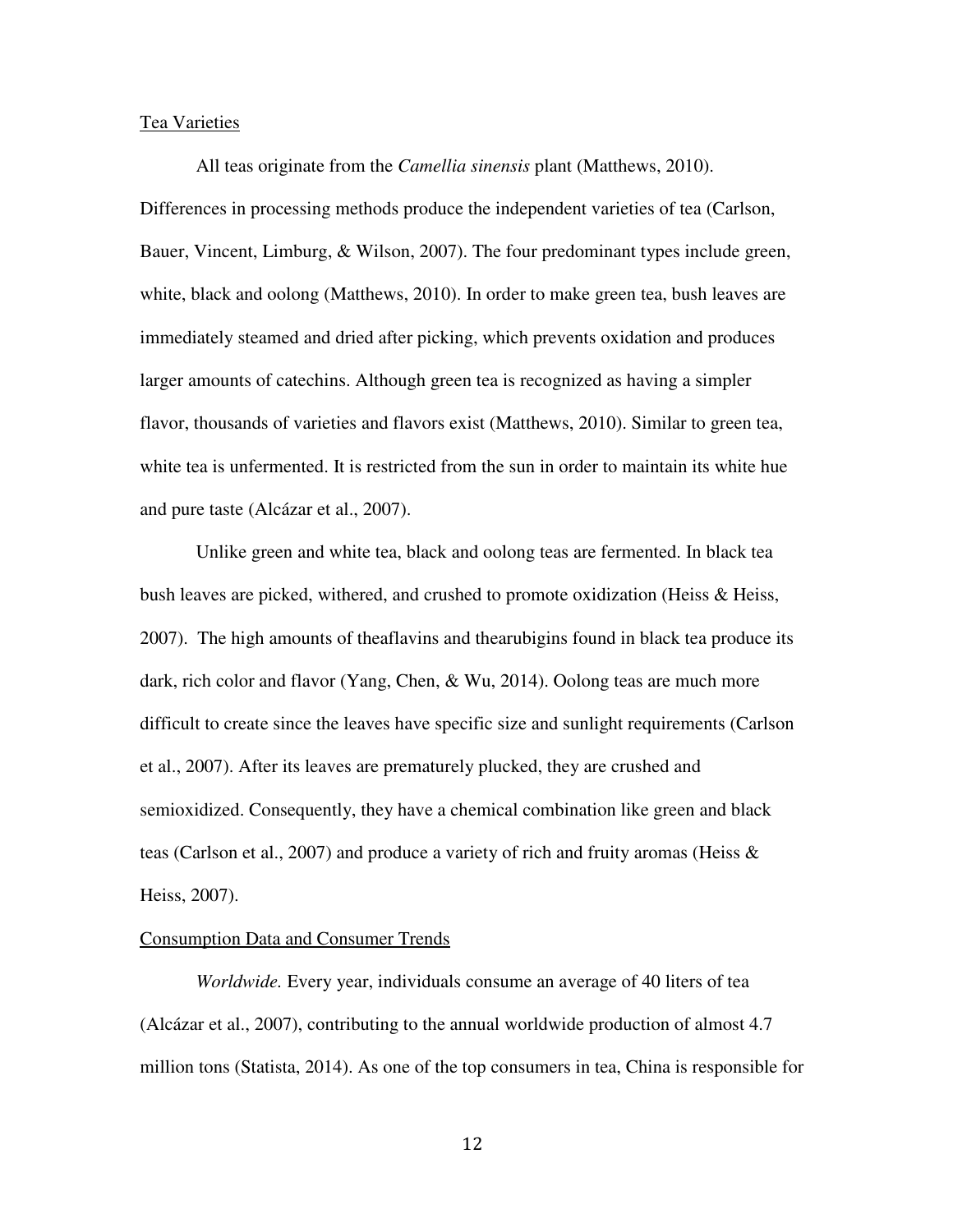40% of worldwide tea production (Statista, 2014). Per capita, Ireland and Britain have the greatest number of tea drinkers (Richardson, 2010). In all countries besides Asia, black tea is the most frequently consumed tea type (Bryan, 2008). In response to this popular demand, 75% of all tea produced is black tea (Carlson et al., 2007).

*United States.* Over half, or around 158 million Americans, drink tea daily (Tea Association of the USA, 2013). An average American will drink almost 9 gallons of tea each year (Statista, 2014), with 85% of it being iced. Retail markets annually sell about \$2.25 billion dollars worth of tea, with sales increasing nearly 16% within the past 5 years (Tea Association of the USA, 2013). Although black tea is at 84% of all tea sales, green tea has been growing in popularity (Tea Association of the USA, 2013). Continuous growth of this industry from all areas is expected, primarily due to the highly publicized health benefits of tea (Bryan, 2008).

## Proposed Health Effects

Due to the increasing interest of tea's benefits, health effects have recently been widely studied. Most studies have involved green tea (Yang et al., 2014). Due to its antiinflammatory activity, tea has been proposed to reduce cancer, high blood pressure, gum disease, diabetes (Matthews, 2010), obesity, and metabolic syndrome (Yang et al., 2014). More than half of randomized controlled trials involving tea have reported a reduction in cardiovascular disease (Kuriyama, 2008). Additionally, a strong inverse association has been observed for tea with stroke mortality (Kuriyama, 2008). Tea may also have neuroprotective effects, potentially reducing the risk of Parkinson's, Huntington's, and Alzheimer's diseases (Yang et al., 2014). Although health effects may be promising, the exact mechanism behind tea's protection remains obscure (Kuriyama,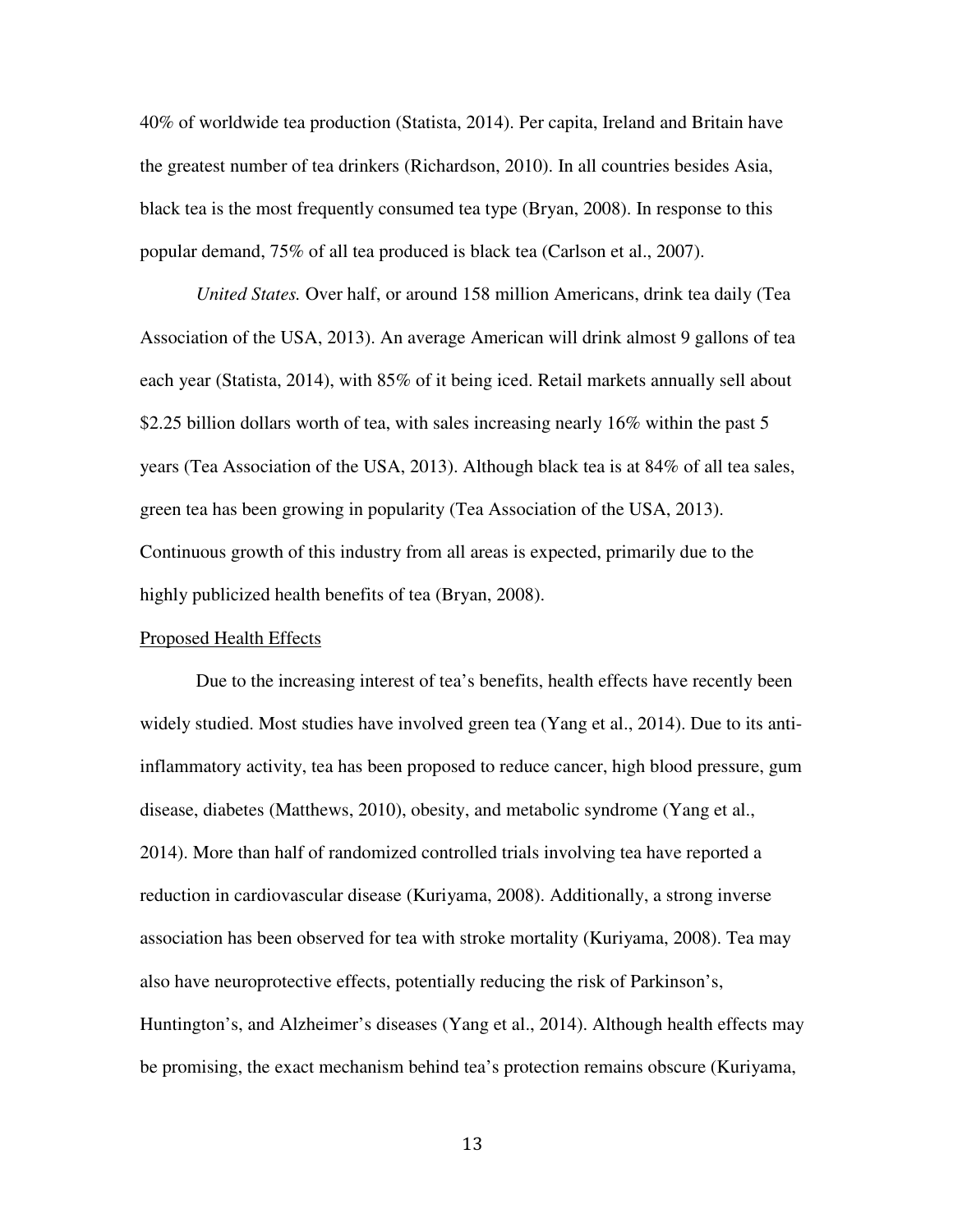2008). Several bioactive compounds are considered to contribute to tea's suggested health effects.

## Bioactive Compounds

 Tea has a variety of compounds that influence its flavor, mouthfeel, and nutritional value (Heiss & Heiss, 2007). For example*,* a variety of vitamins and minerals are naturally found in scant amounts within tea. Typical compounds include thiamine, riboflavin, vitamin C, and fluoride (Heiss & Heiss, 2007). Better character ized constituents include those discussed below.

*Polyphenols.* There is a variety of polyphenols found within tea that are proposed to reduce levels of oxidative stress. Common polyphenols include catechins and flavonols (Heiss & Heiss, 2007). An example of a well-known catechin is epigallocatechin-2-gallate (EGCG), an antioxidant that makes up almost half of the total polyphenols within green tea (Matthews, 2010). EGCG is suggested to be an anticarcinogenic molecule that modulates gene expression by inhibiting deleterious enzymes, angiogenesis, and intracellular peroxides (Matthews, 2010). Flavonols include tannins, which give tea its astringent characteristics (Heiss & Heiss, 2007). Tannins are also suggested to reduce gastrointestinal discomfort (Matthews, 2010).

*Caffeine.* Contributing to tea's bitter taste, caffeine is a natural component found in green, black, oolong, and white tea varieties (Heiss & Heiss, 2007). Multiple factors, such as brewing time and water temperature, affect a tea's caffeine level. On average, an 8-ounce serving of tea on average has 40 mg of caffeine (Bryan, 2008), or about one third the amount regularly found in coffee (Matthews, 2010). Caffeine amounts in specific tea types will later be presented in this literature review and can be found in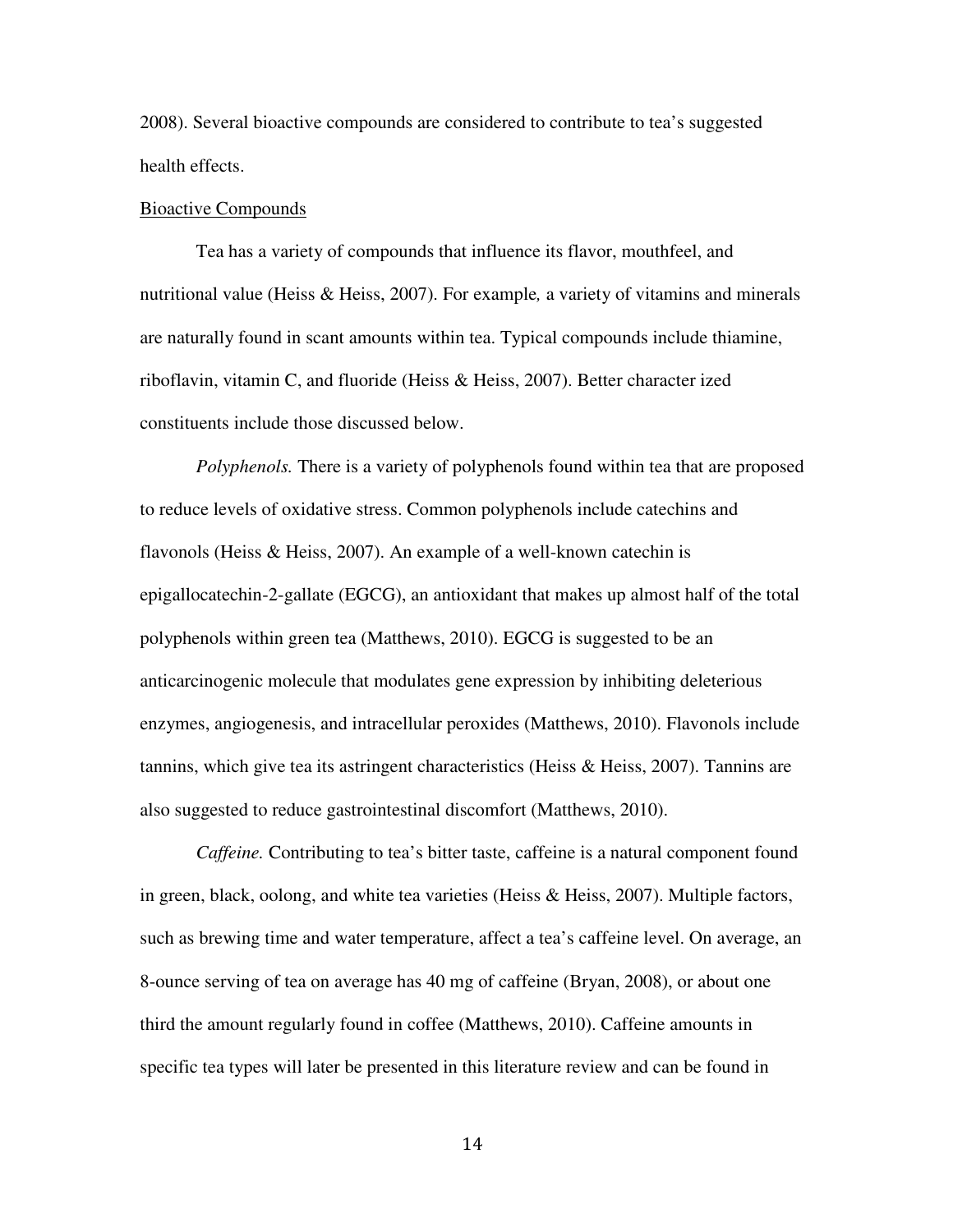Table 1. Caffeine crosses the blood-brain barrier within 30 minutes and may strengthen alertness, concentration, physical and cognitive ability. Highest levels of caffeine are found within 30-120 minutes after ingestion (Bryan, 2008).

L-theanine. The tea constituent L-theanine may interact with some of caffeine's L-theanine. The tea constituent L-theanine may interact with some of caffeine<br>stimulatory effects. It is proposed to induce tranquility and psychological well-being while maintaining high levels of alertness (Bryan, 2008). L-theanine is suggested to while maintaining high levels of alertness (Bryan, 2008). L-theanine is suggested to<br>counteract caffeine's arousing effects by lowering the body's central nervous system response (Bryan, 2008). For example, caffeine artificially raises serotonin and gammaaminobutyric acid levels, which are neurotransmitters that may contribute to anxiety. Ltheanine is suggested to modulate the amount of these chemicals and reduce the adverse, theanine is suggested to modulate the amount of these chemicals and reduce the adverse<br>anxious consequences of cognitive overstimulation (Bryan, 2008). At the same time, Ltheanine appears to increase an individual's acute and chronic attention span by enhancing speed of information processing and improving mental accuracy with complex activities. It may also decrease mental inactivity and exhaustion (Bryan, 2008).

L-theanine's structure is comparable to glutamic acid, an excitatory neurotransmitter. Figure 2 displays the chemical structure of L L-theanine. Along with regulating serotonin and gamma-aminobutyric levels, L-theanine may also contribute to



Figure 2. Chemical structure of L-theanine. From Yang et al., 2014.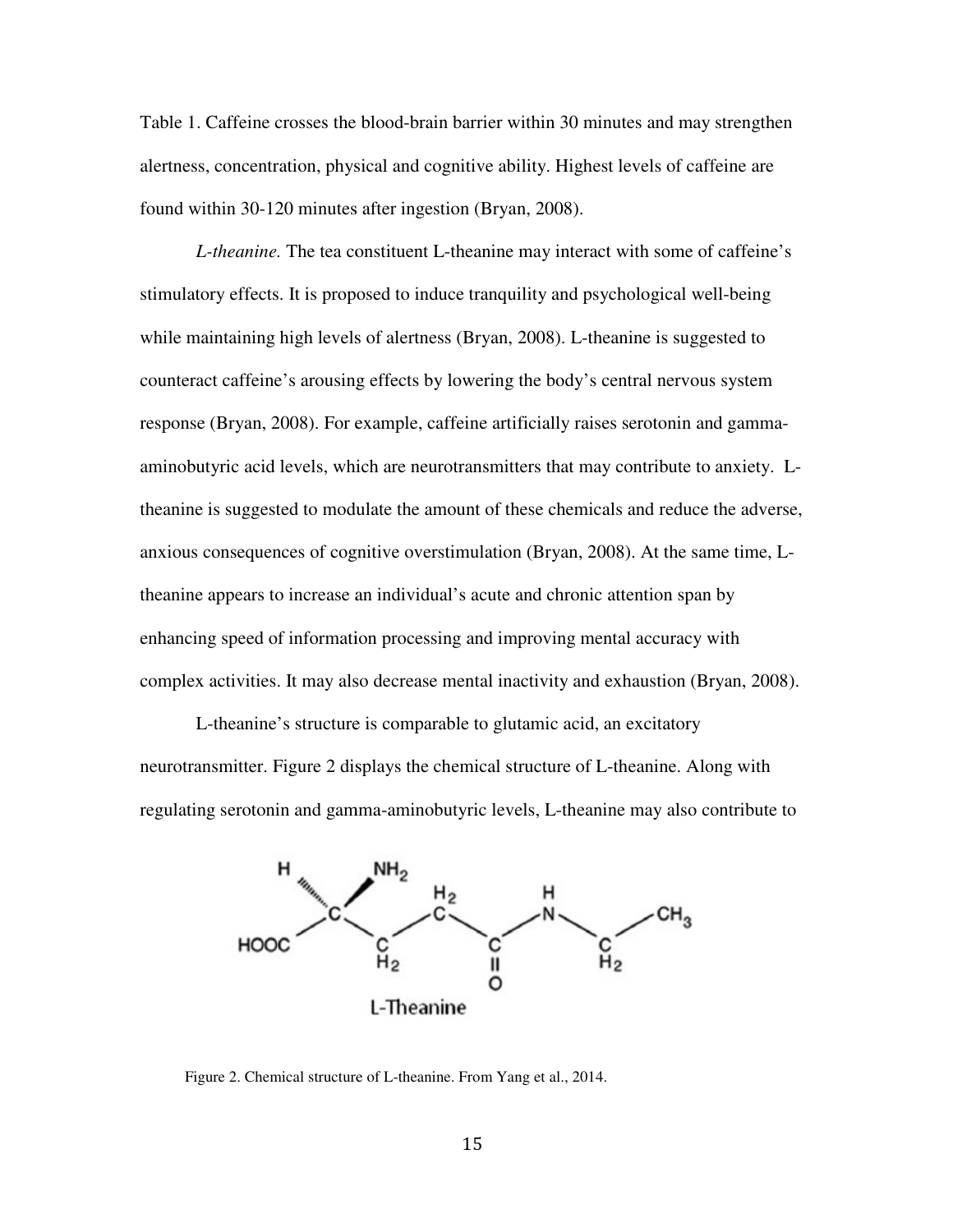relaxation by down-regulating glutamic acid through antagonistic pathways (Bryan, 2008).

L-theanine is a non-protein amino acid restrictedly found in tea leaves (Heiss & Heiss, 2007) and contributes to the sweet umami flavor found in tea (Alcázar et al., 2007). L-theanine constitutes over half the total amount of amino acids in tea (Alcázar et al., 2007). Generally, L-theanine constitutes around 1-2% of tea by weight, resulting in about 25-60 mg of L-theanine per 200 mL tea serving (Bryan, 2008). L-theanine's amount varies according to tea manufacturing and cultivation processes (Yang et al., 2014). For instance, higher amounts of L-theanine are found in a tea plant with lower fermentation (Alcázar et al., 2007) and reduced sun exposure (Heiss & Heiss, 2007). Table 1 depicts the different types of tea in relation to their L-theanine and caffeine content. When analyzing L-theanine levels, 0.25 g dried tea leaves were combined with 10 mL of water at 80°C for 25 minutes (Alcázar et al., 2007). When analyzing caffeine amounts, 0.1 g of dried tea leaves were combined with 20 mL of boiling water for 10 minutes (Sereshti & Samadi, 2014).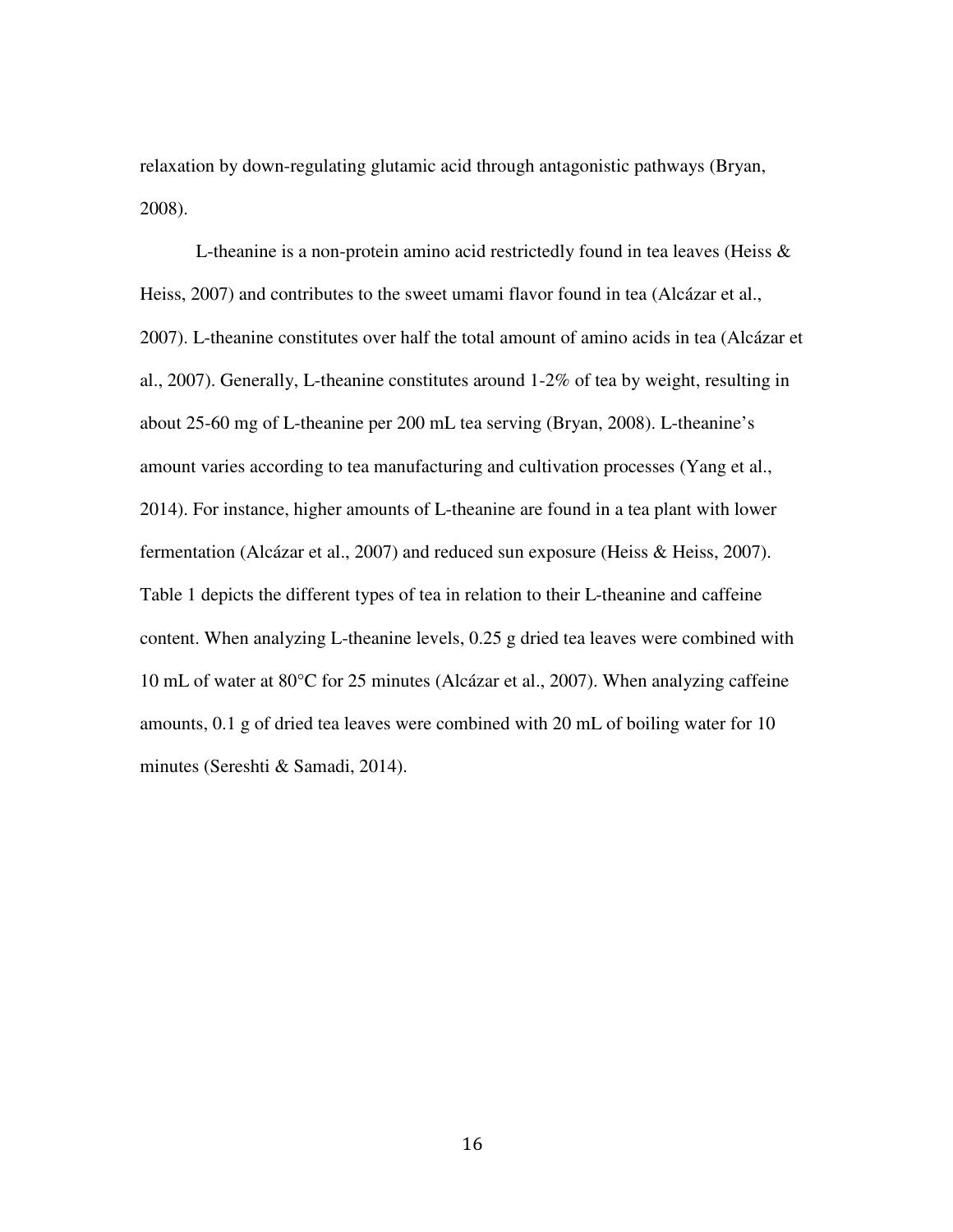| Tea Type     | L-theanine $(mg/g)^a$ | Caffeine $(\mu g/mL)^b$ |
|--------------|-----------------------|-------------------------|
| Green        | 1.62-3.37             | 120.5                   |
| <b>Black</b> | $0.49 - 4.12$         | 149.5                   |
| Oolong       | $0.49 - 4.12$         | 145.2                   |
| White        | 5.3-33.37             | 165.8                   |
|              |                       |                         |

Table 1. Typical caffeine and L-theanine contents in different tea types

<sup>a</sup> L-theanine in milligrams per gram of dried tea. From Alcázar et al., 2007.

<sup>b</sup> Caffeine in micrograms per milliliter of liquid tea. From Sereshti & Samadi, 2014.

 L-theanine can cross the blood-brain barrier within 30 minutes and may contribute to the production of alpha brain waves (Tea Association of the USA, 2013). Alpha brain waves are associated with relaxation and calmness (Nobre, Rao, & Owen, 2008). The remainder of this paper will examine human studies of the effects of tea and its constituent L-theanine on anxiety.

## **Human Studies of Tea and Anxiety**

# Cross-Sectional Studies

 Few large-scale cross-sectional studies have examined the relationship between tea drinking and anxiety disorder. However, Hozawa et al. (2009) completed one extensive study in 2006. This study examined whether average green tea intake was associated with lower levels of psychological distress in Ohsaki City, Japan. At 24.4%, Japan has one of the lowest lifetime risks of mental health disorders. In comparison, the United States has one of the highest risks, at over 55%. This information may suggest that a part of the Japanese culture may be responsible for this drastic difference. Since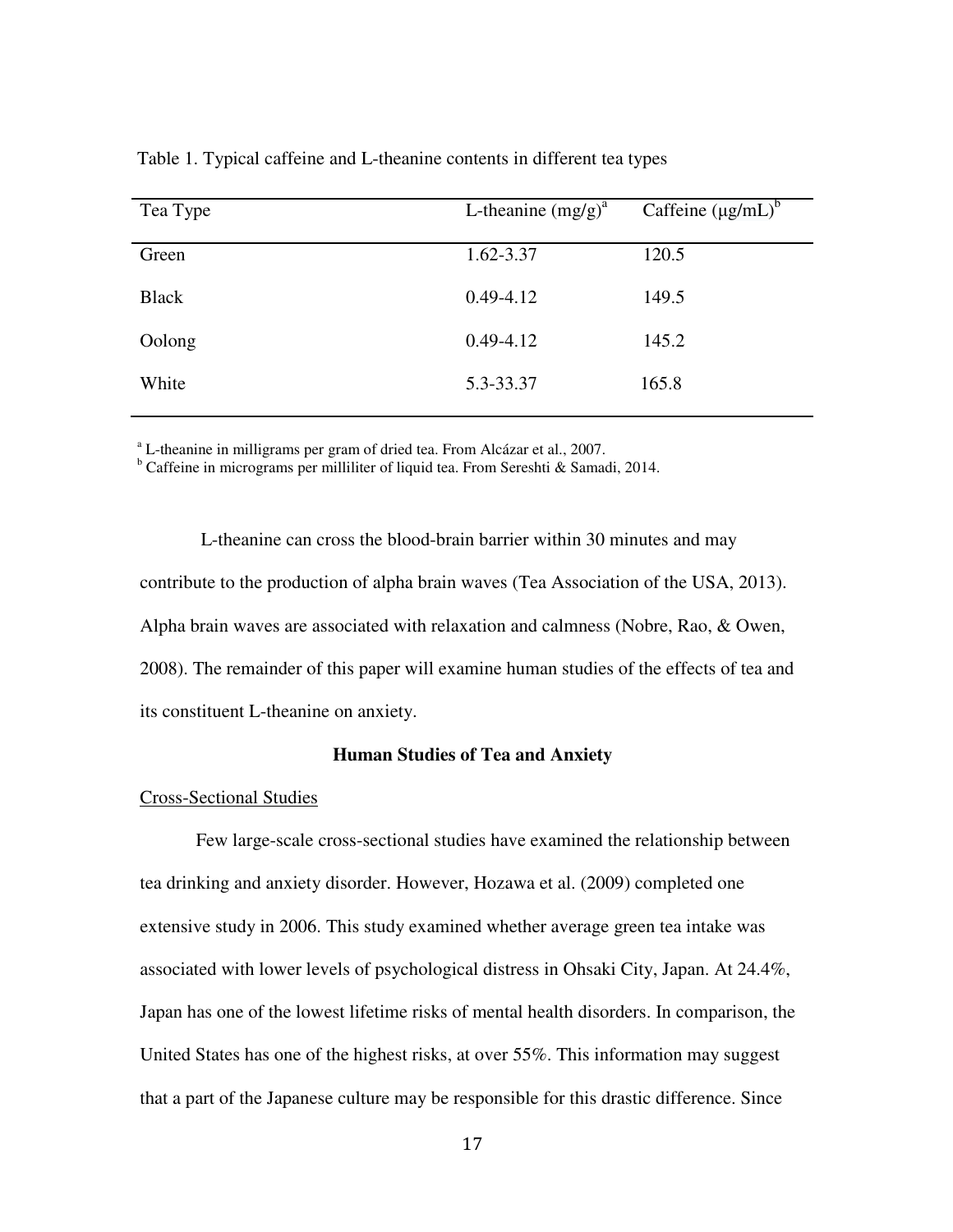tea drinking is a more prevalent custom in Japan than the United States, it may be one factor that is responsible for this observation (Hozawa et al., 2009).

 Three different questionnaires were mailed to all 77,235 households living in Ohsaki City (Hozawa et al., 2009). Exposures were measured through a food-frequency questionnaire (FFQ). Although the main exposure assessed was green tea, the FFQ also measured intake of a variety of foods, coffee, black and oolong tea. The FFQ tested for validity with 3-day food records given on 4 different days. A 6-item KPDS measured mental health distress, the main outcome. The questions focused on mental stability over the past month. Additionally, a baseline survey gathered characteristics of participants, including age, gender, lifestyle factors, history of diseases, and social activities. Four different multivariate logistic regression analyses controlled for differences in baseline characteristics. Since all pertinent data were completed by 42,093 individuals, they were the only participants included in the analyses (Hozawa et al., 2009).

Results from the KPDS displayed that 6.6% of subjects exhibited psychological distress (Hozawa et al., 2009). Without adjusting for any confounders, the highest prevalence of psychological distress (8.4%) was found among those consuming the least amount of green tea, or less than 1 cup. On the contrary, the lowest prevalence of psychological distress (5.1%) was found among those consuming the most green tea, or 5 or more cups daily. Odds ratio data was presented among four models that adjusted for different confounding variables. Even in the simplest and most complex adjusted model, the protective relationship between tea and levels of psychological distress remained significant, in which the confidence intervals did not contain the null. In relation to drinking less than 1 cup of green tea a day for the most fully adjusted model, the odds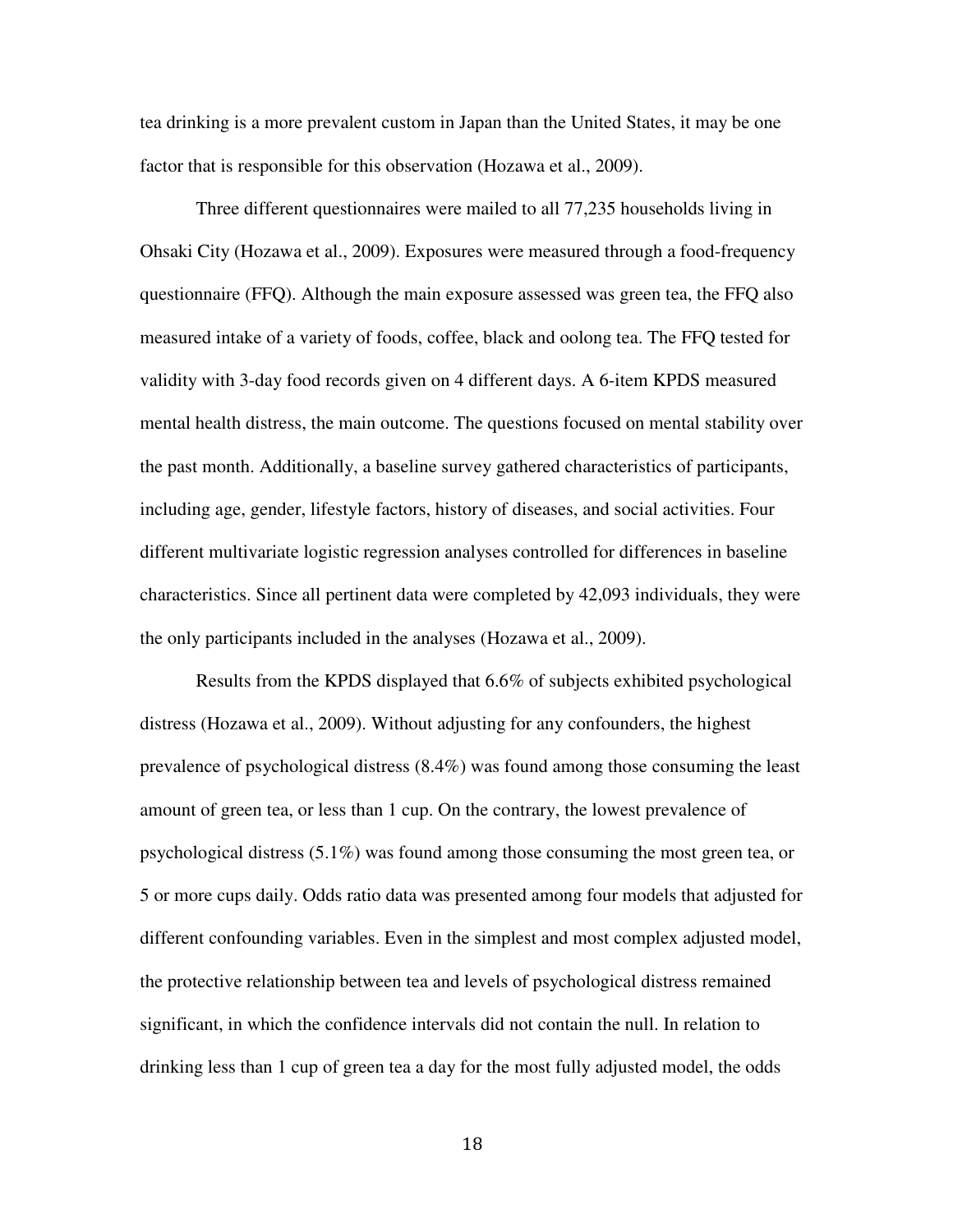ratio of psychological distress for drinking 5 or more cups of green tea a day compared to less than 1 cup was 0.80 (0.70, 0.91). However, with further addition of confounders to each of the four models, relationships were mediated and attribution due to tea was less. Nonetheless, all models suggested a dose response relationship, with p values for trend < 0.001 (Hozawa et al., 2009). This supports that a higher green intake was associated with a lower prevalence of psychological distress.

Hozawa et al. (2009) hypothesized that green tea consumption would be associated with a lower risk of psychiatric stress. Their findings support their hypothesis, in that all odds ratios revealed that higher amounts of green tea intake were significantly associated with lower likelihood of psychological distress. Hozawa et al. (2009) limited variability and erroneous results by using a large sample population and a significant amount of individuals in each level of tea intake.

Although the Hozawa et al. (2009) study had statistically significant findings, results are still not applicable to the general population. This study only included individuals that were 40 years or older living in Japan. Cultural, habitual, and economic factors are some of the few differences that separate Japan with other individuals worldwide. Additionally, this study was mainly restricted to green tea. The few results given for black tea were insignificant, with confidence intervals containing the null. Although this study tested the validity of the food frequency questionnaire with a 3-day food record, only 113 subjects completed the food records. The food records also revealed that the reliability of the FFQ reliability was low (0.63-0.71). This suggests that self-reporting is prone to human error and are not completely reliable.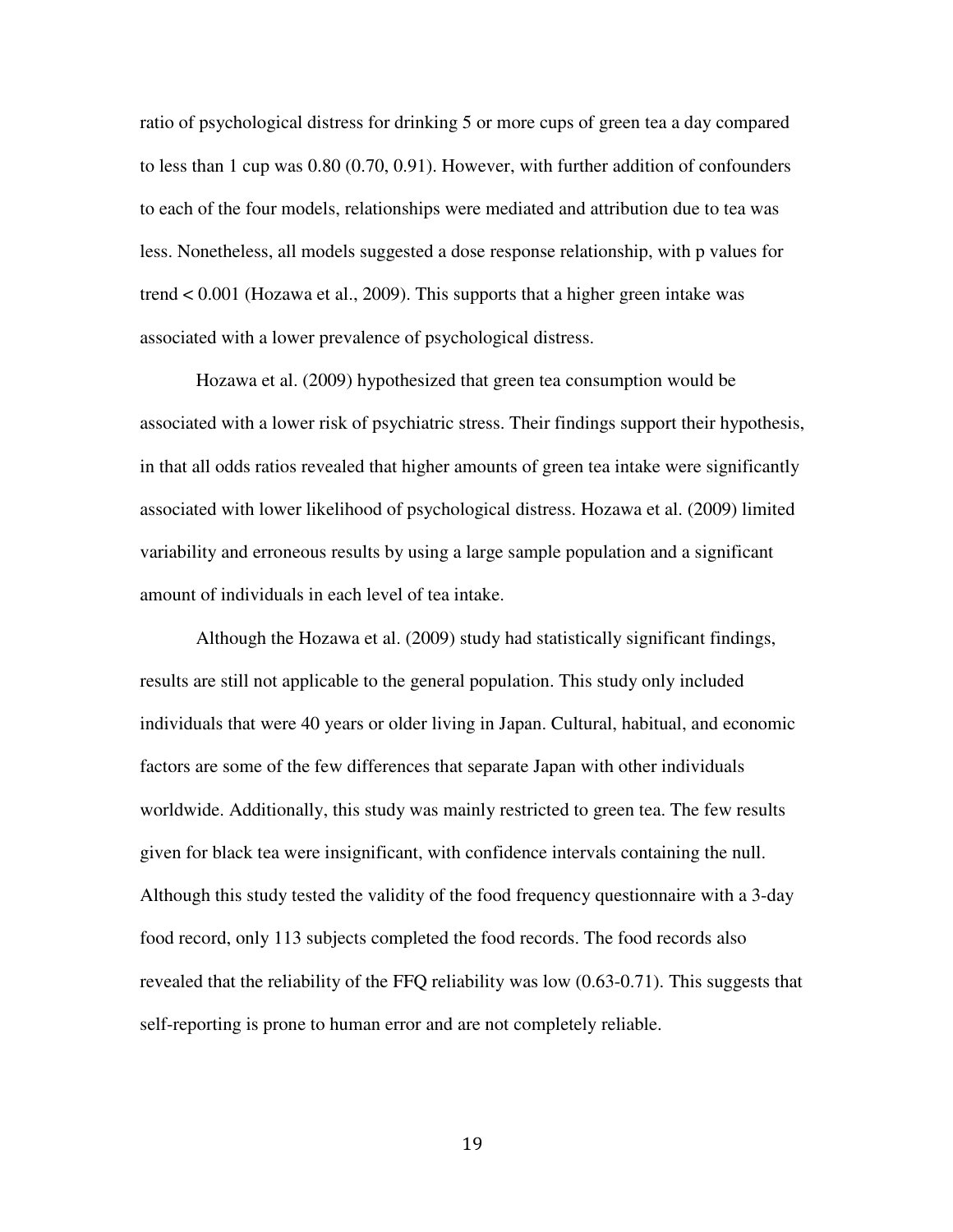Compared to Hozawa et al. (2009), the Bryan et al. (2012) study focused on individuals in a somewhat stressful, mentally-challenging occupational environment (Bryan et al., 2012). Although Bryan et al. (2012) assessed many exposures and outcomes, this literature review will focus on the intake of tea and its effect on mood assessed with the Bond-Lader VAS relaxation subscale. One hundred and forty-two volunteers were interested in this experiment, however individuals were excluded if they did not complete all necessary information, disclosed burnout, or reported work abuse within the past 6 months. Thus, 95 professional academic and administrative staff members from three different South Australian colleges were included in the study (Bryan et al., 2012). Besides a few descriptive characteristics, other baseline information regarding the subjects was not given.

 Exposures were measured through beverage diaries that assessed habitual intake of tea (Bryan et al., 2012). The diaries also took into consideration the preparation style and accompaniments of milk and sugar, along with other beverages including coffee, other caffeinated drinks, and non-caffeinated drinks. Non-caffeinated beverages included various hot beverages, juices, sodas, alcohol, and herbal teas. Although other outcomes were recorded, including various work performance factors, tiredness, selfawareness, commitment to work, work-related stress and rehabilitation, this literature review will mainly focus on the outcome of self-reported mood with the VAS relaxation subscale. The Bond-Lader VAS was earlier described in this literature review. Bryan et al. (2012) used a subscale that specifically measures calmness, with lower scores associated with improved relaxation. Beverage diaries and self-reported mood were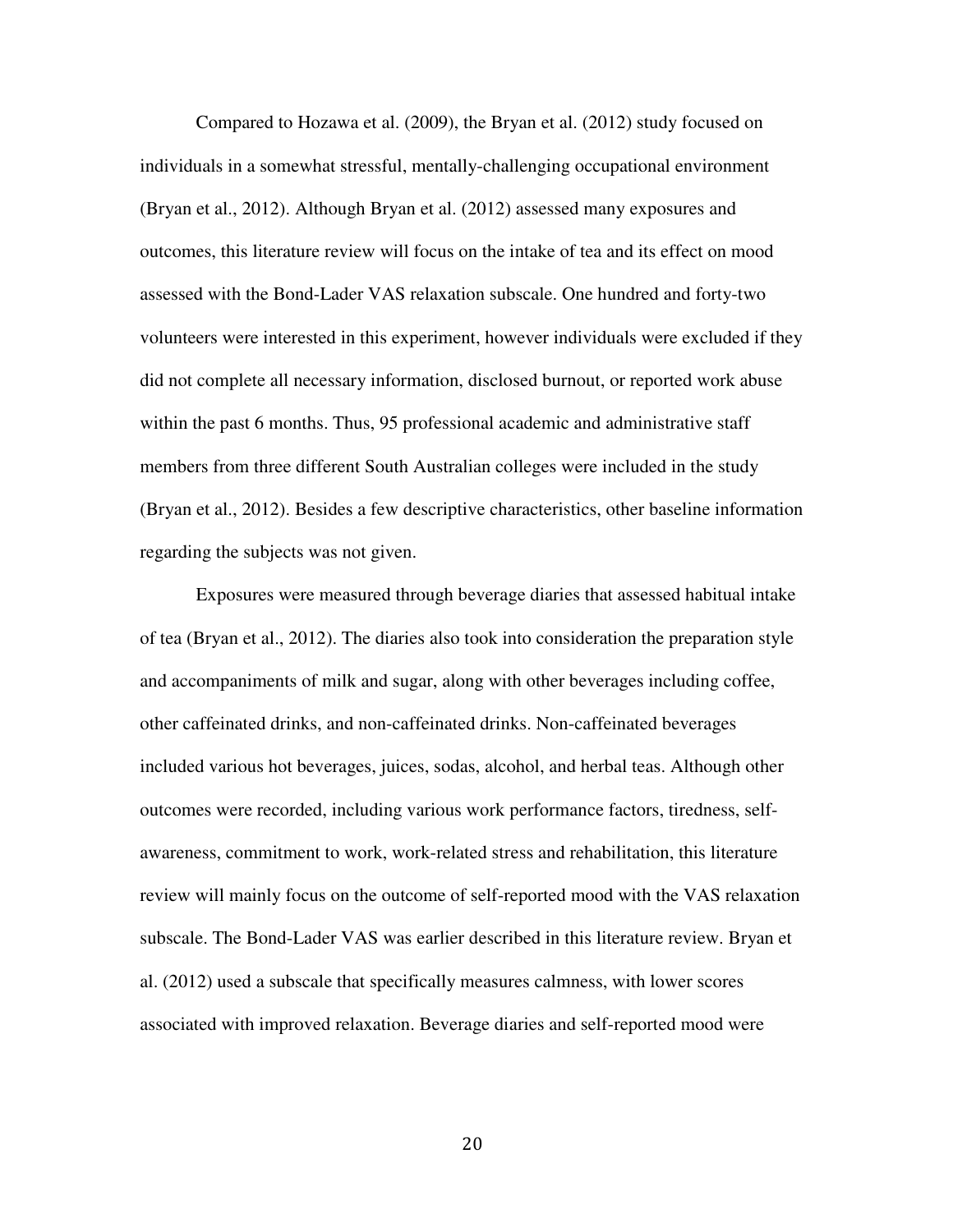taken 4 times a day for 10 working days: prior to work, during the middle of work, after work, and prior to sleeping (Bryan et al., 2012).

Since subjects provided data on different days, analyses were completed through multilevel modeling. Bryan et al. (2012) assessed the direct association of beverage exposure on calmness, as well as whether there was an association or interaction of adding milk and sugar to tea. Results were displayed as separate data points between and across hierarchical structures. The three levels of analysis included the time-frame, day, and subject. The data were adjusted to eliminate daily variations and incidental trends among participants. Although missing data points were infrequent, the data points were recovered by spontaneously inputting numerical values, substituting average numbers, or classifying the data as missing data points (Bryan et al., 2012). The study does not mention why it would chose one option over the other, which could lead to inconsistent recovery of data.

Within the 10 days reported, 64 subjects drank tea, with daily intakes ranging from 0-7.5 cups, with the median being 1 cup (Bryan et al., 2012). Tea was associated with a higher perception of work accomplishment, lower fatigue, alleviation of adverse consequences of nighttime rehabilitation, and enhancement of morning mindfulness (p < 0.1). However, tea consumption was not associated with enhanced relaxation. Even when adjusting for the addition of milk or sugar, effects of tea on relaxation were still insignificant. The only significant relationship found with relaxation was a positive relation among non-caffeinated beverages ( $p < 0.01$ ), but not tea specifically (Bryan et al., 2012). Although herbal teas were a subcategory of non-caffeinated beverages, this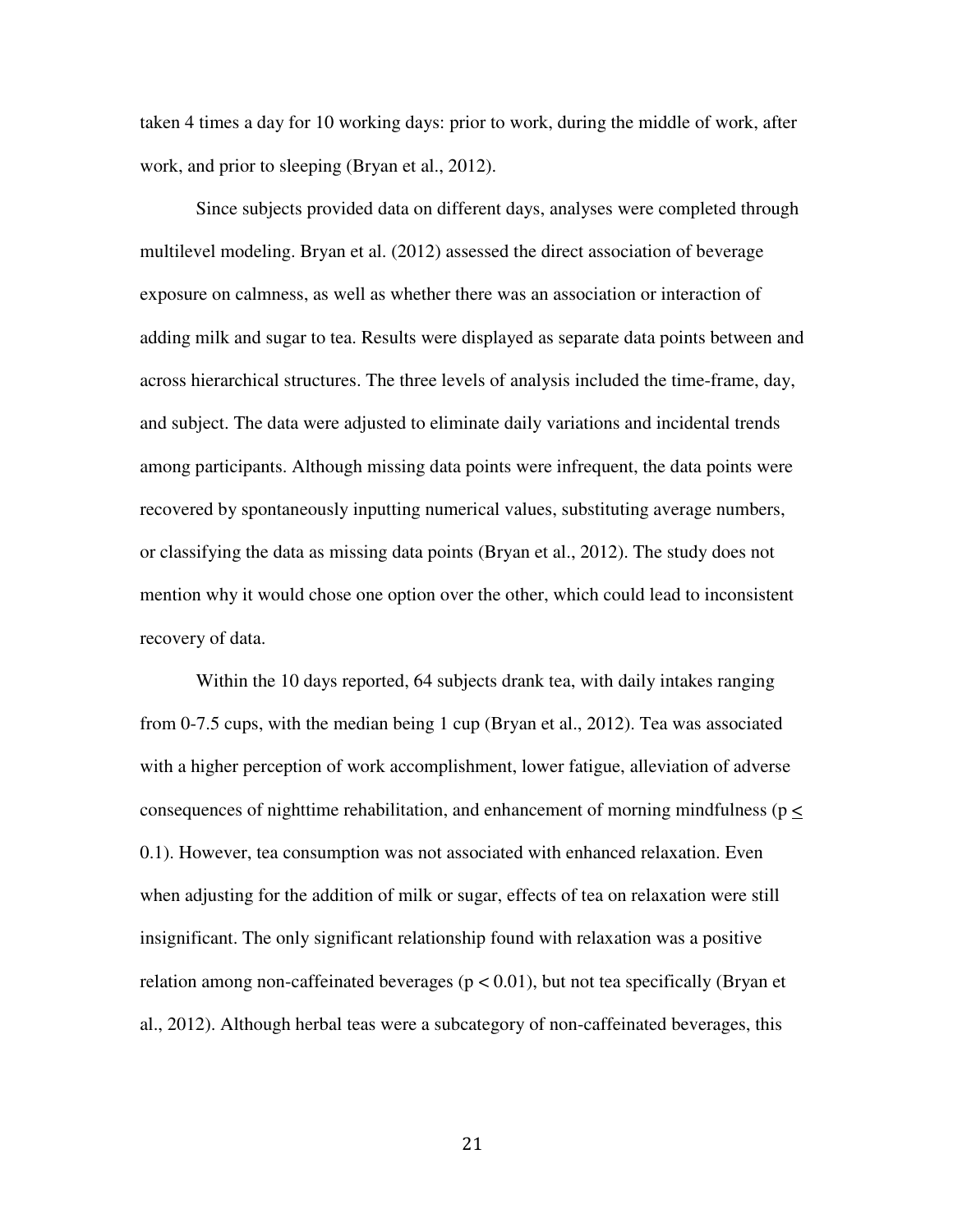study did not provide results specific to herbal teas. Results could have been more comprehensive if they individually measured herbal tea and its effect on relaxation.

In this observational experiment, tea and its association with relaxation were uniquely studied within a common workplace environment. Therefore, Bryan et al.'s (2012) results extended outside of a typical laboratory setting. By adjusting data, Bryan et al. (2012) limited daily variations and supported a high internal validity. Unlike Hozawa et al. (2009), Bryan et al. (2012) considered additives to tea, reflecting different ways tea could be consumed. However, the multiple comparisons of many exposures and outcomes gave a high opportunity for spurious relationships, making it difficult to determine if a significant finding is real or a statistical anomaly.

The Bryan et al. (2012) study has several limitations. Bryan et al. (2012) pulled information out of context in order to support their hypothesis. They hypothesized that tea, when compared to other beverages, would have beneficial effects on work related factors, including relaxation. This study did not fully discuss that tea did not contribute to relaxation. Only significant relationships were reported; insignificant data were ignored. Additionally, findings supported that the absence of caffeine encouraged daytime relaxation. Since tea often contains caffeine, this finding may provide counterevidence for tea enhancing relaxation.

Since the sample population was very distinct and small, Bryan et al.'s (2012) findings cannot be extended to the general population. Only a few subject characteristics were given: most participants rated themselves with good health (4.08 on a scale of 1-5), were female (78.9%), and were from a specific work environment and region (academic and administrative staff in South Australia). Unlike Hozawa et al. (2009), Bryan et al.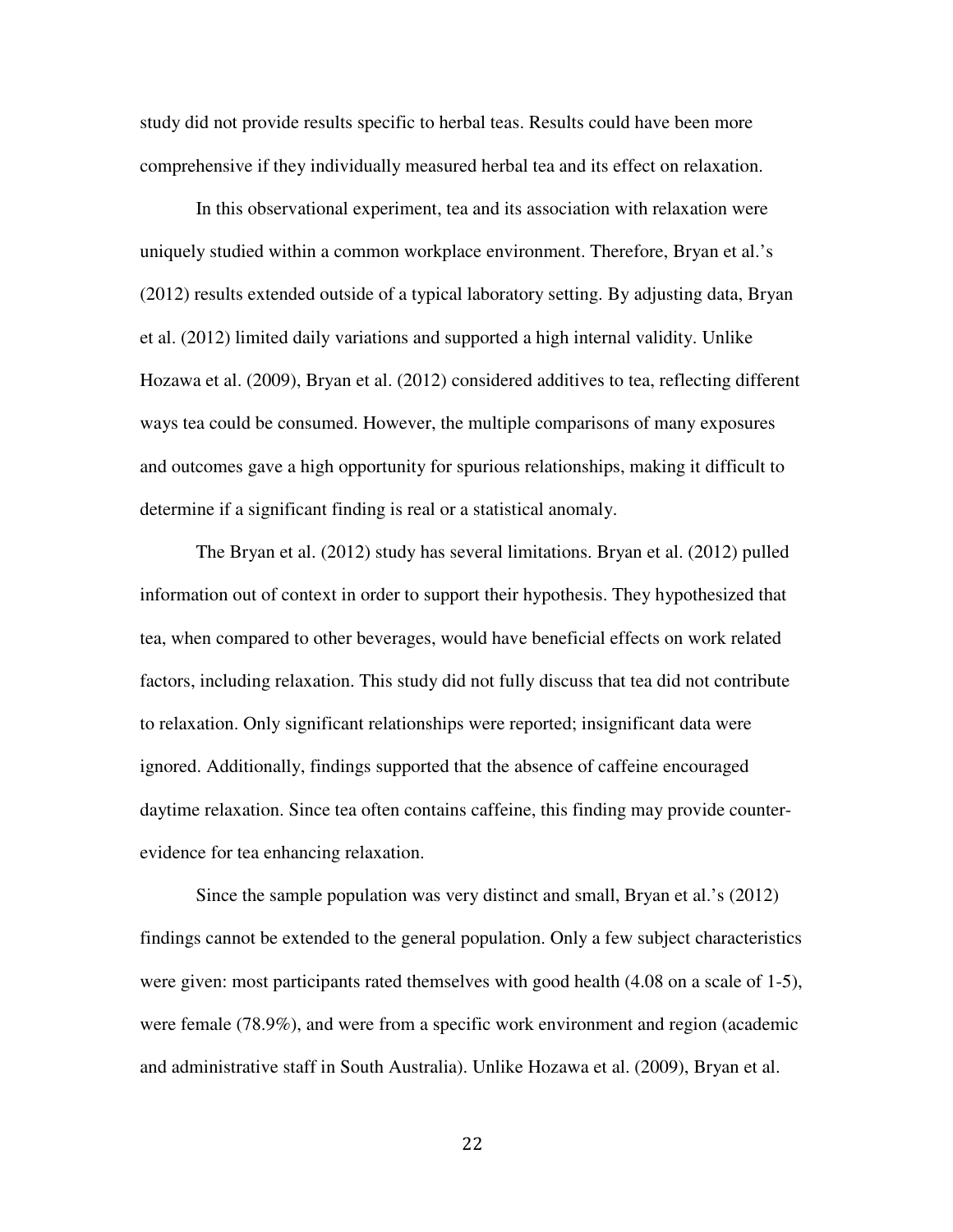(2012) did not adjust for any differences in characteristics. Confounding factors could have influenced any of the correlations that were given.

Table 2 compares the two recently discussed cross-sectional studies. Hozawa et al. (2009) found that subjects who green drank tea were less likely to have psychological distress, however Bryan et al. (2012) did not find a significant relationship between intake of tea and relaxation. Although there are a limited number of studies in this comparison, this table shows that there is an inconsistent relationship between tea and its proposed anxiolytic effects.

| Study                  | Subjects                                                                        | Treatment                                                                                           | Outcome<br>Measure                                                                       | Findings                                                                                                                                                                                                                                                                                                                                 |
|------------------------|---------------------------------------------------------------------------------|-----------------------------------------------------------------------------------------------------|------------------------------------------------------------------------------------------|------------------------------------------------------------------------------------------------------------------------------------------------------------------------------------------------------------------------------------------------------------------------------------------------------------------------------------------|
| Hozawa et<br>al., 2009 | 42,093 volunteers<br>$40+$ years living<br>in Ohsaki City,<br>Japan             | Average cups of<br>green, black, and<br>oolong tea with<br>one FFQ                                  | Prevalence of<br>psychological<br>distress using K-<br>$6a$ at same time of<br>treatment | • Lowest prevalence of<br>psychological distress<br>among those consuming<br>the most amount of<br>green tea<br>• Odds ratios revealed<br>that higher intake of<br>green tea was associated<br>with lower prevalence<br>of psychological distress<br>with a dose response<br>relationship<br>• No significant findings<br>with black tea |
| Bryan et al.,<br>2012  | 95 South<br>Australian<br>academic<br>employees with<br>an average age of<br>37 | Average habitual<br>intake of tea<br>including milk<br>and sugar<br>additives 4x day<br>for 10 days | Level of<br>relaxation with<br>$VASb$ calmness<br>subscale at same<br>time of treatment  | • Tea consumption not<br>associated with<br>enhanced relaxation<br>• Non-caffeinated<br>beverages positively<br>associated with<br>relaxation                                                                                                                                                                                            |

Table 2. A summary of two cross-sectional studies examining the relationship between consumption of tea and anxiety

<sup>a</sup>K-6: Six question Likert scale test from the Kessler Psychological Distress Scale that measures levels of psychological distress.

 $bVAS$ : Visual analogue scales that measure subjective anxiety through a series of 100 mm scales.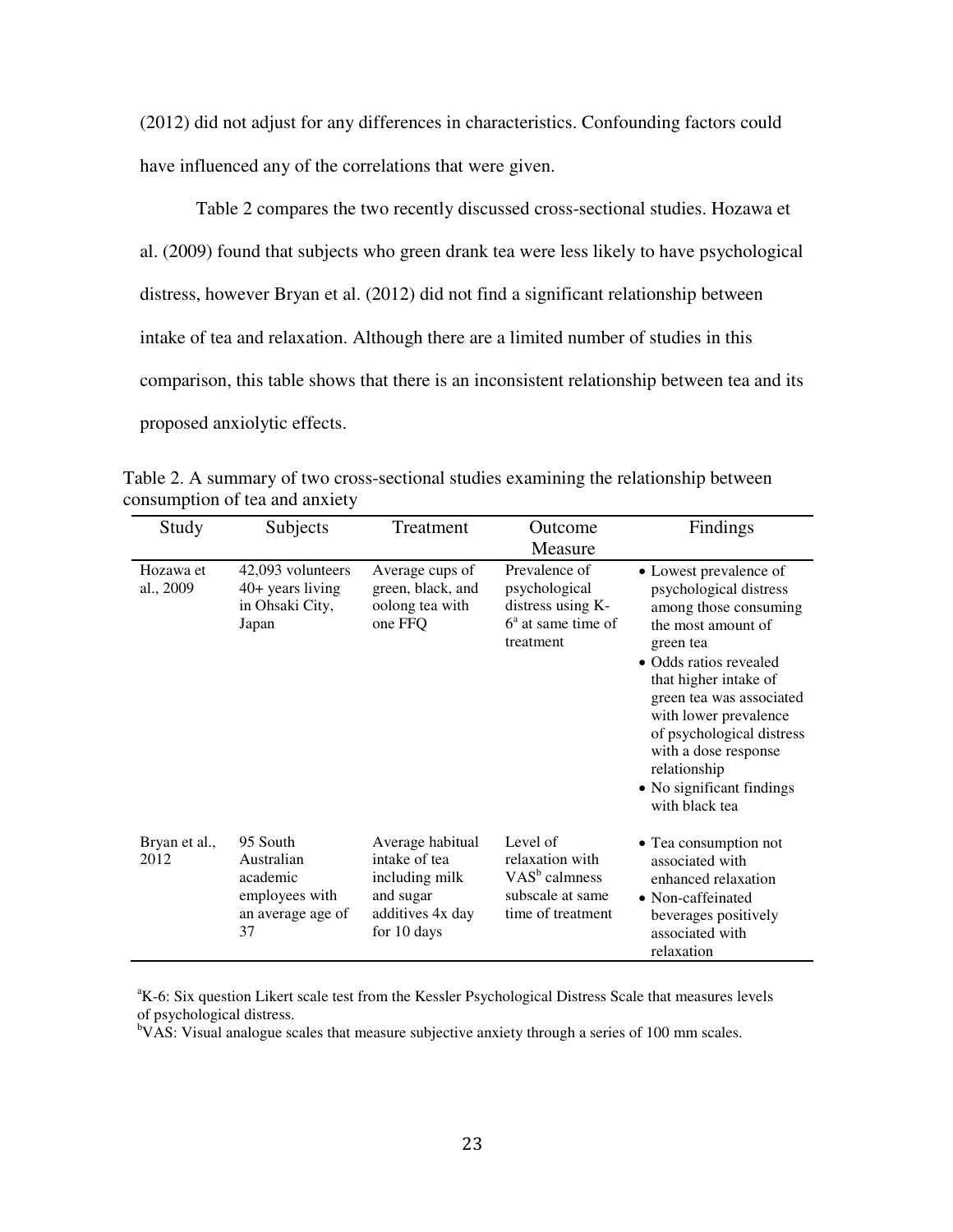The inherent design of cross-sectional studies limit their findings. It cannot be interpreted whether the exposure (tea) led to the outcome (lower psychological distress), or vice versa. In order to make any definite conclusions, it is necessary to examine clinical studies involving tea and anxiety. Only one has been published to date.

#### Clinical Study

An experiment by Steptoe et al. (2007) explored whether 6 weeks of black tea intake would influence subjective responses toward acute stress. Although Steptoe et al. (2007) considered objective measurements including cardiovascular, platelet, and cortisol levels, this evaluation will mainly focus on the subjective stress and relaxation ratings as the primary outcomes. In this double-blind experiment, 105 volunteers were recruited by means of email and print. Subjects had to be healthy, nonsmoking, teadrinking men that were between 18-55 years old. Participants were excluded if they had a previous psychiatric or medical history, were taking prescription medications, or followed any diet. After a preliminary lab evaluation, subjects underwent a 4-week washout period where all participants were restricted from caffeinated beverages, tea, coffee, painkillers, nutritional supplements, and flavonoid rich foods. During this time, all subjects were instructed to drink a placebo in the form of a fruit-flavored tea. The washout period allowed for greater reliability of dietary adherence. Participants were tested for adherence with self-report and saliva samples at the end of the washout period; 13 individuals did not follow the dietary instructions and were dropped from the study (Steptoe et al., 2007).

After omitting 17 other participants due to inadequate data, 75 subjects were left eligible for the study (Steptoe et al., 2007). Baseline characteristics were taken, which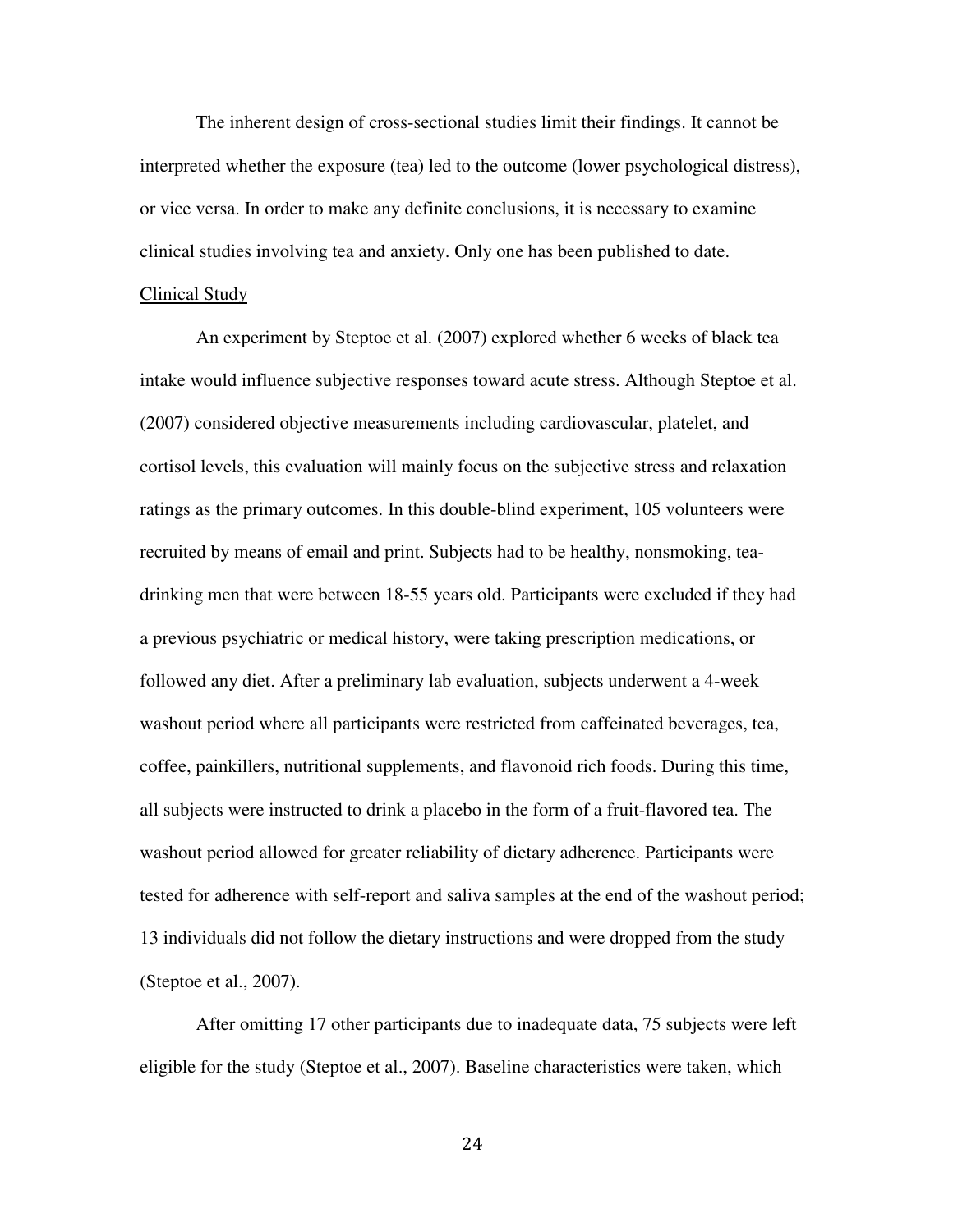included habitual tea intake, race, age, educational degree, marital status, previous smoker, and physical activity levels. Participants were then randomized into the treatment or control group. Primarily as a result of randomization, subjects did not differ in any measured baseline characteristics. Thirty-seven subjects were assigned to the active treatment: a fruit-flavored, powdered black tea added to hot water 4 times daily. Since the treatment group was unaware they were drinking tea, confounding variables associated with drinking tea were likely eliminated. Thirty-eight subjects drank the placebo: a fruit-flavored, tea-colored powder dissolved in hot water 4 times daily. The experimental and control beverages had identical organoleptic qualities. Both treatments also had equal amounts of caffeine, so the two conditions only differed in other tea constituents (Steptoe et al., 2007).

Both groups followed their designated treatment for 6 weeks (Steptoe et al., 2007). Compliance was tested for with self-report and caffeine saliva samples. Subjects were instructed to consume one beverage before testing for outcomes. Prior to and after the 6-week dietary intervention, subjects' stress and relaxation levels were tested with 7 point Likert scales. The scales measured perception of stress from low (1) to high stress (7). Subjective measures were completed before (baseline), during, and 30 minutes after assigning two behaviorally difficult activities. The activities included a stressful speech challenge and a laborious mirror-tracing task. Although not described in detail in this review, objective measurements were obtained prior to the subjective tests (Steptoe et al., 2007).

During the span of recovery from baseline to post-stress recovery, the experimental tea group had a significantly greater sense of relaxation (+6.36%), whereas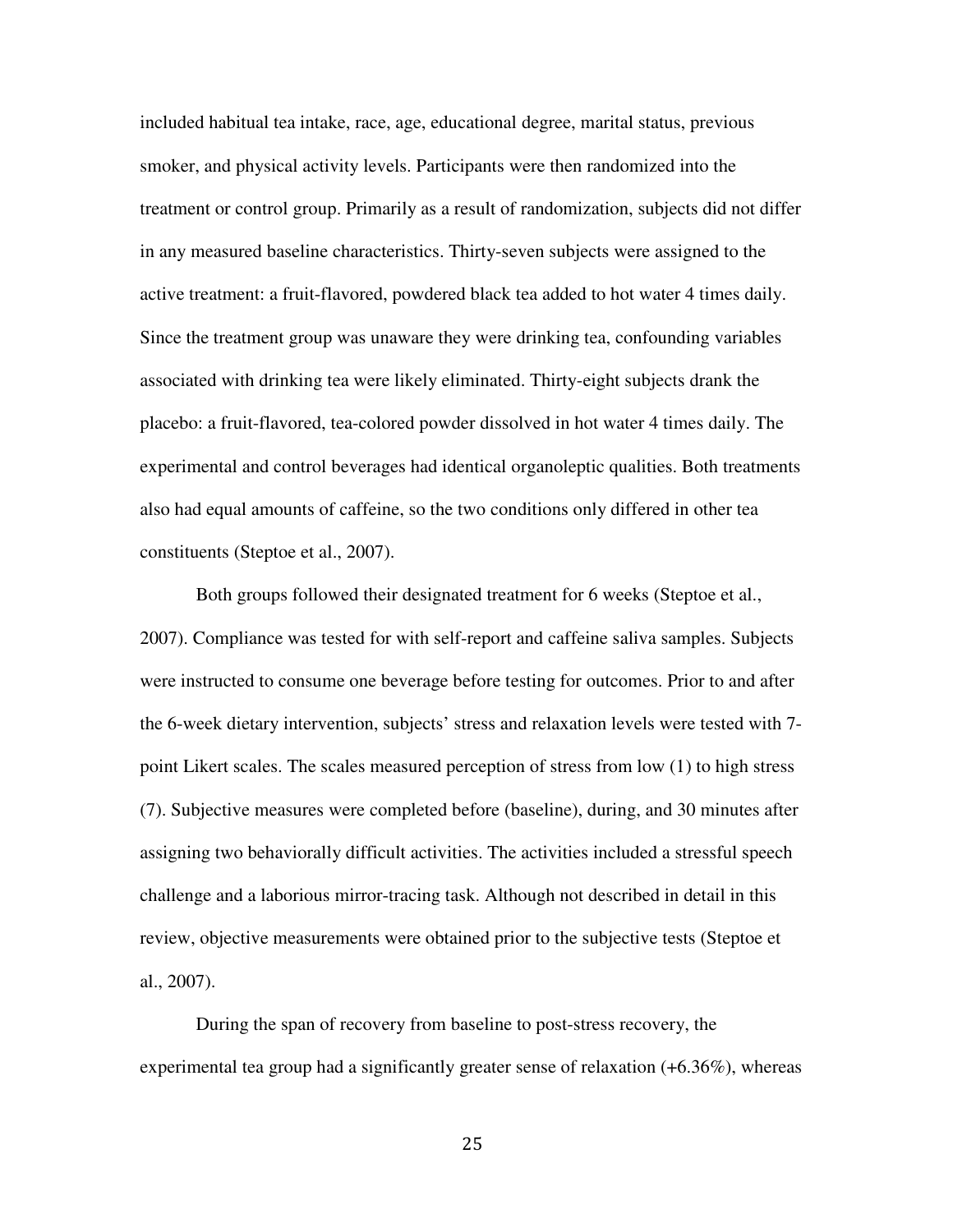the control group had a reduced sense of relaxation  $(-3.19\%)$  ( $p = 0.032$ ) (Steptoe et al., 2007). Combined, this difference in relaxation is nearly 10%. However, when average subjective stress ratings after adjusting for pretreatment responses, differences between the two groups were insignificant (Steptoe et al., 2007). This finding is depicted in figure 3, where the solid line depicts the experimental tea group and the dashed line represents the control group, with groups nearly indistinguishable. the difference in relaxation is nearly 10%. However, when analyzing<br>stress ratings after adjusting for pretreatment responses, differences<br>oups were insignificant (Steptoe et al., 2007). This finding is depicted<br>the solid



Figure 3. Average subjective stress ratings (1=low stress, 7=high stress) adjusted for pretreatment responses after 6 weeks of treatment. Solid line is tea, dashed line placebo. Responses include baseline, speech task, mirror tracing (MT), and recovery trial. From Steptoe et al., 2007.

The Steptoe et al. (2007) experiment has several strengths. This study was double-blinded, limiting bias. Steptoe and his colleagues openly admitted that their first hypothesis was not supported—that tea would lower cardiovascular and platelet stress responses. Another strength is that this study provided a 6-week intervention period. Many clinical trials obtain results after just one trial, however Steptoe et al. (2007) long-run experiment that allowed for the development of substance response patterns. Additionally, most of the results for task responses were logical and according to depicts the experimental tea group and the dashed line<br>th groups nearly indistinguishable.<br>The groups of the group of the groups of the groups of<br>the mere studies of the study of the groups and the groups after 6 weeks of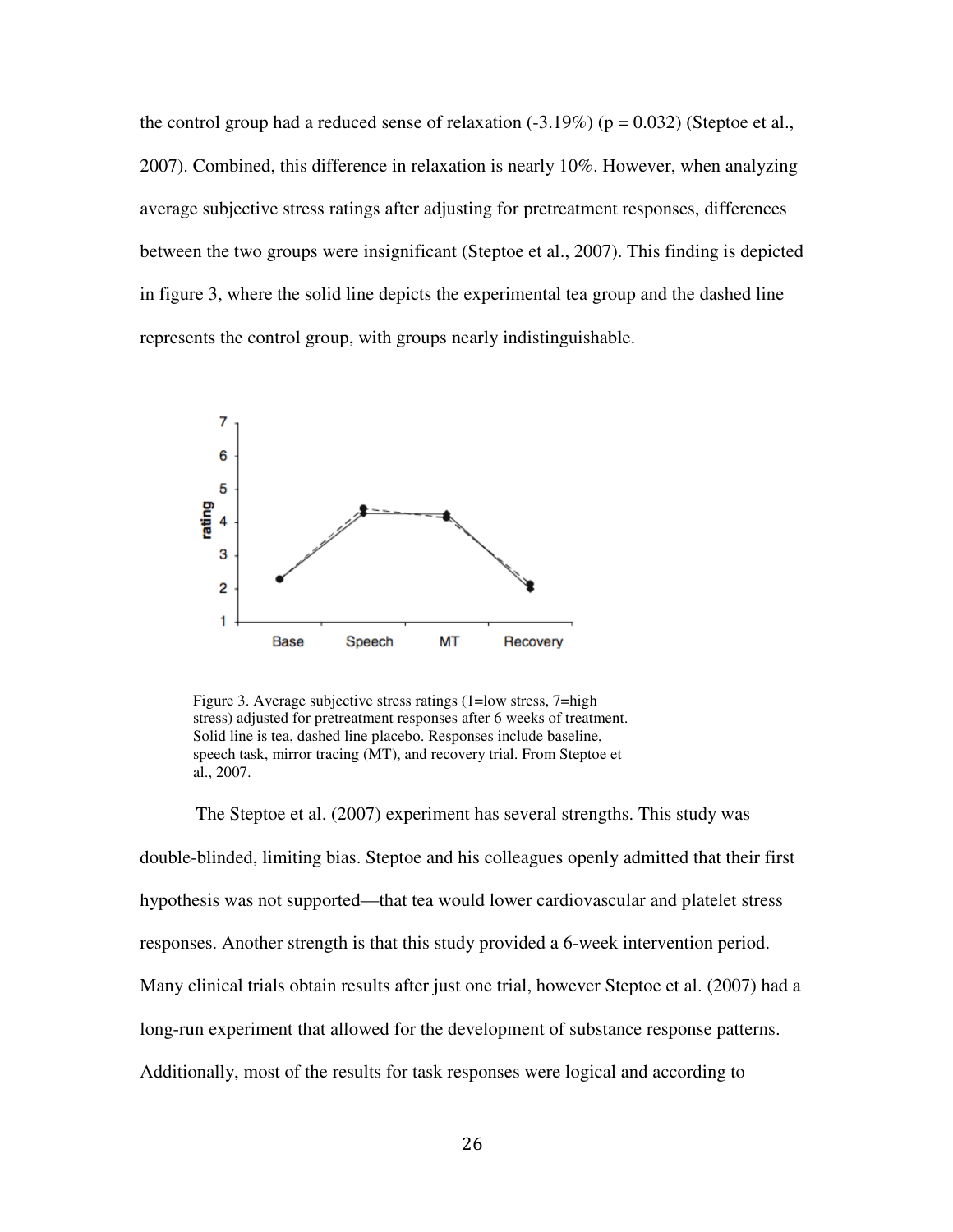expectations: subjects correspondingly had greater acute stress ratings as a result of the behavioral challenging tasks. Accordingly, all ratings of stress were lowered during post-stress recovery. There was also no disparity in perception of task difficulty between groups. Subjective post-relaxation results were supported and consistent with objective outcomes. For example, lower subjective relaxation ratings were directly correlated with lower levels of cortisol, a hormone associated with stress response (Steptoe et al., 2007).

However, not all of Steptoe et al.'s (2007) conclusions are fully substantiated or sensible. Although Steptoe et al.'s study (2007) supported that tea improved relaxation, they did not support that tea had protected against subjective stress. Since relaxation and stress are opposing concepts, it would be assumed that findings between the two would be in agreement. The Steptoe et al. (2007) experiment has some additional shortcomings. Subjects were healthy, tea-drinking, middle-aged men. Since this is a narrow population subgroup, results cannot be compared to the general society. Additionally, results cannot be extended to other living conditions, such as a stress-free environment. Findings only pertain to a condition involving a stressful situation within a laboratory facility. Also, only one subjective test measured stress and relaxation posttreatment. Validity would have been further improved if additional tests during the intervention measured outcomes. Besides caffeine, adherence to dietary constraints was only assessed through self-report during the two tests. Results could have also been more valid if objective quantifiers verified beverage compliance throughout the intervention.

Steptoe et al. (2007) claim that tea may strengthen psychophysiological response post-stress. They do not provide a proven mechanism behind their reasoning, but do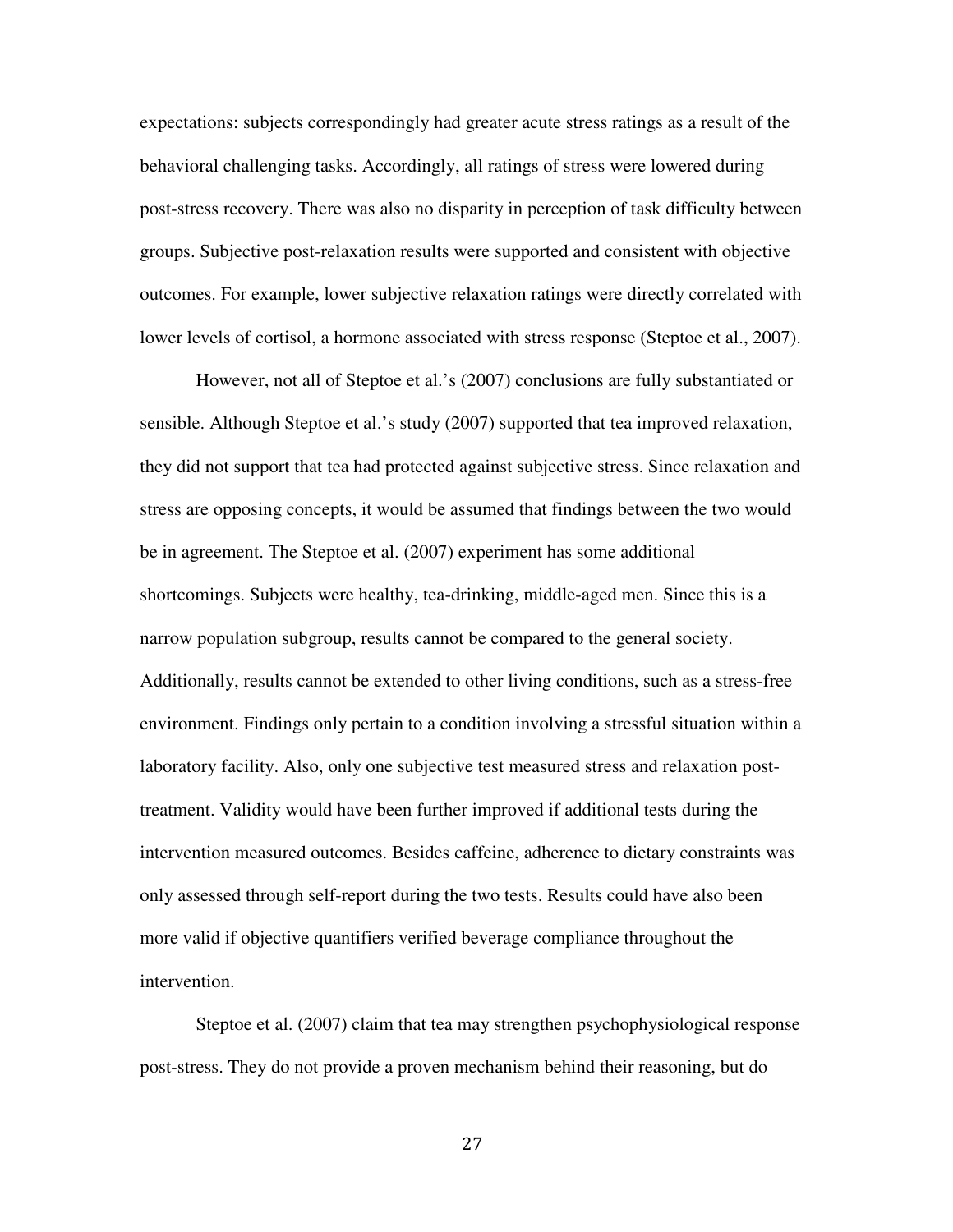allude to certain constituents within tea, including L-theanine, which may be responsible for stress reduction. Clinical trials involving L-theanine and its effect on anxiety will now be discussed.

## **Clinical Studies of L-theanine and Anxiety**

Human trials of L-theanine and anxiety have been conducted using different outcomes measures, including self-report anxiety questionnaires and changes in alpha brain waves. This next section will discuss experiments that have measured anxiety either subjectively or objectively.

*Measurements using anxiety questionnaires.* A double-blind, randomized study by Haskell and his colleagues compared the acute effects of L-theanine and caffeine together and individually on psychological measures of mood (Haskell, Kennedy, Milne, Wesnes, & Scholey, 2008). Although this study measured other factors including reaction time, memory accuracy, and word recognition, this literature review will focus on the outcome of relaxation measured by the Bond-Lader VAS. Nine males and 15 females from ages 18-34 years volunteered for this study. Participants were undergraduate students in good health and free from drugs, medications, and smoking. Subjects were required to restrict themselves from caffeinated and alcoholic beverages during and for at least 12 hours before testing (Haskell et al., 2008).

This balanced crossover study used 250 mg L-theanine, 150 mg caffeine, 250 mg L-theanine and 150 mg caffeine combined, and a placebo containing neither component as exposures in a 250 mL Lipton Iced Tea drink (Haskell et al., 2008). The drink tasted similar between the placebo and treatment groups. The Bond-Lader's calm, content, and alert subscales measured changes in subject anxiety. Details about this scale were earlier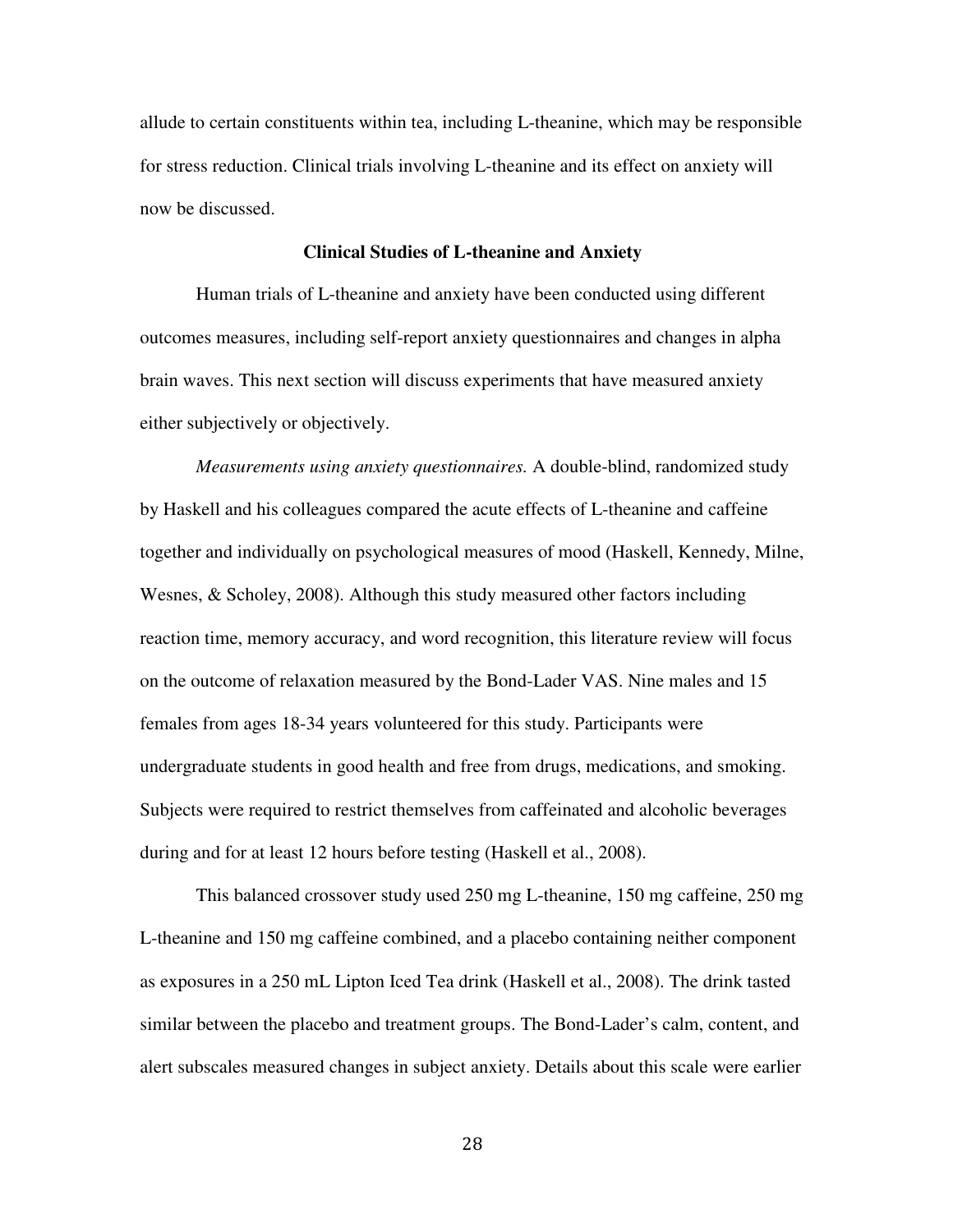described in this paper. Outcomes were measured 5 times 7 days apart at baseline, 30 minutes post-dose, and 90 minutes post-dose (Haskell et al., 2008). The multiple days of nonconsecutive testing improved reliability and decreased results due to chance.

Statistical analyses were completed through ANOVA (Haskell et al., 2008) Paired t-tests compared the three conditions to the placebo. There was a significant positive effect of L-theanine plus caffeine versus the placebo on the Bond-Lader alert subscale ( $p < 0.01$ ), as shown in Figure 4. There were no other significant effects on anxiety with L-theanine in isolation and L-theanine taken with caffeine (Haskell et al., 2008). and 90 minutes post-dose (Haskell et al., 2008). The multiple day<br>
ing improved reliability and decreased results due to chance.<br>
analyses were completed through ANOVA (Haskell et al., 2008).<br>
ared the three conditions to itions to the placebo. There was a significant<br>
eine versus the placebo on the Bond-Lader ale<br>
e 4. There were no other significant effects or<br>
nd L-theanine taken with caffeine (Haskell et a<br>
Lader]<br>
<br>
<br>
<br>
<br>
<br>
<br>
<br>
<br>
<br>
<br>



Figure 4. Average baseline change (mm) in the Bond-Lader's subscale of alert with placebo, 150 mg caffeine, 250 mg L-theanine, and a combination of 150 mg caffeine and 250 mg L-theanine. More positive values indicate higher positive ratings ( $p < 0.01$ ). From Haskell et al., 2008.

Like Steptoe et al. (2007), Haskell et al. (2008) considered the confounding variable caffeine within their analysis. Since caffeine is commonly found within tea, it is important to consider the effects of both exposures taken together. Subjects were tested for their adherence to caffeine intake with saliva samples. Higher levels of caffeine were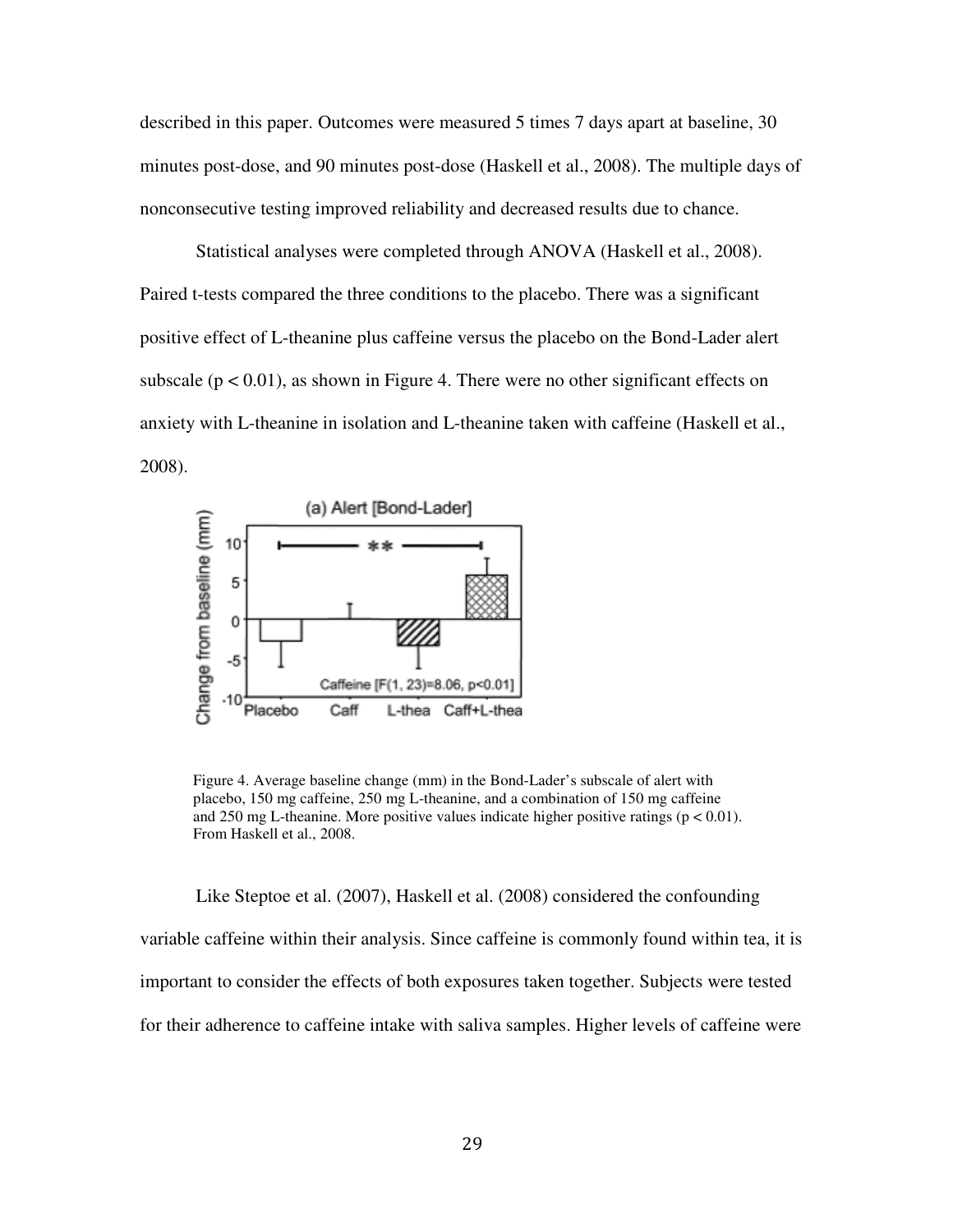accordingly found in the caffeine and in the combined caffeine and L-theanine treatments  $(p < 0.0001)$  (Haskell et al., 2008).

Although Haskell et al. (2008) found a significant effect of L-theanine and caffeine on alertness, caffeine in isolation also improved factors of cognitive ability. This may suggest that caffeine, not L-theanine, could be the primary contributor to the effect on alertness. It is also important to note the potential side effects when supplementing with L-theanine. Compared to the other treatment conditions, subjects who took the isolated form of L-theanine had impairment with an attention span activity and also had elevated reports of headaches ( $p < 0.05$ ) (Haskell et al., 2008). It is also critical to consider that the given levels of L-theanine (250 mg) and caffeine (150 mg) in this experiment are much greater than what are found in a typical tea bag. Haskell et al. (2008) would need to examine the effects of L-theanine and caffeine at more realistic dietary levels (50 mg, 40 mg) in order to extend any findings to tea.

In another clinical trial with crossover design, Lu et al. (2004) compared Ltheanine's acute effects on anxiety to a placebo and positive control, alprazolam (Lu et al., 2004). Outcomes of anxiety were measured before and after treatment administration with the BAI, VAMS, and STAI. In this study, 12 males and four females ages 18-34 were found through University announcements. Subjects were screened and interviewed for the following requirements: subjects had to be non-smokers, healthy, could not have any individual or ancestral history of psychological disorders, and could not be taking any medication. Treatments included 200 mg of L-theanine as the supplemental form Suntheanine, 1 mg of alprazolam as the commercial brand Xanax, and a placebo pill. All participants were given each treatment 3 times on separate days, with at least 7 days in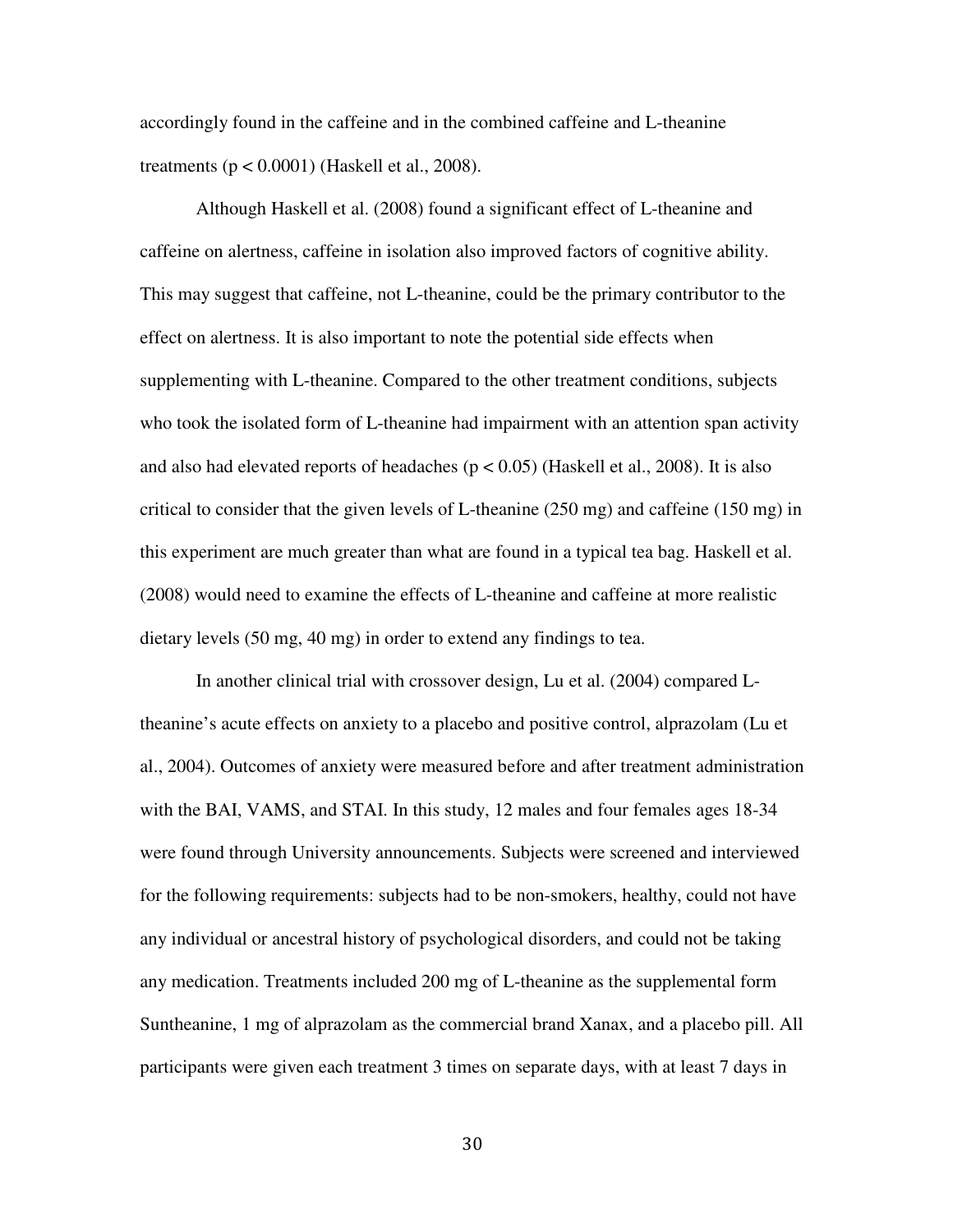between testing. In an effort to account for metabolism disparities, participants were told to consume a similar breakfast the day of treatment, to not drink caffeine or alcohol 24 hours before testing, and were given a standard meal 3.5 hours after their designated treatment. In an attempt to control for variations in mood due to a woman's menstrual cycle, females were only tested during their follicular phase (Lu et al., 2004). These procedures improved consistency among subjects.

After giving subjects their treatments, this double-blind, repeated measure experiment assessed behavioral anxiety in two task conditions: a state of relaxation and a state of experimentally induced anticipatory anxiety (Lu et al., 2004). Anticipatory anxiety is a common response to stressful, critical situations and can be elicited by electrical shocks. The experimental condition asked subjects to focus on their feelings while staring at a computer screen. When a red border framed the screen, participants in the experimentally induced anxiety group were informed they would randomly receive electrical stimulation to their right hand. Contrary, the participants in the relaxed condition were correctly told they would not receive the electrical shocks and had a blue border frame their computer screen. The colored stimulus appeared for a total of 180 seconds within each 5-hour experiment (Lu et al., 2004).

Anxiety was measured with the BAI, VAMS, and STAI 1 hour before treatment, 2.5 and 5 hours post-treatment (Lu et al., 2004). The BAI, VAMS, and STAI are all selfreported subjective questionnaires that were previously discussed in this literature review. All of the questionnaires were all-inclusive besides the VAMS. The VAMS only focused on three of its eight different mood subscales: calm-excited, relaxed-tense, and tranquil-troubled. Average treatment scores with respect to time were calculated and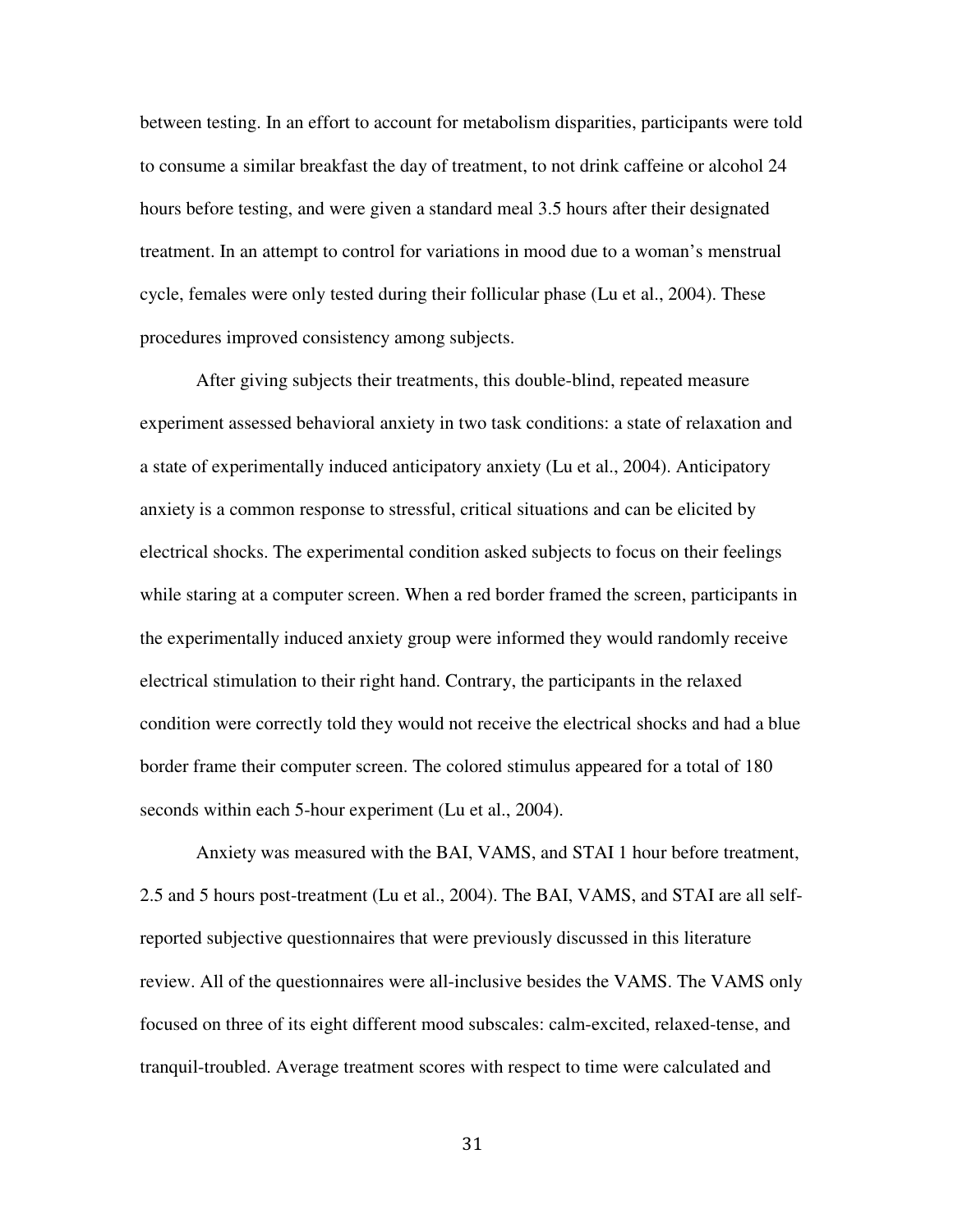compared to baseline values. Scores were analyzed with multivariate analysis of variance and task conditions were compared with a paired-sample t-test. Subjects were also monitored for any changes in physiological symptoms (Lu et al., 2004).

Scores for the tranquil-troubled subscale of the VAMS showed that L-theanine had slight calming effects when compared to alprazolam or a placebo during subjects' relaxed states ( $p = 0.03$ ) (Lu et al., 2004). However, L-theanine had insignificant effects for all of the remaining questionnaires in both task conditions. With only one subscale having a significant relationship, effects of L-theanine on anxiety may be considered weak. However, Lu et al. (2004) still argued that their experiment provided evidence that L-theanine has calming effects when an individual is in a state of relaxation.

Unlike Steptoe et al. (2007) who mostly reported logical subjective and objective outcomes in their study involving black tea intake on acute levels of stress, Lu et al. (2004) had multiple controversial issues when analyzing their results. As a prescription drug designed for the relief of anxiety, alprazolam was the experiment's positive control*—*it was expected to reduce subjective anxiety scores. Contrary to expectations, alprazolam didn't have any calming effects for any of the questionnaires in the relaxed or anxiety-induced state when compared to the placebo. In fact, alprazolam actually heightened STAI anxiety scores when compared to the placebo in the relaxed condition. These paradoxical results may lessen the validity of the experiment's findings with Ltheanine. If the subjective measures were too insensitive to detect alprazolam's effects on anxiety, it may also be too insensitive to detect L-theanine's effect on anxiety.

Further questions emerge when analyzing the findings. The anxiety-induced condition was designed to elevate anxiety. However, when compared to the relaxed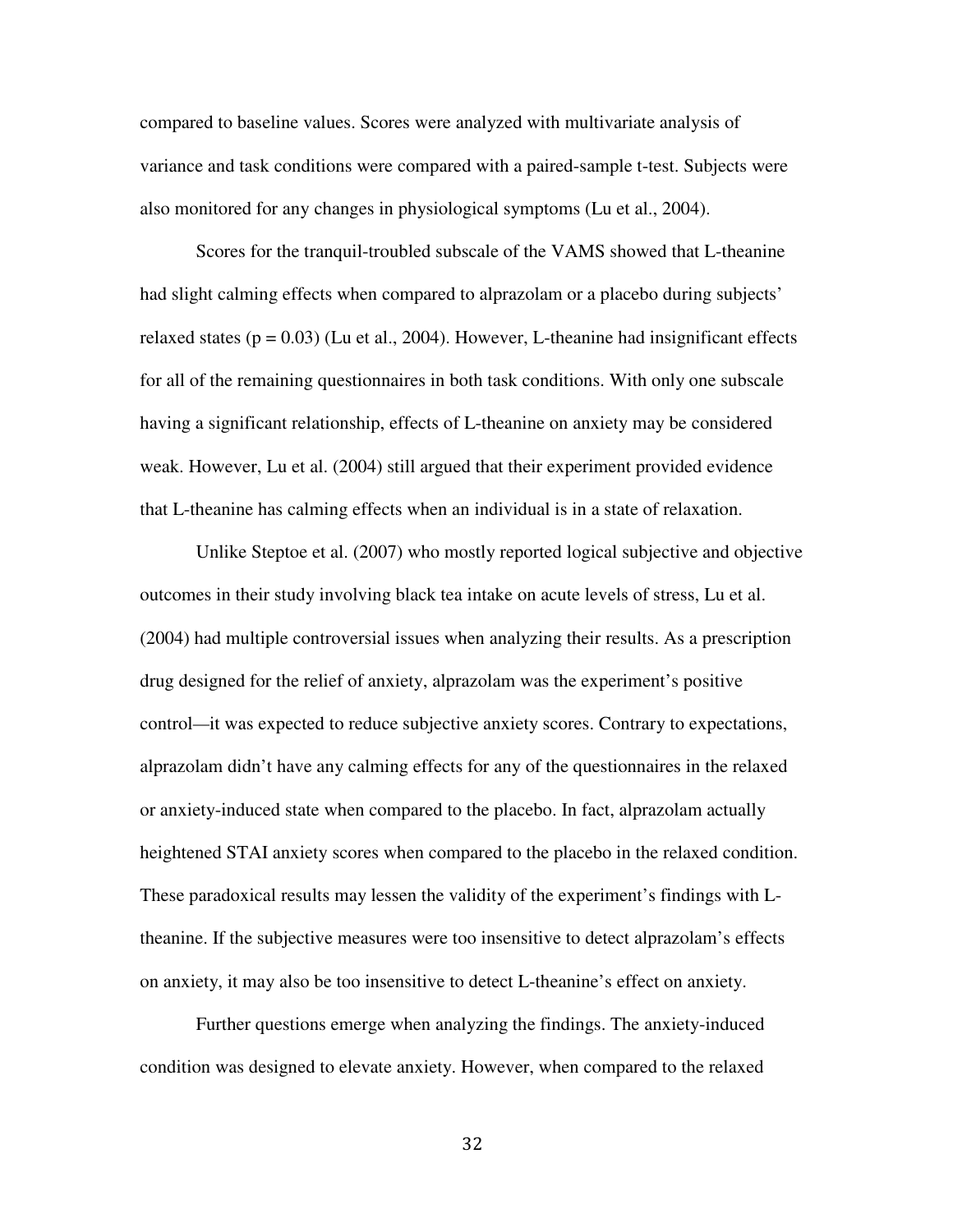condition, average anxiety scores were only heightened in the BAI and the tranquiltroubled subscale of the VAMS ( $p < .05$ ) (Lu et al., 2004). The other subjective tests did not show any differences between the relaxed and anxiety-induced condition. Outcomes with their conditions contrast with Steptoe et al. (2007), where subjects appropriately had greater average stress ratings from the behavioral challenging tasks. Lu et al. (2004) tried to rationalize the insignificant effects seen with L-theanine and alprazolam, suggesting that results were insignificant because the experimentally induced anxiety level was too strong. However, if this were true, then the analyses should have shown that anxiety was heightened during the anticipatory anxiety state. As previously mentioned, the majority of their results did not confirm this.

Although Lu et al. (2004) used a positive control and three reputable tests to measure outcomes, most of their results were conflicting. Lu et al. (2004) only focused on the positive findings to support their hypothesis: that alprazolam and L-theanine would reduce subjective anxiety. The Lu et al. (2004) study also had a low sample of 16 subjects. Participants were educated, young adults in a laboratory setting, and findings cannot be generalized to a natural environment. Study results also cannot be compared to the amount of L-theanine found in tea. Like Haskell et al. (2008) who used 250 mg of L-theanine as the treatment, Lu et al. (2004) also used a dose of L-theanine (200 mg) that is much greater than the average cup of tea (50 mg). Additionally, although Lu et al. (2004) mentioned that outcome measurements taken at 2.5 and 5 hours post-treatment coincided with peak pharmacokinetic effects of L-theanine, L-theanine is suggested in the literature to have effects within half an hour (Tea Association of the USA, 2013).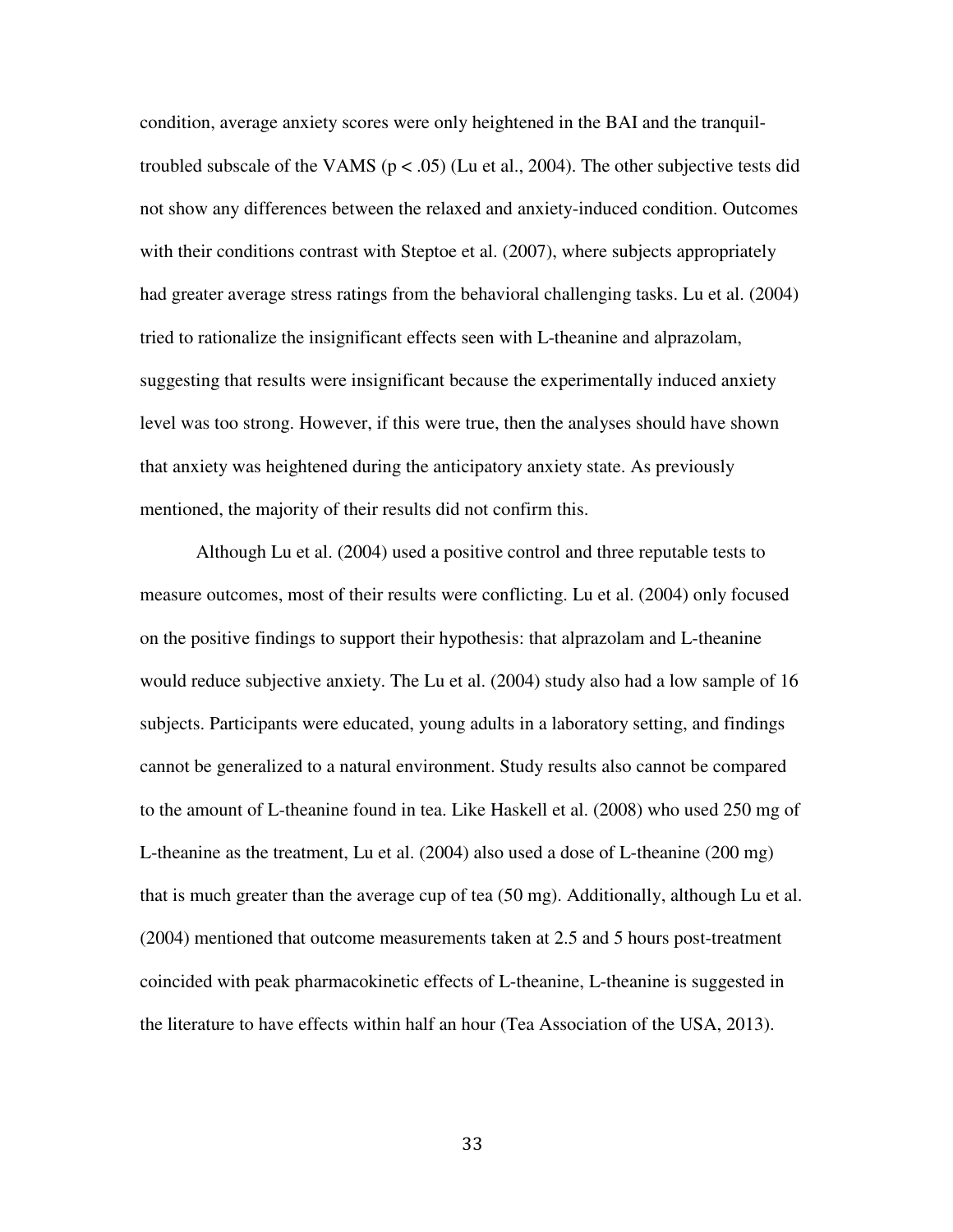The analysis may have been more thorough if it included the immediate effects of Ltheanine on anxiety.

*Measurement of alpha-brain waves.* A few studies have relied on using electroencephalography (EEG) to examine L-theanine's effect on alpha brain waves. As previously mentioned, a higher proportion of alpha brain waves are associated with a state of relaxation. If L-theanine enhances brain wave activity, it may be identified as the constituent responsible for calmness.

 Juneja and his colleagues were some of the first individuals who studied the effects of L-theanine on alpha brain waves. Outcomes of alpha wave production were measured on the parietal and occipital brain areas (Juneja, Chu, Okubo, Nagato, & Yokogoshi, 1999). Although this study is highly referenced in subsequent papers involving L-theanine and anxiety, it carries limited information because it is an unpublished experiment within a review paper (Juneja et al., 1999). This author will describe all pertinent information that Juneja et al. (1999) provided.

Eight subjects, ages 18-22 years, were selected from 50 female volunteers (Juneja et al., 1999). The study does not mention how or why the subjects were chosen. Participants were equally split into high- and low-anxiety groups based on results from the Manifest Anxiety Scale (MAS). Specific information regarding treatments was limited, however the study mentions that the treatment group switched off receiving 50 or 200 mg of Suntheanine, a commercial product for L-theanine. Suntheanine was prepared by dissolving the prescribed dose in 100 mL of water, whereas the control group only received water. Measurements were completed in 10-minute intervals from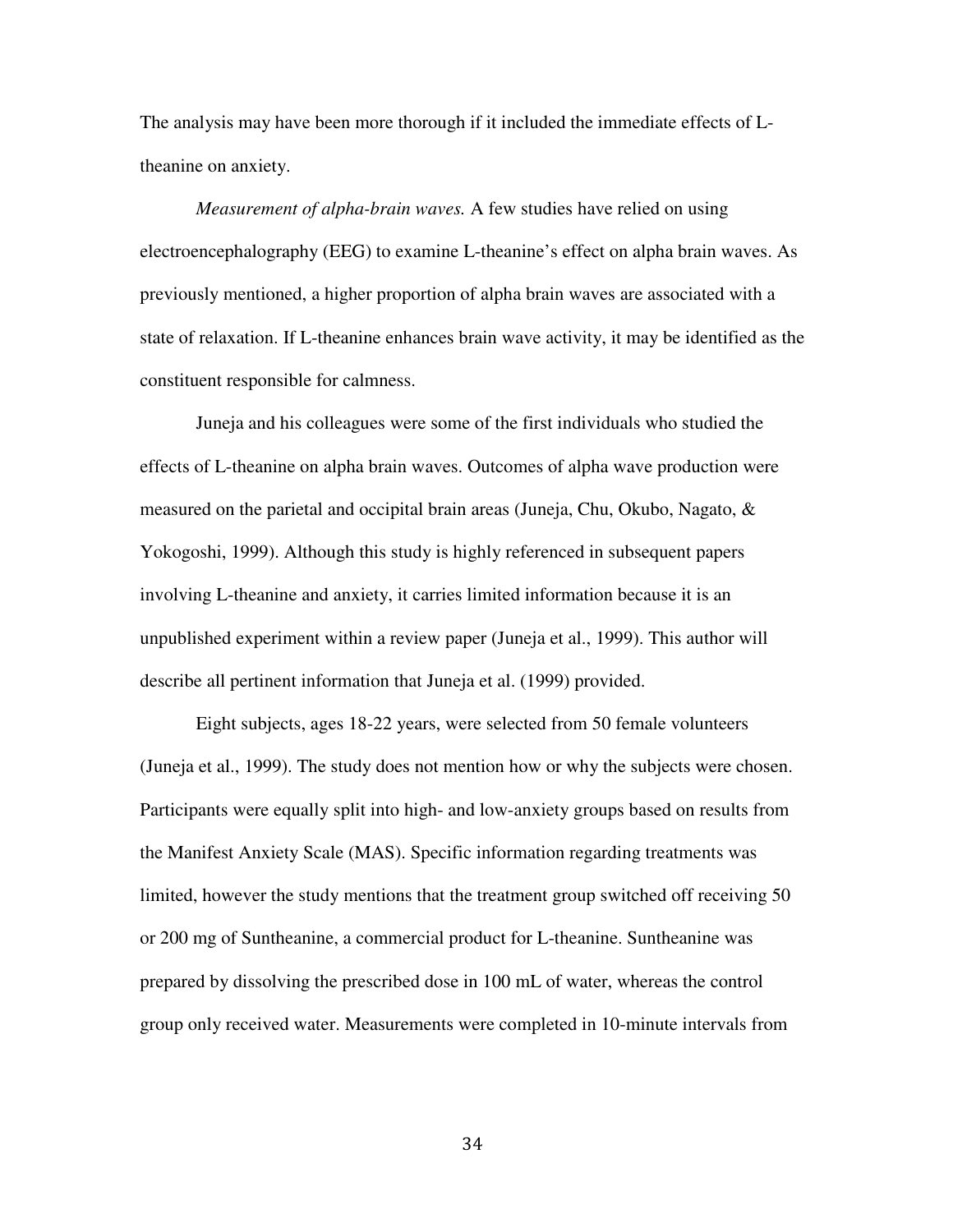time of intake until 60 minutes with EEG topography. Measurements were recorded twice a week for 2 months (Juneja et al., 1999).

Juneja et al. (1999) proposed that L-theanine, in doses of either 50 mg or 200 mg, would promote the generation of alpha waves (Juneja et al., 1999). After half an hour, subjects who ingested the L-theanine solution had a significant, dose-dependent enhancement of alpha brain waves compared to the control group. This finding is supported by the proposition that L-theanine crosses the blood-brain barrier within half an hour. The subjects produced the greatest amounts of alpha brain waves after 40 minutes of intake. Juneja et al. (1999) did not provide p-values or the specific quantitative changes in brain wave intensities between the control and placebo groups. Additionally, Juneja et al. (1999) did not describe the differences in brain waves between the 50 mg or 200 mg doses of L-theanine. Results between the high- and lowanxiety subjects also were not compared.

Although Juenja et al. (1999) depicted images of both alpha-1 and alpha-2 brain waves, alpha-1 brain waves are the only alpha subtype associated with a state of relaxation (Niedermeyer, 1997). Thus, only alpha-1 waves will be examined here. Figure 5 depicts the results of alpha-1 wave topographies from an EEG comparing the treatment and placebo groups (Juneja et al., 1999). This study did not describe if this image depicts the average scan of all individuals. This study also does not note if the subjects were relaxed or mentally aroused while receiving the brain scans. In this figure, a darker color (black) is associated with stronger brain waves. After 30 minutes, alpha waves appear to be greater in the L-theanine group compared to the placebo, which is consistent with the study's proposed results. Alpha brain waves appear to be stronger for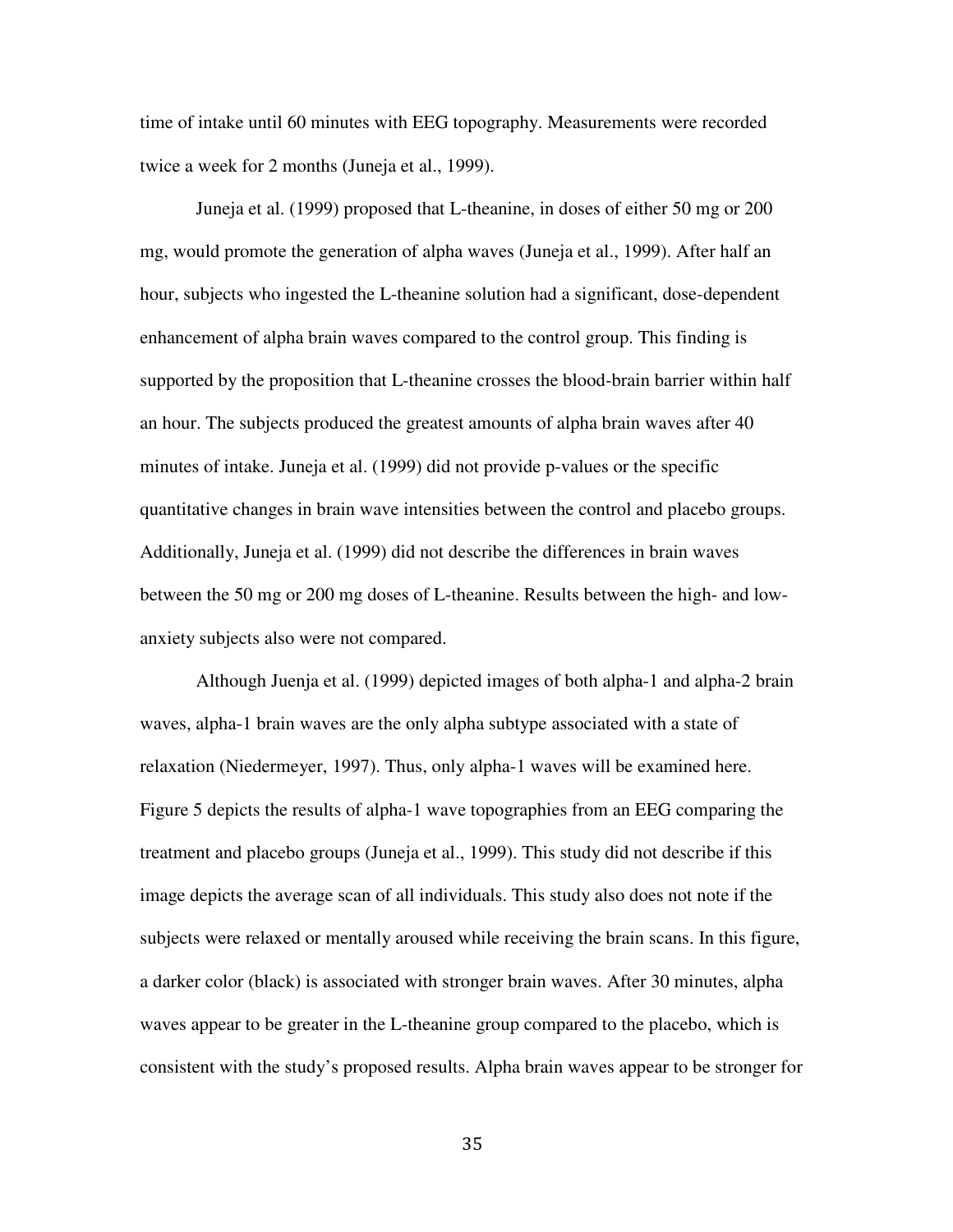water at 20 minutes than at other time periods; Juneja et al. (1999) do not provide reasoning for why this may occur.



Figure 5. Alpha wave production shown in 10-minute intervals after intake of either water or L-theanine in volunteers. Topographies are from EEG data. From Juneja et al., 1999.

Although results showed a positive effect of L-theanine on alpha brain waves, multiple limitations of this study need to be considered. Four authors in the Juneja et al. (1999) review are in a company that makes Suntheanine. Since the authors repeatedly promote the sale of Suntheanine, authors have a recognizable conflict of interest. Their biased position leads them to jump to the conclusion that Suntheanine effectively improves relaxation. As previously mentioned, this study comes from a review paper and its data were not individually published or peer reviewed. This can contribute to biased results and also limits available information that is necessary for analyzing the credibility of the study. Since this study does not mention that it was double-blinded or randomized, it could have had a biased sample selection and distribution. Without proper randomization, results could have been attributed to confounders. Baseline characteristics were not considered or adjusted for in the analysis. Additionally, the small sample size increases likelihood of spurious results.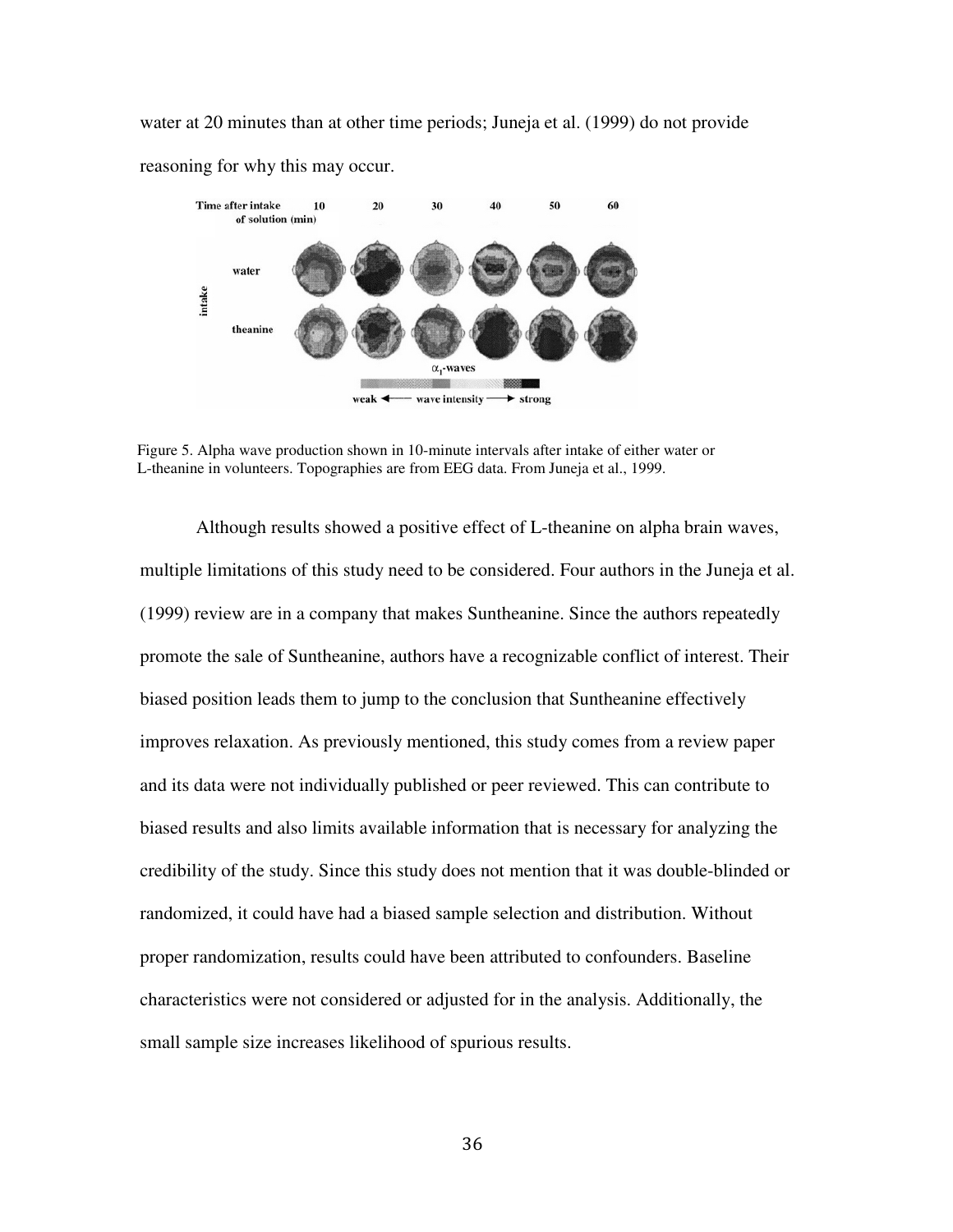Compared to Juneja et al. (1999) who used 50 and 200 mg of L-theanine as their exposure, Nobre et al. (2008) solely gave 50 mg doses of L-theanine to the treatment group. Nobre et al. (2008) examined alpha brain wave measurements in relation to time as the primary outcome. Sixteen young, healthy volunteers were given 50 mg of powdered L-theanine mixed in a tea beverage. Nineteen participants in the control group were given 100 mL of chilled drinking water (Nobre et al., 2008). Baseline characteristics about the subject were not studied.

During the outcome measurement, participants were watching television and under a relaxed, alert mentality (Nobre et al., 2008). Nobre et al. (2008) used EEG's to examine the changes in alpha brain waves at 45, 60, 75, 90, and 105 minutes after the tea or water treatment. In the experimental group, alpha brain waves significantly increased in linear correlation with elapsed time  $(p < 0.05)$  (Nobre et al., 2008). Figure 6 displays the average alpha brain wave activity over time. In this figure, brain waves are measured in microVolts<sup>2</sup> and greater amount of alpha brain waves are associated with a red-orange hue. Clearly, the L-theanine group appears to have a greater average production of alpha waves.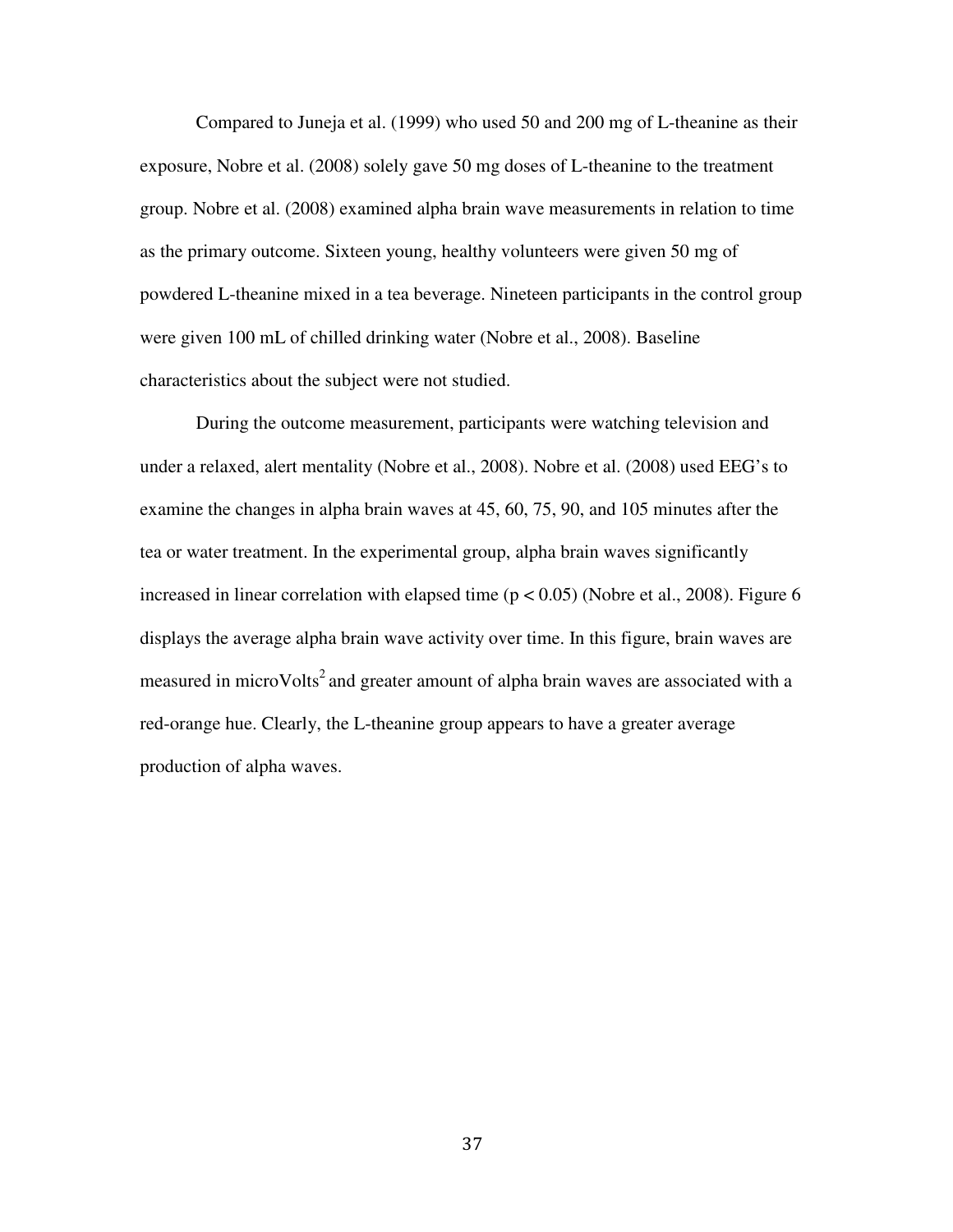

Figure 6. Average power of alpha brain waves (microVolts<sup>2</sup>) over time (minutes) after consumption of water or 50 mg L-theanine beverage. From Nobre et al., 2008.

At all time intervals, alpha intensity appears to be significantly greater in the group consuming L-theanine compared to the control. These results support that Ltheanine may affect the central nervous system and enhance relaxation (Nobre et al., 2008). When compared to the Juneja et al. (1999) study, the Nobre et al. (2008) study was much more descriptive in experiment specifications. For instance, they noted specifics involving the selection of subjects and included the quantitative measurements specifics involving the selection of subjects and included the quantitative measurements<br>of alpha bands. This study also had a larger sample size (35 subjects) than the Juneja et al. (1999) experiment (8 subjects), improving the applicability of findings. Compared to Juneja et al. (1999) who used 50 and 200 mg of L L-theanine, Nobre et al. (2008) also used more consistent, realistic dietary amounts of L-theanine (50 mg).

The Nobre et al. (2008) study did have distinct limitations, similar to the Juneja et al. (1999) study. The authors are affiliated with the sale of L-theanine products. This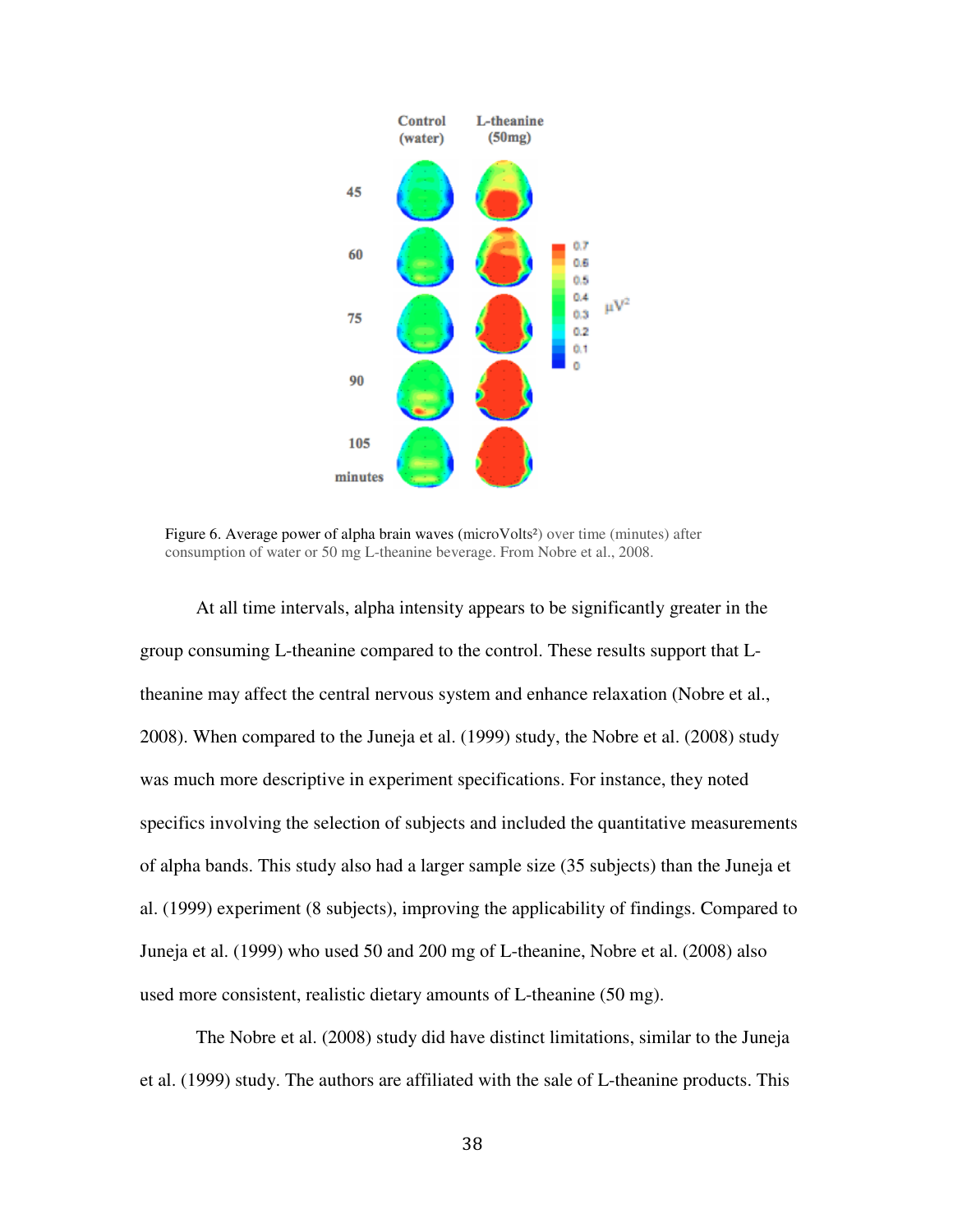may lead to publication bias, limiting findings. Also, these experiments were not randomized or double-blinded, and baseline characteristics were not assessed or adjusted for. Nobre et al. (2008) did not assess anxiety levels in patients, yet differences in anxiety levels among subjects could be a major confounding variable. Whereas Juneja et al. (1999) measured outcomes twice a week for a period of 2 months, Nobre et al. (2008) only measured outcomes once.

The five clinical studies that were analyzed in this literature review are summarized in Table 3. Although the findings support that tea and L-theanine have significant anxiolytic effects, it is important to consider each study's limitations. Juneja et al. (1999) and Nobre et al. (2008) were parallel-arm trials that lacked randomization and were not double-blinded. Other limitations include publication bias and the lack of adjustment for confounders. As a result, they may be considered as studies of insufficient quality to confirm a meaningful relationship between L-theanine and anxiety. Stronger studies included Steptoe et al. (2007), Haskell et al. (2008), and Lu et al. (2004). All studies in this group were double-blinded, and Steptoe et al (2007) and Haskell et al. (2008) were randomized studies. The Steptoe et al. (2007) study was parallel-arm, whereas Haskell et al. (2008) and Lu et al. (2004) were experiments with a crossover design. Although these studies had their individual limitations, including small sample sizes and acute doses of L-theanine that are too high to be relatable to a single serving of tea, they are higher quality studies.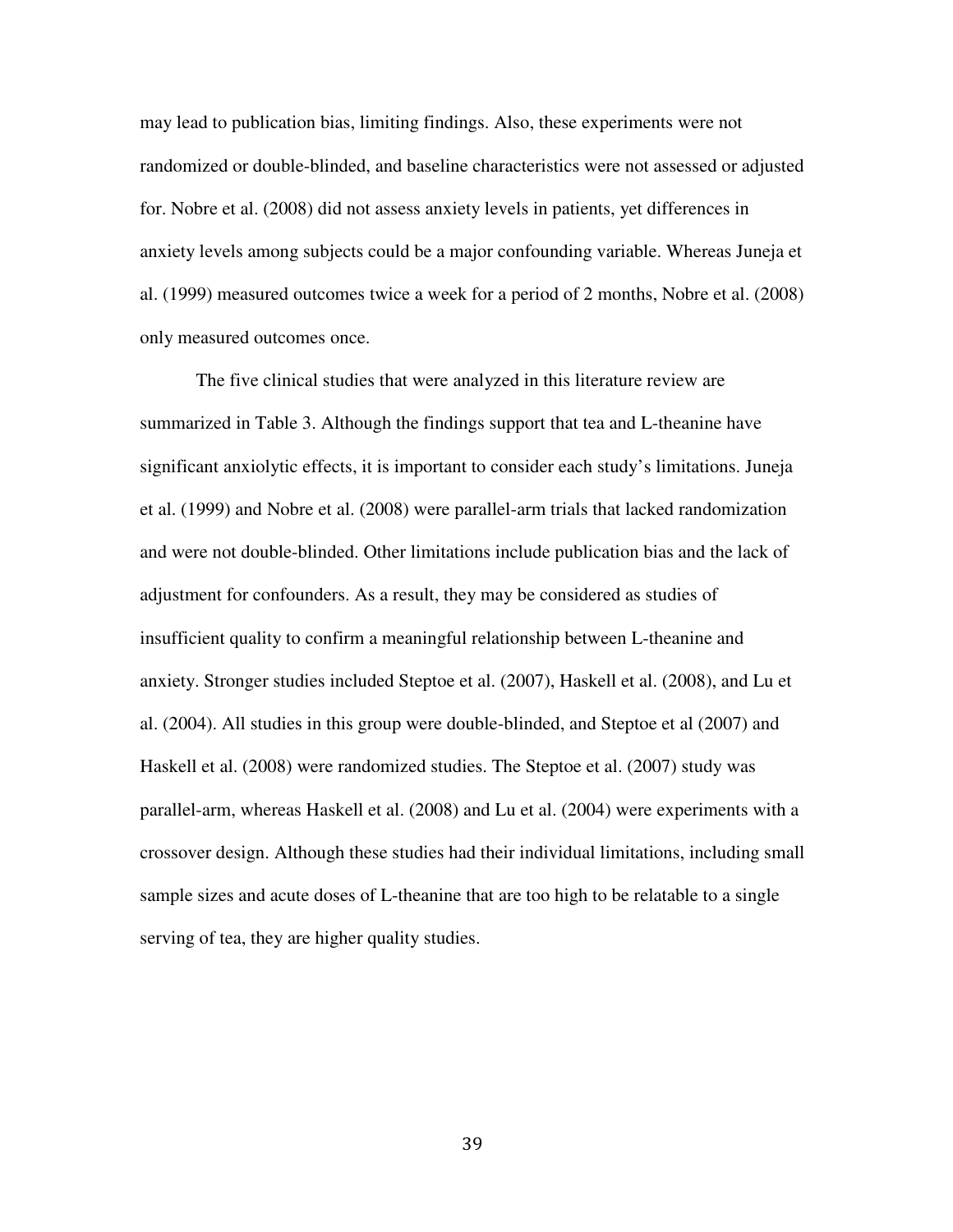| Study and<br>design                       | Subjects                                              | Treatment                                                                                                                             | Outcome Measure <sup>a</sup>                                                                                                                                                                   | Findings                                                                                                                                                                                        |
|-------------------------------------------|-------------------------------------------------------|---------------------------------------------------------------------------------------------------------------------------------------|------------------------------------------------------------------------------------------------------------------------------------------------------------------------------------------------|-------------------------------------------------------------------------------------------------------------------------------------------------------------------------------------------------|
| Steptoe et al.,<br>2007; parallel-<br>arm | 75 healthy, tea-<br>drinking men<br>ages 18-55        | Fruit-flavored black tea<br>vs fruit-flavored<br>beverage taken 4x/day<br>for 6 weeks                                                 | Subjective measurement of stress<br>and relaxation during behavioral<br>challenging tasks with 7-point<br>Likert scales taken pre- and post-<br>treatment                                      | • Tea group had 9.54% greater sense of relaxation vs.<br>control amongst span of recovery<br>• Similar ratings of average subjective stress levels<br>when adjusting for pretreatment responses |
| Haskell et al.,<br>2008; crossover        | 24 healthy<br>undergraduate<br>students ages<br>18-34 | 250 mg L-theanine, 250<br>mg L-theanine & 150<br>mg caffeine vs. neither<br>components in 250 mL<br>iced tea taken 5x 7 days<br>apart | Subjective measurement of anxiety<br>during cognitive tasks with Bond-<br>Lader VAS subscales alert, content .<br>and calm. Measurements taken<br>prior, $30 \& 90$ minutes post-<br>treatment | Caffeine & L-theanine together improved alertness 30<br>$\bullet$<br>& 90 minutes post-dose<br>No significant relationships found between just L-<br>theanine and outcome                       |
| Lu et al., 2004;<br>crossover             | 16 healthy<br>students ages<br>18-34                  | 200 mg L-theanine as<br>Suntheanine, 1 mg<br>alprazolam vs. placebo<br>pill taken<br>1x/week for 3 weeks                              | Subjective measurement of<br>behavioral anxiety in state of<br>relaxation and induced<br>anticipatory anxiety with VAMS,<br><b>BAI &amp; STAI</b>                                              | • Only tranquil-troubled subscale of VAMS showed<br>slight calming effects                                                                                                                      |
| Juneja et al., 1999;<br>parallel-arm      | 8 female<br>subjects ages of<br>unknown ages          | 50 mg, 200 mg L-<br>theanine as Suntheanine<br>in 100 mL water vs.<br>water. Unknown length<br>& interval of intake                   | Objective measurement of alpha<br>waves on unknown state with EEG<br>2x/week for 2 months                                                                                                      | • L-theanine had dose-dependent enhancement of alpha<br>brain waves vs. control after 30 minutes<br>• L-theanine had greatest amounts of alpha waves after<br>40 minutes of intake              |
| Nobre et al., 2008;<br>parallel-arm       | 35 young,<br>healthy<br>volunteers of<br>unknown ages | 50 mg powdered L-<br>theanine mixed in tea<br>beverage vs. 100 mL<br>water taken once                                                 | Objective measurement of alpha<br>waves with EEG during relaxed<br>state at 45, 60, 75, 90, 105 minutes<br>post-treatment                                                                      | • Alpha intensity greater in L-theanine group vs water<br>at all measured time intervals                                                                                                        |

Table 3. A summary of five clinical studies examining the effect of tea and its constituent L-theanine on anxiety

<sup>a</sup> Outcome measure abbreviations:

VAS: Visual analogue scales. Measures subjective anxiety through a series of 100 mm scales.

VAMS: Visual analogue mood scales. Measures mood behavior through the marking of various statements or symbolic faces.

BAI: Beck Anxiety Inventory. Measures cognitive, subjective, and objective indicators of anxiety using a 4-point Likert scale.

STAI: State-Trait Anxiety Inventory. Measures state and trait anxiety through 4-point Likert scales.

EEG: Electroencephalography. Records electrical brain wave activity.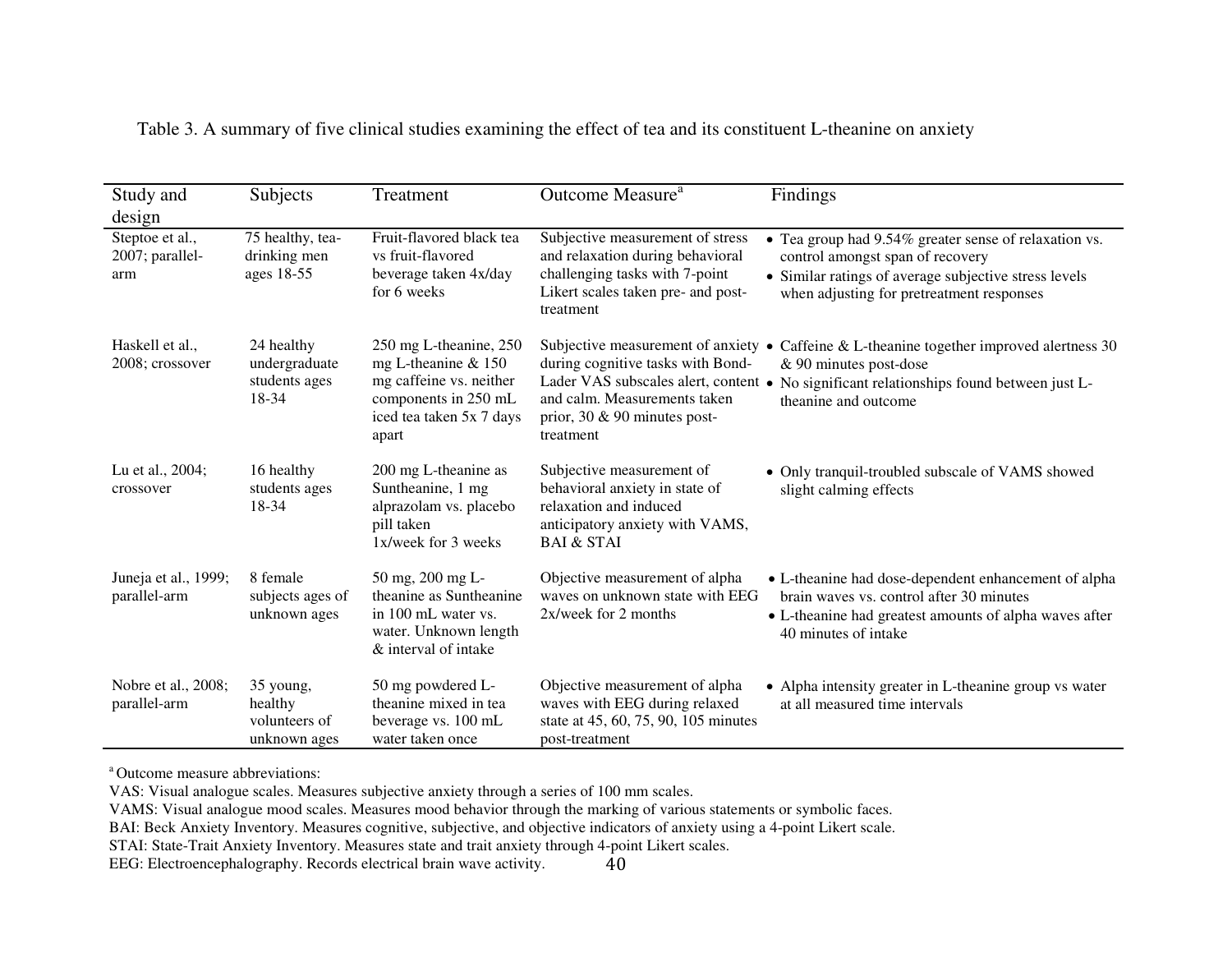#### **Summary & Future Research Needs**

This literature review assessed two cross-sectional and five clinical trials, all of the available literature relevant to this topic. The two observational studies and first clinical trial focused on the consumption of tea as the primary exposure and used subjective measurements of stress as the primary outcome. The four remaining clinical trials assessed tea's constituent, L-theanine, as a potential relaxation treatment by using subjective and objective outcome measurements. Despite the suggestion that tea and its constituent L-theanine may provide anxiolytic effects, the seven studies evaluated in this review provide contradictory evidence to support this claim. Although the studies focused on similar subject matter, the studies are not truly comparable. The studies had different types and lengths of exposures, methods of measurement, and outcomes. Overall, however, the majority of studies had limitations that outweighed their strengths.

Most of the studies in this literature review had a small sample size involving healthy, young adults as sample subjects. In order to extend findings to the general population, larger sample sizes, different ages, ethnicities, educational levels, and regions need to be considered. Testing in different environments also needs to be performed. Experiments should include a non-stress control condition along with an experimentally induced stress condition to examine the effects of social circumstances. Additional intervening variables, including caffeine, need to be adequately recognized and controlled for. Therefore, results can more likely be attributed to the designated exposure.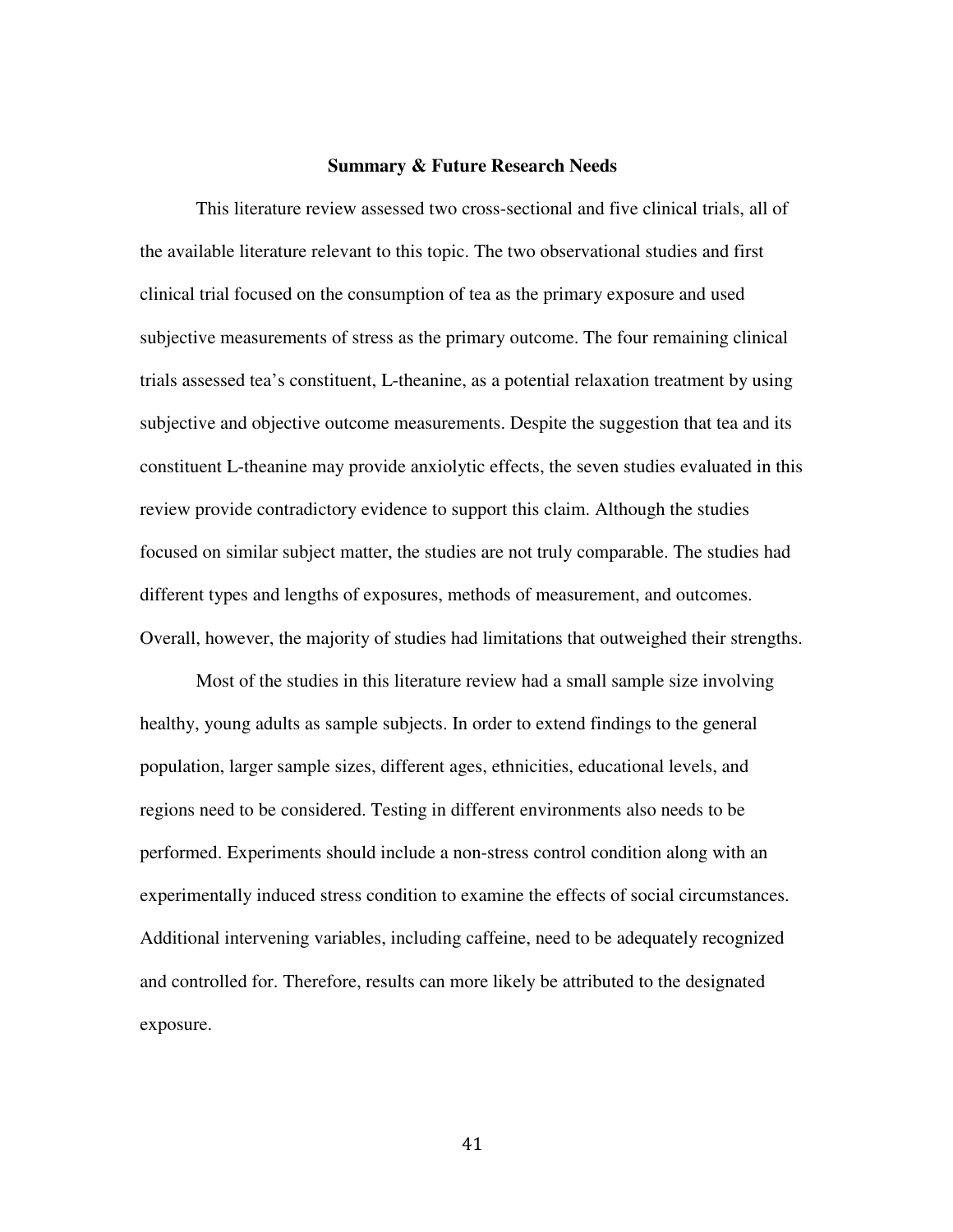This author suggests that additional research is needed before forming any definite conclusions involving tea and its constituent L-theanine on anxiety. Specifically, more double-blinded, randomized controlled clinical trials that are crossover design need to be performed. In order to form any significant conclusions, future studies need to be undertaken using consistent exposures. This way, results from separate studies can be more accurately compared. If a study uses L-theanine as an exposure, doses at realistic dietary levels need to be prescribed. If a study uses tea as an exposure, studies should involve all common tea types, so that the exposures can be relevant to the standard tea-drinking population. It is also recommended that future studies give exposures for longer periods of time. A chronic treatment may give a more accurate understanding of how habitual intake of tea or L-theanine affects anxiety.

Future studies also need to include systematic measurements for assessing exposures and outcomes. Tools need to be practical and validated. In order to obtain the most accurate and comprehensive data from subjects, it would be beneficial for studies to use both subjective and objective measurements during their assessments. Subjective measurements, including self-reported questionnaires, elicit issues such as bias and human error. Objective measurements, such as the measurement of alpha brain waves, can be considered to be an indirect, crude measurement. When used together, corresponding subjective and objective outcomes may help verify data.

One key research question that still remains unanswered is whether the effects of L-theanine in isolation are truly comparable to L-theanine found in tea. Although Ltheanine can be provided as a pharmacological compound in higher amounts than what is normally found in tea, this is irrelevant to the main focus of this literature review. The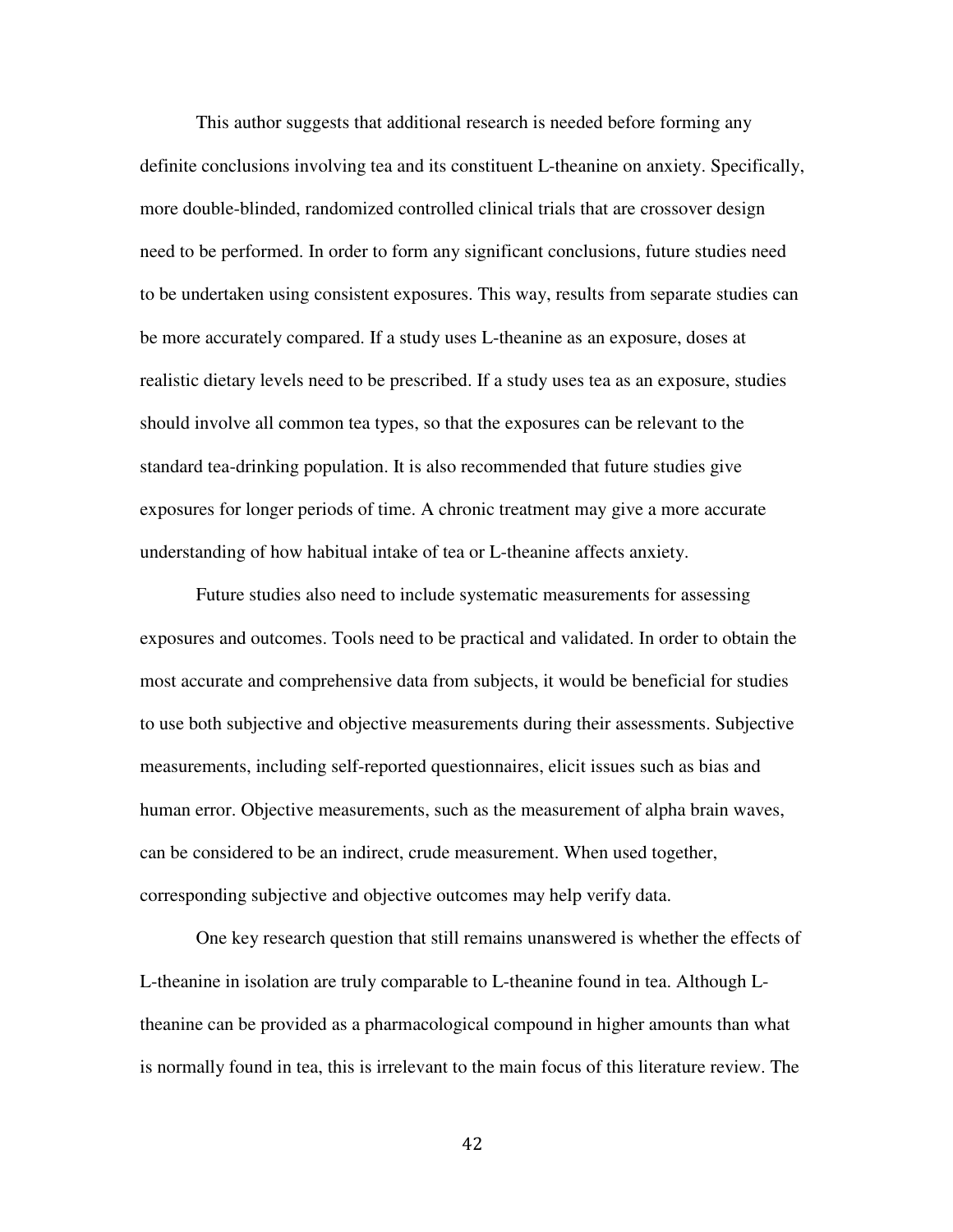majority of studies used acute amounts of L-theanine much higher, or around 4-6 times greater, than what is usually found in a single serving of tea. The mechanism and bioavailability behind L-theanine is unknown. Thus, isolated L-theanine may have different outcomes than when it is found in its holistic entity, tea. To make appropriate comparisons, future studies need to focus on amounts of L-theanine that can be easily achieved in an individual's typical diet. If studies had significant protective findings with L-theanine, the protective relationship could be more relatable to tea.

Due to anxiety's high prevalence and co-morbidity, it is important to continue research on this topic. The United States has a high prevalence of anxiety, yet all of the studies in this review were either investigated or published from authors around the globe. As seen, our scientific community has not given sufficient time and resources to investigate this topic. Yet, current treatments for anxiety are expensive, addicting, carry adverse side effects, and do not mitigate symptoms for everyone. Alternative methods, including tea, may be promising. Tea is a low-cost beverage that is universally accepted, does not have any serious side effects, and may have a variety of health benefits. With the growing number of tea-drinkers and diagnoses of anxiety disorders, it is worthwhile to determine whether there is a significant relationship between tea, its constituent Ltheanine, and anxiety.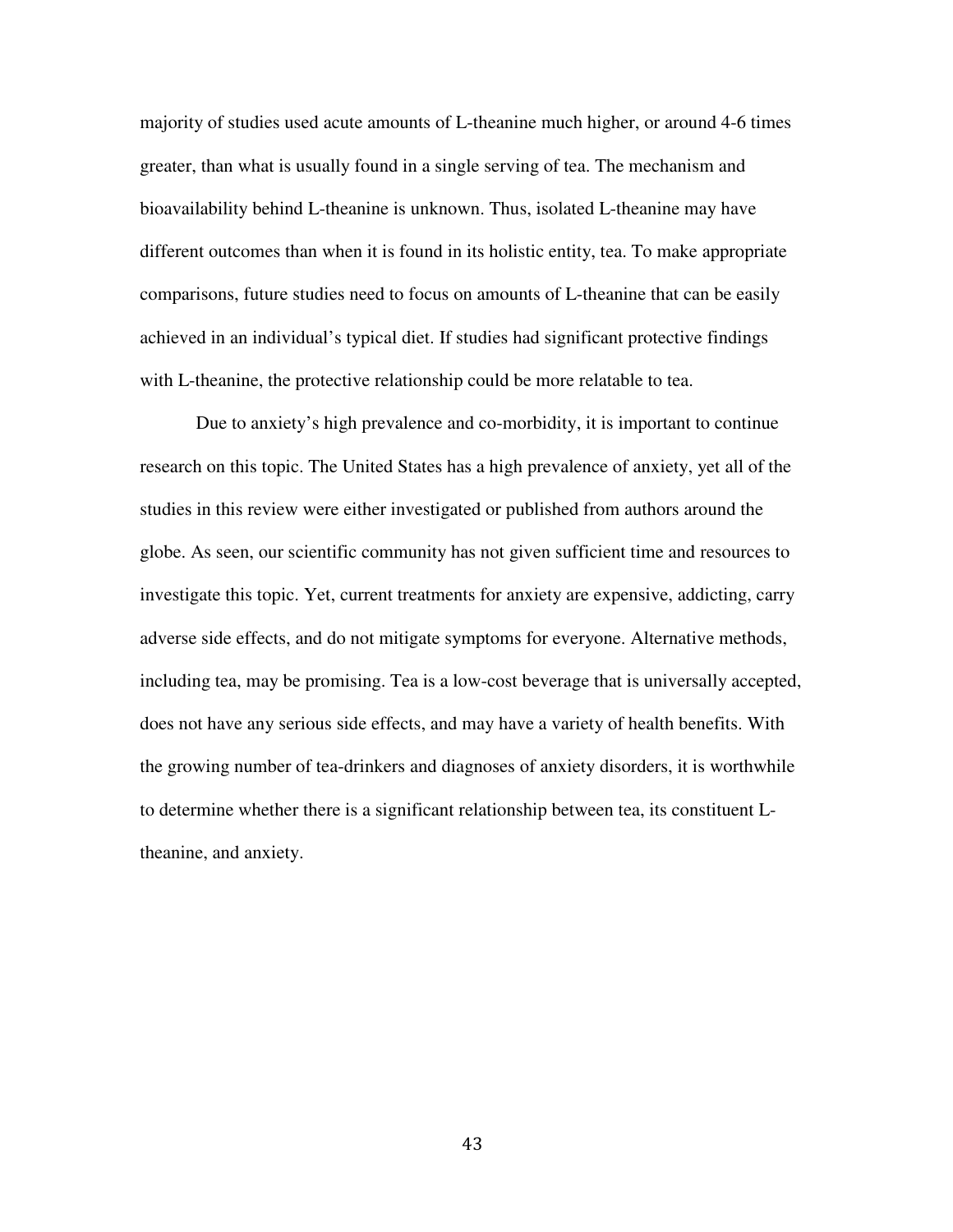# **References**

- Albert, C. M., Chae, C. U., Rexrode, K. M., Manson, J. E., & Kawachi, I. (2005). Phobic anxiety and risk of coronary heart disease and sudden cardiac death among women. Circulation, 111(4), 480–7. doi:10.1161/01.CIR.0000153813.64165.5D
- Alcázar, A., Ballesteros, O., Jurado, J. M., Pablos, F., Martín, M. J., Vilches, J. L., & Navalón, A. (2007). Differentiation of green, white, black, Oolong, and Pu-erh teas according to their free amino acids content. Journal of Agricultural and Food Chemistry, 55(15), 5960–5. doi:10.1021/jf070601a
- American Psychiatric Association. (2013). Diagnostic and Statistical Manual of Mental Disorders (5th ed.). Washington, DC.
- American Psychological Association. (2014). The State-Trait Anxiety Inventory (STAI). The State-Trait Anxiety Inventory (STAI). Retrieved October 19, 2014, from http://www.apa.org/pi/about/publications/caregivers/practicesettings/assessment/tools/trait-state.aspx
- Anxiety and Depression Association of America. (2014a). Chronic Pain. Retrieved October 23, 2014, from http://www.adaa.org/understanding-anxiety/relatedillnesses/other-related-conditions/chronic-pain
- Anxiety and Depression Association of America. (2014b). Eating Disorders. Retrieved October 23, 2014, from http://www.adaa.org/understandinganxiety/related-illnesses/eating-disorders
- Anxiety and Depression Association of America. (2014c). Therapy. Retrieved October 23, 2014, from http://www.adaa.org/findinghelp/treatment/therapy
- Barlow, D. H. (2004). Anxiety and Its Disorders: The Nature and Treatment of Anxiety and Panic (p. 704). Guilford Press. Retrieved from http://books.google.com/books?hl=en&lr=&id=Lx9hf-3ZJCQC&pgis=1
- Baxter, A. J., Vos, T., Scott, K. M., Ferrari, A. J., & Whiteford, H. A. (2014). The global burden of anxiety disorders in 2010. Psychological Medicine, 44(11), 1–12. doi:10.1017/S0033291713003243
- Beck, A., & Steer, R. (1990). Manual for the Beck Anxiety Inventory (pp. 1–5). San Antonio: Hatcourt Brace and Company. Retrieved from http://psycnet.apa.org/psycinfo/1997-09146-002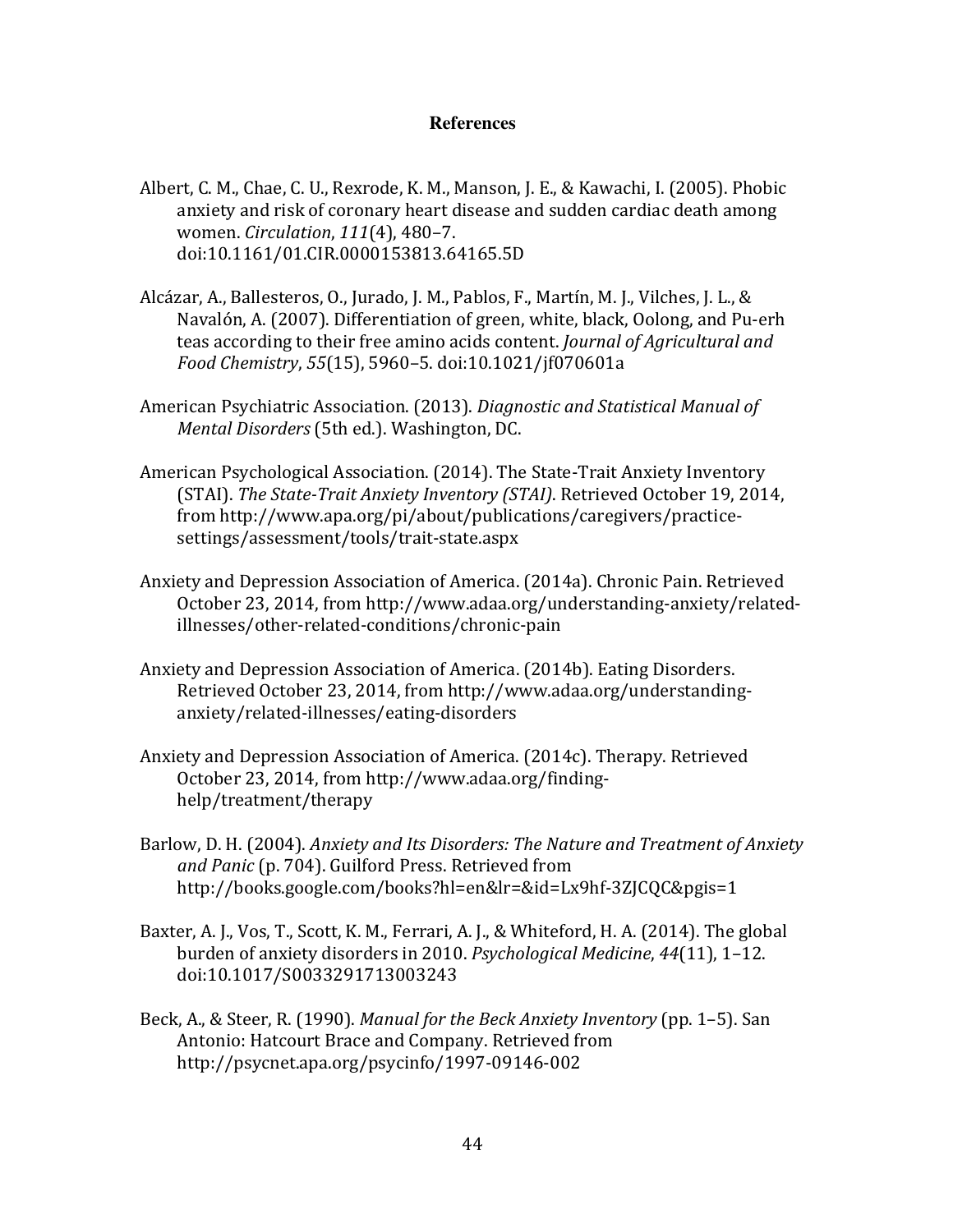- Bond, A., & Lader, M. (1974). The use of analogue scales in rating subjective feelings. British Journal of Medical Psychology, 47(3), 211–218. doi:10.1111/j.2044-8341.1974.tb02285.x
- Bryan, J. (2008). Psychological effects of dietary components of tea: caffeine and Ltheanine. Nutrition Reviews, 66(2), 82–90. doi:10.1111/j.1753- 4887.2007.00011.x
- Bryan, J., Tuckey, M., Einöther, S. J. L., Garczarek, U., Garrick, A., & De Bruin, E. A. (2012). Relationships between tea and other beverage consumption to work performance and mood. Appetite, 58(1), 339–46. doi:10.1016/j.appet.2011.11.009
- Carlson, J., Bauer, B. A., Vincent, A., Limburg, P. K., & Wilson, T. (2007). Reading the Tea Leaves: Anticarcinogenic Properties of (-)-Epigallocatechin-3-Gallate. Mayo Clinic Proceedings, 82(6), 725–32.
- Craske, M. G., Rauch, S. L., Ursano, R., Prenoveau, J., Pine, D. S., & Zinbarg, R. E. (2009). What is an anxiety disorder? Depression and Anxiety, 26(12), 1066–85. doi:10.1002/da.20633
- Einöther, S. J., & Martens, V. E. (2013). Acute effects of tea consumption on attention and mood. The American Journal of Clinical Nutrition, 98(6 Suppl), 1700S–1708S. doi:10.3945/ajcn.113.058248
- Harvard Medical School. (2008). Anxiety and physical illness. Harvard Health LPublications. Retrieved October 23, 2014, from http://www.health.harvard.edu/newsletters/Harvard\_Womens\_Health\_Watc h/2008/July/Anxiety\_and\_physical\_illness
- Haskell, C. F., Kennedy, D. O., Milne, A. L., Wesnes, K. A., & Scholey, A. B. (2008). The effects of L-theanine, caffeine and their combination on cognition and mood. Biological Psychology, 77(2), 113–22. doi:10.1016/j.biopsycho.2007.09.008
- Heiss, M. L., & Heiss, R. J. (2007). The Story of Tea: A Cultural History and Drinking Guide (p. 417). Ten Speed Press. Retrieved from http://books.google.com/books?id=3NBtM5aAAGgC&pgis=1
- Hozawa, A., Kuriyama, S., Nakaya, N., Ohmori-Matsuda, K., Kakizaki, M., Sone, T., … Tsuji, I. (2009). Green tea consumption is associated with lower psychological distress in a general population: the Ohsaki Cohort 2006 Study. The American Journal of Clinical Nutrition, 90(5), 1390–6. doi:10.3945/ajcn.2009.28214
- Julian, L. J. (2011). Measures of anxiety: State-Trait Anxiety Inventory (STAI), Beck Anxiety Inventory (BAI), and Hospital Anxiety and Depression Scale-Anxiety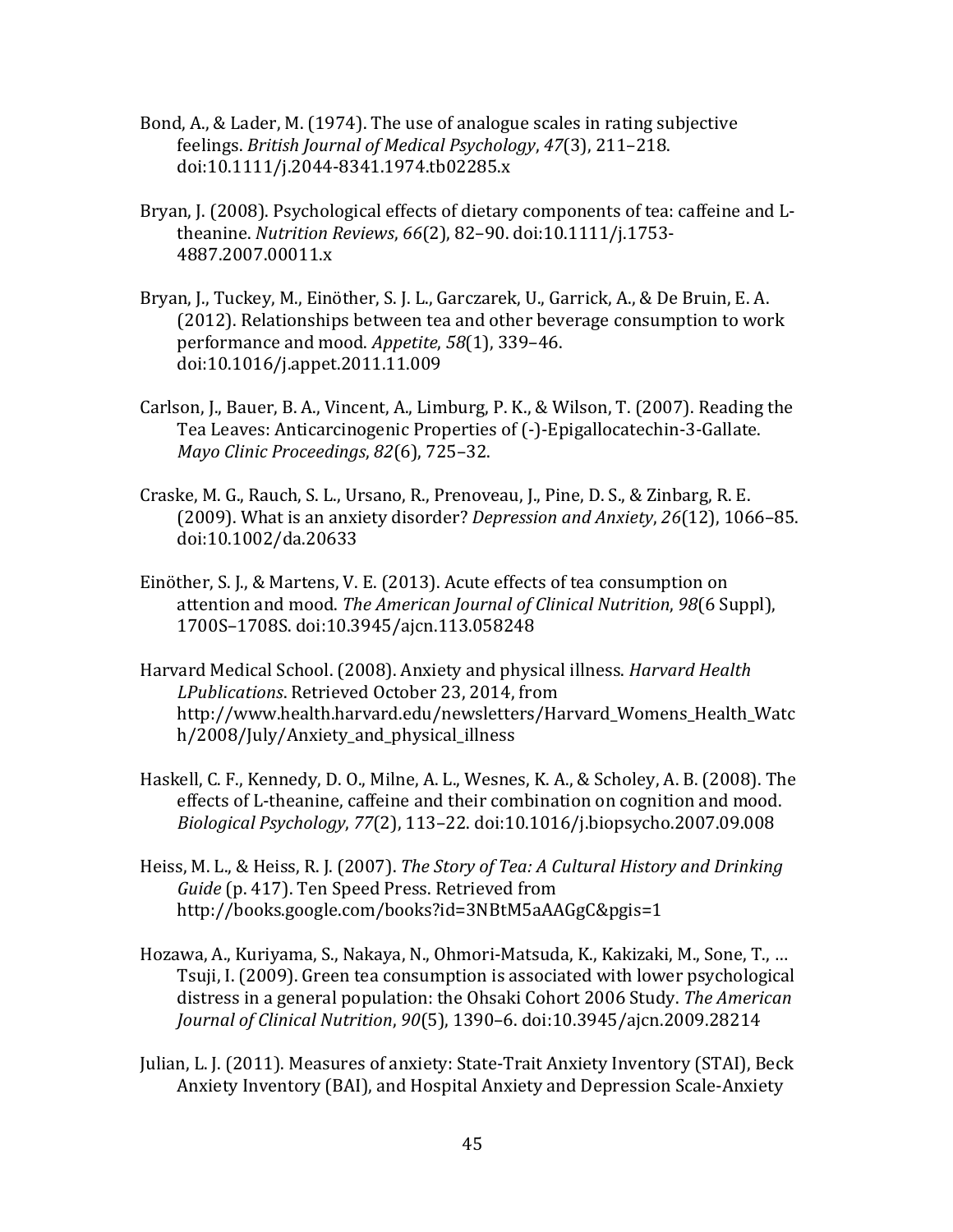(HADS-A). Arthritis Care & Research, 63 Suppl 1, S467–72. doi:10.1002/acr.20561

- Juneja, L., Chu, D., Okubo, T., Nagato, Y., & Yokogoshi, H. (1999). L-theanine—a unique amino acid of green tea and its relaxation effect in humans. Trends in Food Science & Technology, 10(6-7), 199–204. doi:10.1016/S0924- 2244(99)00044-8
- Kessler, R. C., Aguilar-Gaxiola, S., Alonso, J., Chatterji, S., Lee, S., Ormel, J., … Wang, P. S. (2009). The global burden of mental disorders: an update from the WHO World Mental Health (WMH) surveys. Epidemiologia E Psichiatria Sociale, 18(1), 23–33. Retrieved from http://www.pubmedcentral.nih.gov/articlerender.fcgi?artid=3039289&tool= pmcentrez&rendertype=abstract
- Kessler, R. C., Chiu, W. T., Demler, O., Merikangas, K. R., & Walters, E. E. (2005). Prevalence, severity, and comorbidity of 12-month DSM-IV disorders in the National Comorbidity Survey Replication. Archives of General Psychiatry, 62(6), 617–27. doi:10.1001/archpsyc.62.6.617
- Kessler RC, Barker PR, C., & LJ, Epstein JF, Gfroerer JC, Hiripi E, et al. (2003). Screening for serious mental illness in the general population. Arch Gen Psychiatry, 60(2), 184–9. Retrieved from http://www.qcomp.com.au/media/29424/kessler-psychological-distressscale-k10[1].pdf
- Kimura, K., Ozeki, M., Juneja, L. R., & Ohira, H. (2007). L-Theanine reduces psychological and physiological stress responses. Biological Psychology, 74(1), 39–45. doi:10.1016/j.biopsycho.2006.06.006
- Kuriyama, S. (2008). The Relation between Green Tea Consumption and Cardiovascular Disease as Evidenced by Epidemiological Studies. J. Nutr., 138(8), 1548S–1553. Retrieved from http://jn.nutrition.org/content/138/8/1548S.long
- Lakhan, S. E., & Vieira, K. F. (2010). Nutritional and herbal supplements for anxiety and anxiety-related disorders: systematic review. Nutrition Journal, 9, 42. doi:10.1186/1475-2891-9-42
- Lu, K., Gray, M. A., Oliver, C., Liley, D. T., Harrison, B. J., Bartholomeusz, C. F., … Nathan, P. J. (2004). The acute effects of L-theanine in comparison with alprazolam on anticipatory anxiety in humans. Human Psychopharmacology, 19(7), 457–65. doi:10.1002/hup.611
- Matthews, C. M. (2010). Steep your genes in health: drink tea. Proceedings (Baylor University. Medical Center), 23(2), 142–4. Retrieved from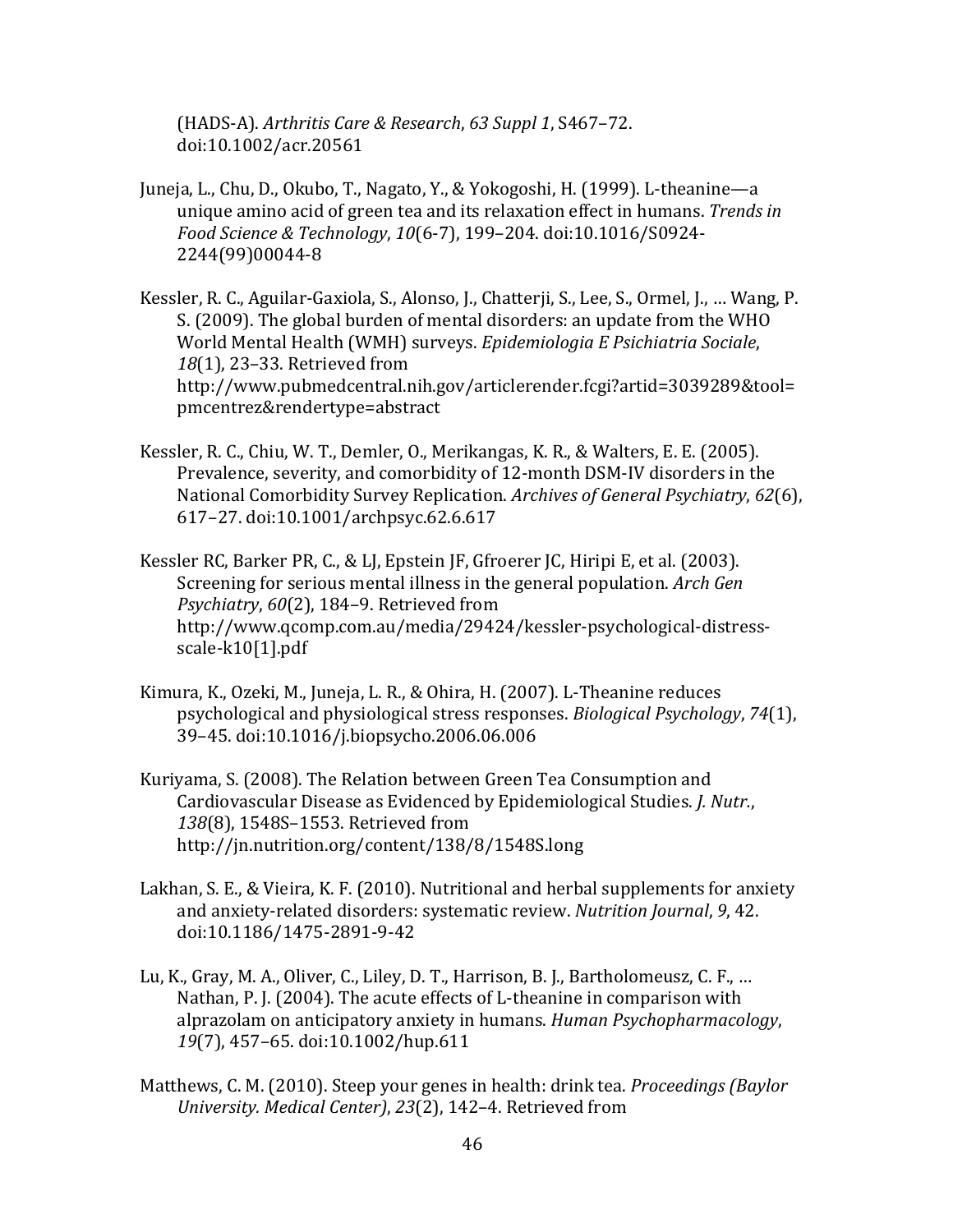http://www.pubmedcentral.nih.gov/articlerender.fcgi?artid=2848091&tool= pmcentrez&rendertype=abstract

- McCallum, S. R. (2003). Handbook of Nonverbal Assessment (p. 390). Springer Science & Business Media. Retrieved from http://books.google.com/books?id=\_Z\_rgY-Qb-sC&pgis=1
- National Center for Complementary and Alternative Medicine. (2012). Kava. Retrieved November 06, 2014, from http://nccam.nih.gov/sites/nccam.nih.gov/files/Herbs\_At\_A\_Glance\_Kava\_06- 15-2012\_0.pdf
- National Institute of Health. (2014). Anxiety Disorders. Anxiety Disorders. Retrieved October 23, 2014, from http://nihseniorhealth.gov/anxietydisorders/riskfactorsandcauses/01.html
- National Institute of Mental Health. (2005). Any Anxiety Disorder Among Adults. Retrieved October 23, 2014, from http://www.nimh.nih.gov/health/statistics/prevalence/any-anxiety-disorderamong-adults.shtml
- National Institute of Mental Health. (2009). Anxiety Disorders. Anxiety Disorders. Retrieved October 17, 2014, from http://www.nimh.nih.gov/health/topics/anxiety-disorders/index.shtml
- Niedermeyer, E. (1997). Alpha rhythms as physiological and abnormal phenomena. International Journal of Psychophysiology : Official Journal of the International Organization of Psychophysiology, 26(1-3), 31–49. Retrieved from http://www.ncbi.nlm.nih.gov/pubmed/9202993
- Nobre, A. C., Rao, A., & Owen, G. N. (2008). L-theanine, a natural constituent in tea, and its effect on mental state. Asia Pacific Journal of Clinical Nutrition, 17 Suppl 1, 167–8. Retrieved from http://www.ncbi.nlm.nih.gov/pubmed/18296328
- Olatunji, B. O., Cisler, J. M., & Tolin, D. F. (2007). Quality of life in the anxiety disorders: a meta-analytic review. Clinical Psychology Review, 27(5), 572–81. doi:10.1016/j.cpr.2007.01.015
- Richardson, L. B. (2010). The World in Your Teacup: Celebrating Tea Traditions, Near and Far (pp. 1–72). Eugene: Harvest House Publishers.
- Sereshti, H., & Samadi, S. (2014). A rapid and simple determination of caffeine in teas, coffees and eight beverages. Food Chemistry, 158, 8–13. doi:10.1016/j.foodchem.2014.02.095